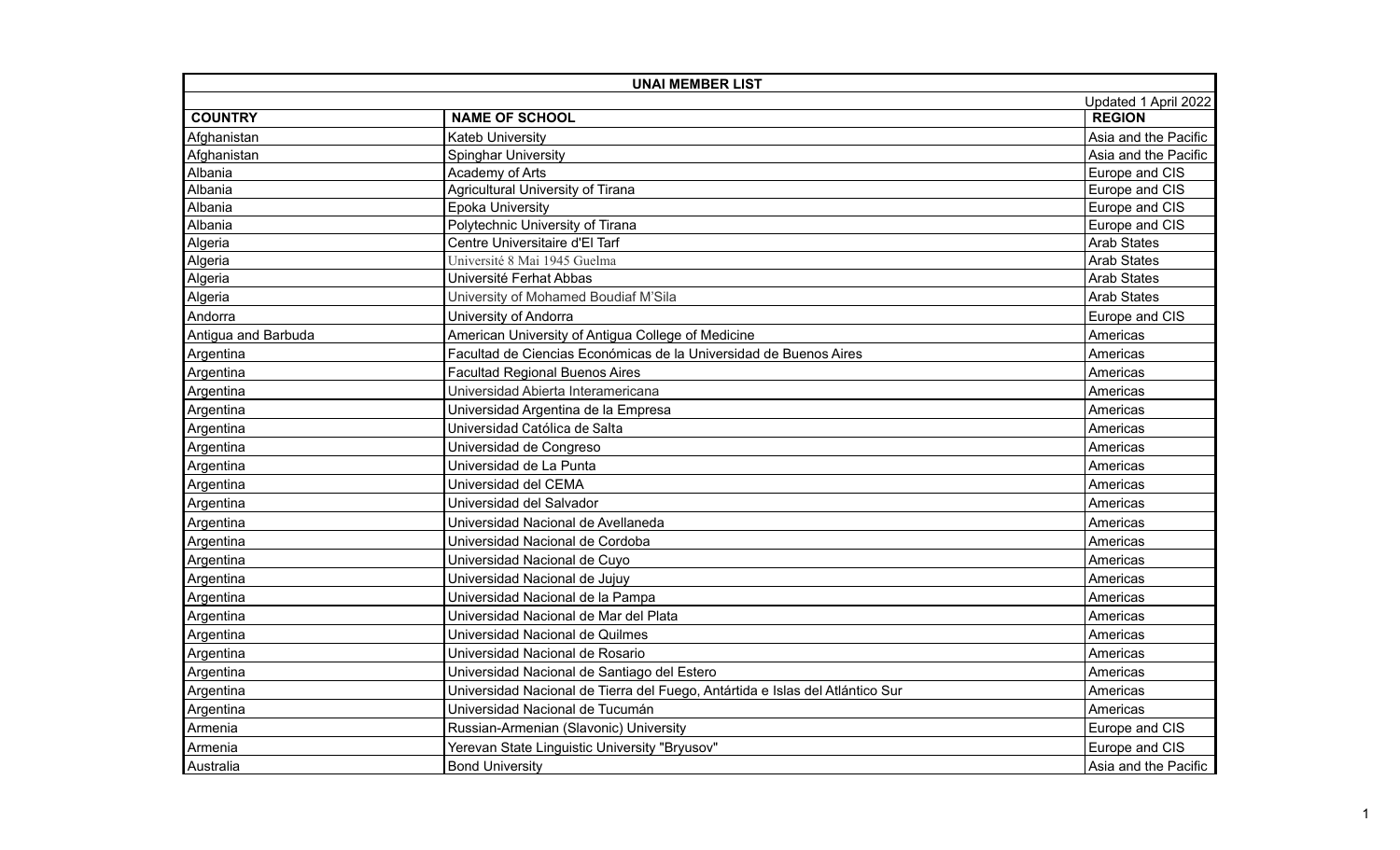| Australia  | <b>Charles Sturt University</b>                                                    | Asia and the Pacific |
|------------|------------------------------------------------------------------------------------|----------------------|
| Australia  | <b>Edith Cowan University</b>                                                      | Asia and the Pacific |
| Australia  | <b>Federation University Australia</b>                                             | Asia and the Pacific |
| Australia  | <b>Griffith University</b>                                                         | Asia and the Pacific |
| Australia  | Innovative Research Universities Australia                                         | Asia and the Pacific |
| Australia  | <b>James Cook University</b>                                                       | Asia and the Pacific |
| Australia  | La Trobe University                                                                | Asia and the Pacific |
| Australia  | <b>Macquarie University</b>                                                        | Asia and the Pacific |
| Australia  | <b>Monash University</b>                                                           | Asia and the Pacific |
| Australia  | Royal Melbourne Institute of Technology University (RMIT)                          | Asia and the Pacific |
| Australia  | <b>Southern Cross University</b>                                                   | Asia and the Pacific |
| Australia  | Universities Australia                                                             | Asia and the Pacific |
| Australia  | University of Adelaide                                                             | Asia and the Pacific |
| Australia  | University of Melbourne                                                            | Asia and the Pacific |
| Australia  | University of Canberra                                                             | Asia and the Pacific |
| Australia  | University of New South Wales                                                      | Asia and the Pacific |
| Australia  | University of South Australia                                                      | Asia and the Pacific |
| Australia  | University of Tasmania                                                             | Asia and the Pacific |
| Australia  | University of Technology Sydney                                                    | Asia and the Pacific |
| Australia  | University of the Sunshine Coast                                                   | Asia and the Pacific |
| Australia  | University of Western Sydney                                                       | Asia and the Pacific |
| Austria    | Academy of Fine Arts Vienna                                                        | Europe and CIS       |
| Austria    | Austrian Academy of Psychology                                                     | Europe and CIS       |
| Austria    | Medical University of Vienna                                                       | Europe and CIS       |
| Austria    | MCI   The Entrepreneurial School                                                   | Europe and CIS       |
| Austria    | Österreichische Universitätenkonferenz                                             | Europe and CIS       |
| Austria    | <b>Sigmund Freud Private University</b>                                            | Europe and CIS       |
| Austria    | University of Applied Sciences Burgenland                                          | Europe and CIS       |
| Austria    | University of Applied Sciences Upper Austria                                       | Europe and CIS       |
| Austria    | University of Natural Resources and Applied Life Sciences                          | Europe and CIS       |
| Austria    | University of Vienna                                                               | Europe and CIS       |
| Austria    | Webster University Vienna                                                          | Europe and CIS       |
| Azerbaijan | Academy of Public Administration under the President of the Republic of Azerbaijan | Europe and CIS       |
| Azerbaijan | Academy of the State Customs Committee of the Republic of Azerbaijan               | Europe and CIS       |
| Azerbaijan | Azerbaijan University of Languages                                                 | Europe and CIS       |
| Azerbaijan | <b>Baku State University</b>                                                       | Europe and CIS       |
| Azerbaijan | <b>Western Caspian University</b>                                                  | Europe and CIS       |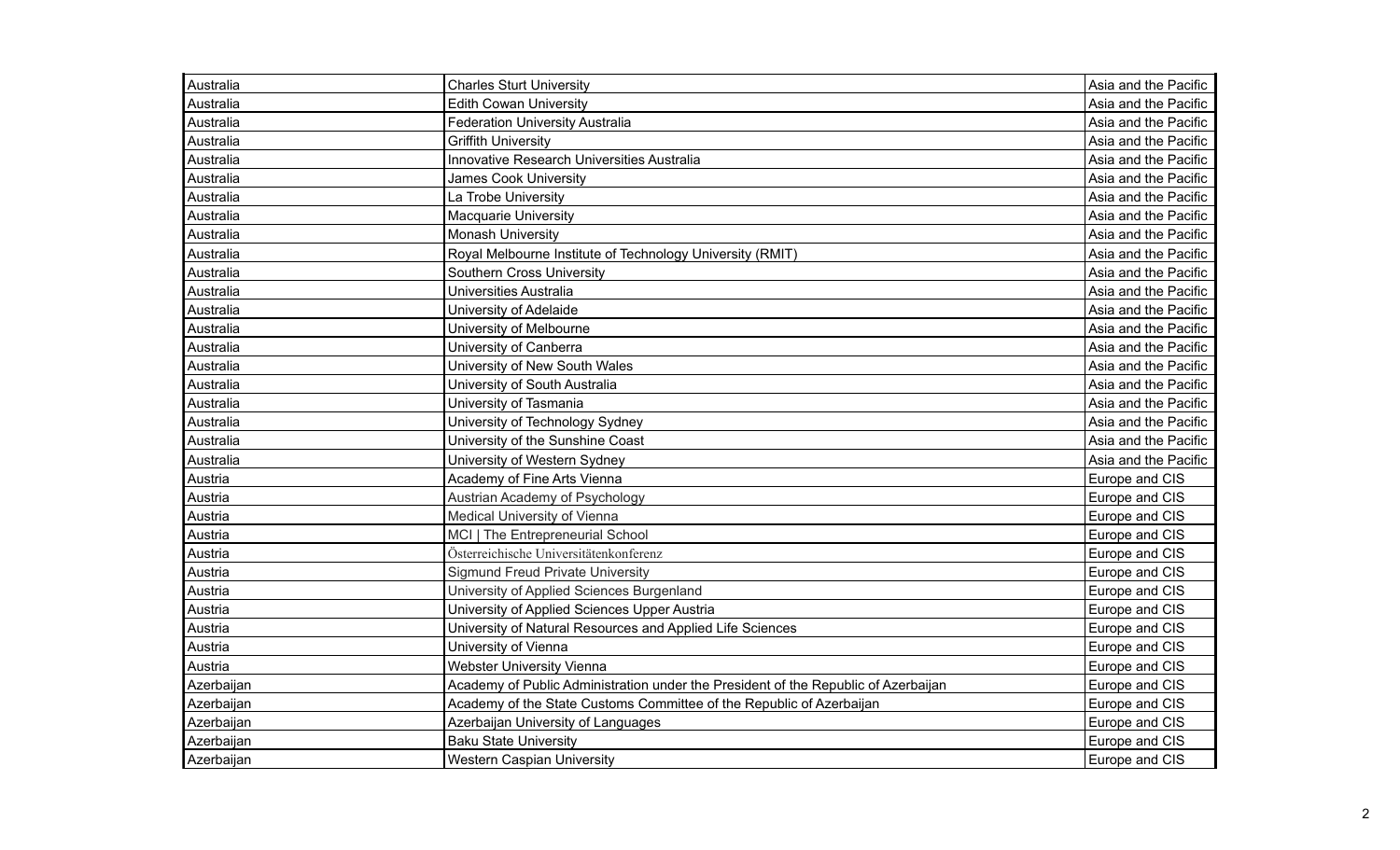| Azerbaijan             | <b>Western University</b>                                               | Europe and CIS       |
|------------------------|-------------------------------------------------------------------------|----------------------|
| <b>Bahamas</b>         | The College of The Bahamas                                              | Americas             |
| Bahran                 | <b>Gulf University</b>                                                  | <b>Arab States</b>   |
| Bahrain                | University of Bahrain                                                   | <b>Arab States</b>   |
| Bangladesh             | American International University - Bangladesh                          | Asia and the Pacific |
| Bangladesh             | Asian University for Women                                              | Asia and the Pacific |
| Bangladesh             | Daffodil International University                                       | Asia and the Pacific |
| Bangladesh             | Dhaka International University                                          | Asia and the Pacific |
| Bangladesh             | <b>Independent University Bangladesh</b>                                | Asia and the Pacific |
| Bangladesh             | <b>International Culture University</b>                                 | Asia and the Pacific |
| Bangladesh             | International University of Business Agriculture and Technology (IUBAT) | Asia and the Pacific |
| Bangladesh             | Northern University Bangladesh                                          | Asia and the Pacific |
| Bangladesh             | Sonargaon University                                                    | Asia and the Pacific |
| Bangladesh             | Southern University Bangladesh                                          | Asia and the Pacific |
| Bangladesh             | University of Liberal Arts Bangladesh                                   | Asia and the Pacific |
| <b>Belarus</b>         | <b>Belarusian State University</b>                                      | Europe and CIS       |
| <b>Belarus</b>         | International University "MITSO"                                        | Europe and CIS       |
| Belgium                | <b>HOWEST University College</b>                                        | Europe and CIS       |
| Belgium                | League of European Research Universities                                | Europe and CIS       |
| Belgium                | Network of Universities from the Capitals of Europe                     | Europe and CIS       |
| Belgium                | <b>Universiteit Gent</b>                                                | Europe and CIS       |
| Belgium                | University Colleges Leuven-Limburg (UCLL)                               | Europe and CIS       |
| Belgium                | Vrije Universiteit Brussel                                              | Europe and CIS       |
| <b>Belize</b>          | <b>Galen University</b>                                                 | Americas             |
| Benin                  | University of Parakou                                                   | Africa               |
| <b>Bhutan</b>          | Royal Thimphu College                                                   | Asia and the Pacific |
| <b>Bolivia</b>         | Universidad de Aquino                                                   | Americas             |
| <b>Bolivia</b>         | Universidad Mayor de San Andrés                                         | Americas             |
| Bolivia                | Universidad Mayor de San Simon                                          | Americas             |
| <b>Bolivia</b>         | Universidad Privada Boliviana                                           | Americas             |
| Bosnia and Herzegovina | University of Sarajevo                                                  | Europe and CIS       |
| Bosnia and Herzegovina | <b>International Burch University</b>                                   | Europe and CIS       |
| Botswana               | University of Botswana                                                  | Africa               |
| <b>Brazil</b>          | Academia São Lázaro de Estudos Cavalheirescos e Humanitários            | Americas             |
| <b>Brazil</b>          | Antonio Meneghetti Faculdade                                            | Americas             |
| <b>Brazil</b>          | Centro Universitário Brasileiro - UNIBRA                                | Americas             |
| Brazil                 | Centro Universitário de Maringá                                         | Americas             |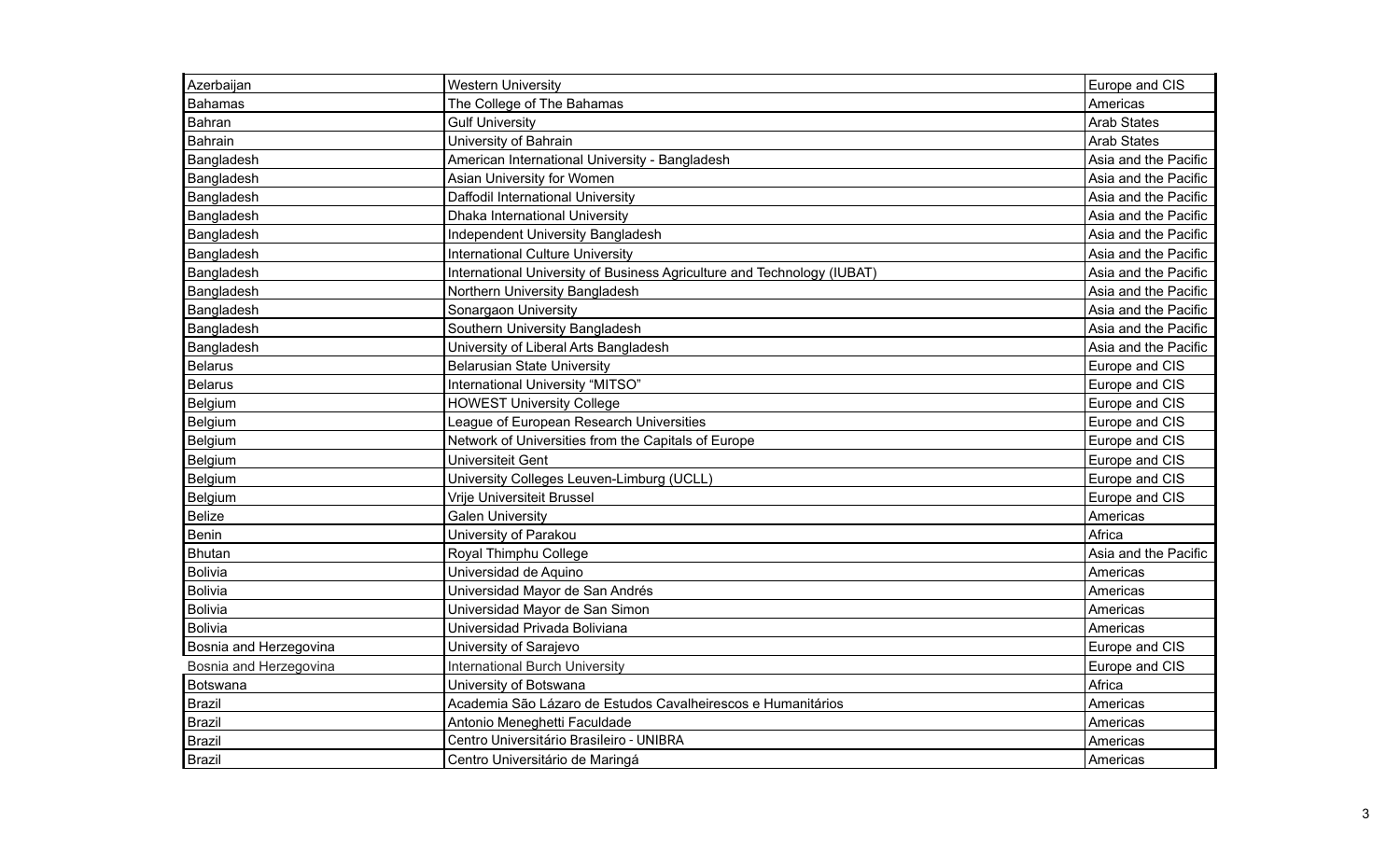| <b>Brazil</b> | Centro Universitário Integrado                                        | Americas |
|---------------|-----------------------------------------------------------------------|----------|
| <b>Brazil</b> | Centro Universitário Metodista Izabela Hendrix                        | Americas |
| <b>Brazil</b> | Centro Universitário União das Américas                               | Americas |
| <b>Brazil</b> | <b>CNEC IIha do Governador</b>                                        | Americas |
| <b>Brazil</b> | Escola de Governo Paulo Neves de Carvalho da Fundação João Pinheiro   | Americas |
| <b>Brazil</b> | Faculdade de Ciências e Empreendedorismo                              | Americas |
| <b>Brazil</b> | Faculdade de Direito da Univesidade Federal de Mato Grosso do Sul     | Americas |
| <b>Brazil</b> | Falculdade de Juazeiro do Norte                                       | Americas |
| <b>Brazil</b> | Faculdade Imperatriz (FACIMP   WYDEN)                                 | Americas |
| <b>Brazil</b> | Faculdade Peruíbe                                                     | Americas |
| <b>Brazil</b> | Faculdade Presidente Antônio Carlos de Teófilo Otoni (ALFA/UNIPAC)    | Americas |
| <b>Brazil</b> | Faculdade Salesiana do Nordeste                                       | Americas |
| <b>Brazil</b> | Faculdade Santo Ângelo                                                | Americas |
| <b>Brazil</b> | Faculdades Integradas do Vale do Ribeira                              | Americas |
| <b>Brazil</b> | Humanistic Univeristy of Americas                                     | Americas |
| <b>Brazil</b> | Instituto de Educação Superior de Brasília (IESB)                     | Americas |
| <b>Brazil</b> | Instituto Federal do Espirito Santo Campus Linhares                   | Americas |
| <b>Brazil</b> | Instituto Latino-Americano de Estudos Avançados da UFRGS              | Americas |
| <b>Brazil</b> | Instituto Nacional de Telecomunicações                                | Americas |
| <b>Brazil</b> | ISAE Escola de Negócios                                               | Americas |
| <b>Brazil</b> | Miesperanza International University                                  | Americas |
| <b>Brazil</b> | <b>SEUNE</b>                                                          | Americas |
| <b>Brazil</b> | UNESP - São Paulo State University                                    | Americas |
| <b>Brazil</b> | UniLasalle Rio de Janeiro                                             | Americas |
| Brazil        | Universidade Católica do Salvador                                     | Americas |
| Brazil        | Universidade da Integração Internacional da Lusofonia Afro-Brasileira | Americas |
| Brazil        | Universidade de Cruz Alta                                             | Americas |
| <b>Brazil</b> | Universidade de Passo Fundo                                           | Americas |
| Brazil        | Universidade de São Paulo                                             | Americas |
| Brazil        | Universidade do Estado de Minas Gerais                                | Americas |
| <b>Brazil</b> | Universidade do Estado do Rio de Janeiro                              | Americas |
| <b>Brazil</b> | Universidade do Sul de Santa Catarina                                 | Americas |
| Brazil        | Universidade do Vale do Itajaí                                        | Americas |
| <b>Brazil</b> | Universidade do Vale do Rio dos Sinos (UNISINOS)                      | Americas |
| <b>Brazil</b> | Universidade Estadual da Região Tocantina do Maranhão                 | Americas |
| <b>Brazil</b> | Universidade Estadual de Campinas                                     | Americas |
| Brazil        | Universidade Estadual do Oeste do Paraná                              | Americas |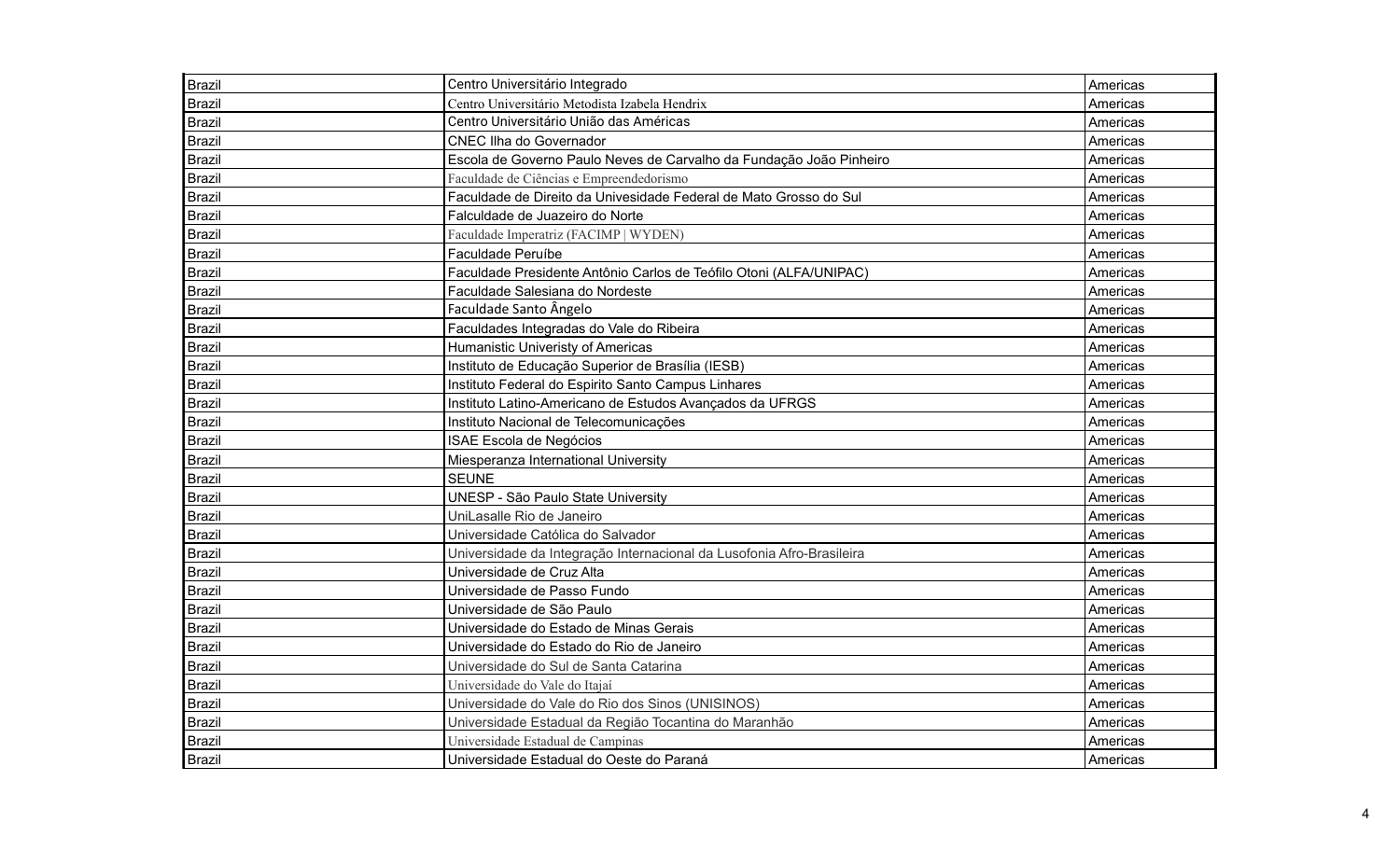| Brazil        | Universidade Federal da Bahia                             | Americas |
|---------------|-----------------------------------------------------------|----------|
| <b>Brazil</b> | Universidade Federal da Integração Latino-Americana       | Americas |
| <b>Brazil</b> | Universidade Federal da Paraíba                           | Americas |
| <b>Brazil</b> | Universidade Federal de Alagoas                           | Americas |
| <b>Brazil</b> | Universidade Federal de Campina Grande                    | Americas |
| <b>Brazil</b> | Universidade Federal de Ciências da Saúde de Porto Alegre | Americas |
| Brazil        | Universidade Federal de Lavras                            | Americas |
| <b>Brazil</b> | Universidade Federal de Minas Gerais                      | Americas |
| <b>Brazil</b> | Universidade Federal de Pelotas                           | Americas |
| <b>Brazil</b> | Universidade Federal de Pernambuco                        | Americas |
| <b>Brazil</b> | Universidade Federal de Santa Catarina                    | Americas |
| <b>Brazil</b> | Universidade Federal de Santa Maria                       | Americas |
| <b>Brazil</b> | Universidade Federal de Sergipe                           | Americas |
| <b>Brazil</b> | Universidade Federal de Uberlândia                        | Americas |
| <b>Brazil</b> | Universidade Federal do Cariri                            | Americas |
| <b>Brazil</b> | Universidade Federal do Ceará                             | Americas |
| <b>Brazil</b> | Universidade Federal do Estado do Rio de Janeiro (UNIRIO) | Americas |
| <b>Brazil</b> | Universidade Federal do Espírito Santo                    | Americas |
| <b>Brazil</b> | Universidade Federal do Maranhão                          | Americas |
| <b>Brazil</b> | Universidade Federal do Oeste da Bahia (UFOB)             | Americas |
| <b>Brazil</b> | Universidade Federal do Para                              | Americas |
| <b>Brazil</b> | Universidade Federal do Paraná                            | Americas |
| <b>Brazil</b> | Universidade Federal do Piauí                             | Americas |
| <b>Brazil</b> | Universidade Federal do Recôncavo da Bahia - UFRB         | Americas |
| <b>Brazil</b> | Universidade Federal do Rio de Janeiro                    | Americas |
| <b>Brazil</b> | Universidade Federal do Rio Grande do Norte               | Americas |
| <b>Brazil</b> | Universidade Federal do Sul da Bahia                      | Americas |
| <b>Brazil</b> | Universidade Federal do Vale do São Francisco             | Americas |
| Brazil        | Universidade Federal Rural de Pernambuco                  | Americas |
| <b>Brazil</b> | Universidade Federal Rural do Semi-Árido                  | Americas |
| <b>Brazil</b> | Universidade Feevale                                      | Americas |
| Brazil        | Universidade La Salle - Canoas                            | Americas |
| Brazil        | Universidade Municipal de Sao Caetano do Sul              | Americas |
| <b>Brazil</b> | Universidade Paulista                                     | Americas |
| Brazil        | Universidade Presbiteriana Mackenzie                      | Americas |
| <b>Brazil</b> | Universidade Santa Cecília                                | Americas |
| Brazil        | Universidade Tiradentes                                   | Americas |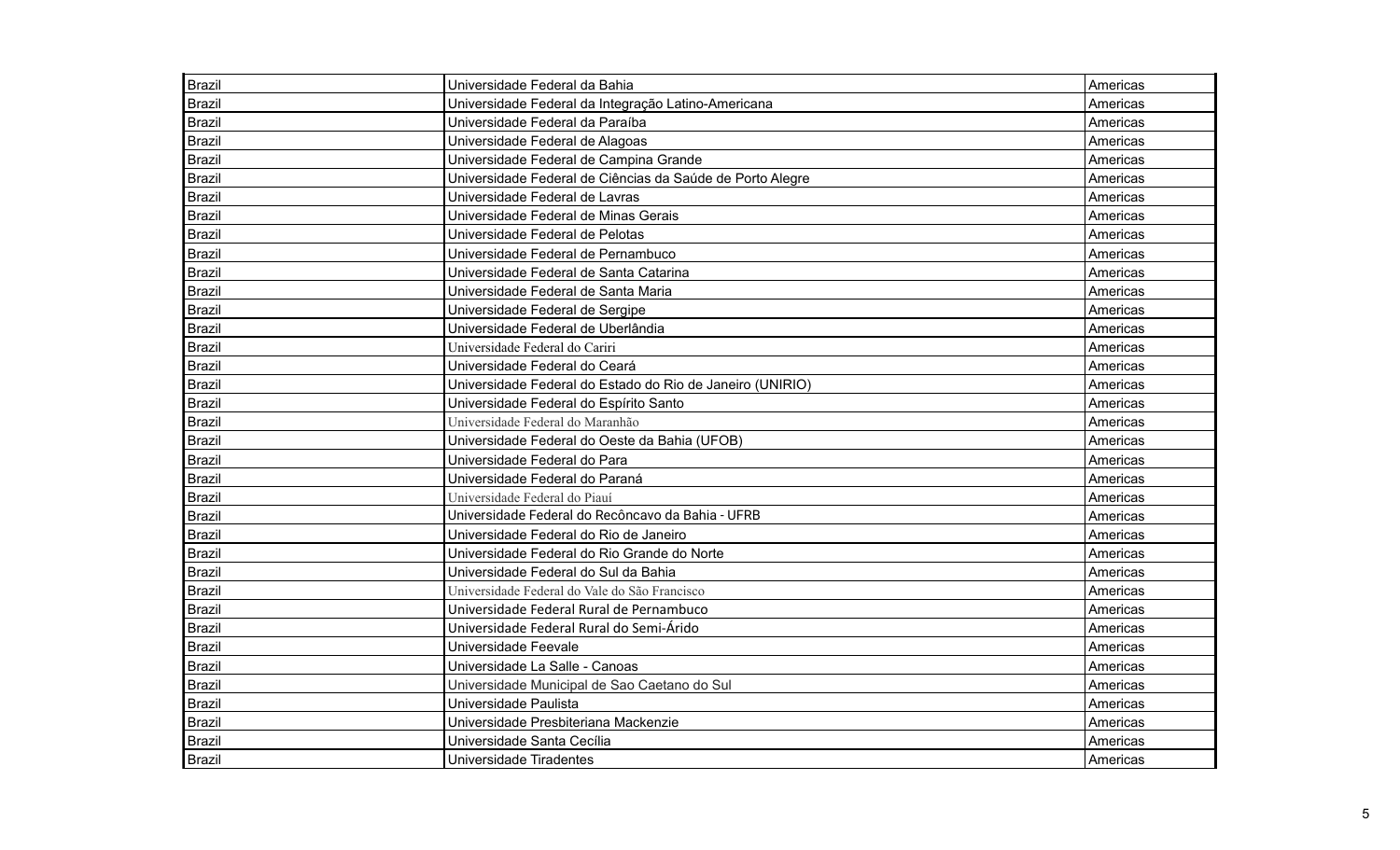| <b>Brunei</b>       | Sultan Sharif Ali Islamic University                        | Asia and the Pacific |
|---------------------|-------------------------------------------------------------|----------------------|
| <b>Bulgaria</b>     | University of National and World Economy                    | Europe and CIS       |
| <b>Burkina Faso</b> | University of Koudougou                                     | Africa               |
| Burundi             | <b>Hope Africa University</b>                               | Africa               |
| Cabo Verde          | Universidade de Cabo Verde                                  | Africa               |
| Cambodia            | Institute of Technology of Cambodia                         | Asia and the Pacific |
| Cameroon            | Saint Monica University                                     | Africa               |
| Cameroon            | University of Buea                                          | Africa               |
| Canada              | <b>Association of Atlantic Universities</b>                 | Americas             |
| Canada              | Canadian College of Humanitarian Medicine                   | Americas             |
| Canada              | <b>Centennial College</b>                                   | Americas             |
| Canada              | Concordia University/Université Concordia                   | Americas             |
| Canada              | Conference of Rectors and Principals of Quebec Universities | Americas             |
| Canada              | École de Technologie Supérieure                             | Americas             |
| Canada              | École Nationale d'Administration Publique                   | Americas             |
| Canada              | École Polytechnique de Montréal                             | Americas             |
| Canada              | <b>Grant MacEwan University</b>                             | Americas             |
| Canada              | <b>HEC Montréal</b>                                         | Americas             |
| Canada              | Institut National de la Recherche Scientifique (INRS)       | Americas             |
| Canada              | McGill University/Université McGill                         | Americas             |
| Canada              | <b>McMaster University</b>                                  | Americas             |
| Canada              | Ontario College of Art and Design                           | Americas             |
| Canada              | <b>Quest University Canada</b>                              | Americas             |
| Canada              | <b>Royal Roads University</b>                               | Americas             |
| Canada              | <b>Saint Paul University</b>                                | Americas             |
| Canada              | The University of Western Ontario                           | Americas             |
| Canada              | Université Bishop's                                         | Americas             |
| Canada              | Université de Montréal                                      | Americas             |
| Canada              | Université de Sherbrooke                                    | Americas             |
| Canada              | Université du Québec                                        | Americas             |
| Canada              | Université du Québec à Chicoutim                            | Americas             |
| Canada              | Université du Québec à Montréal                             | Americas             |
| Canada              | Université du Québec à Rimouski                             | Americas             |
| Canada              | Université du Québec à Trois-Rivières                       | Americas             |
| Canada              | Université du Québec en Abitibi-Témiscamingue               | Americas             |
| Canada              | Université du Québec en Outaouais                           | Americas             |
| Canada              | Université Laval                                            | Americas             |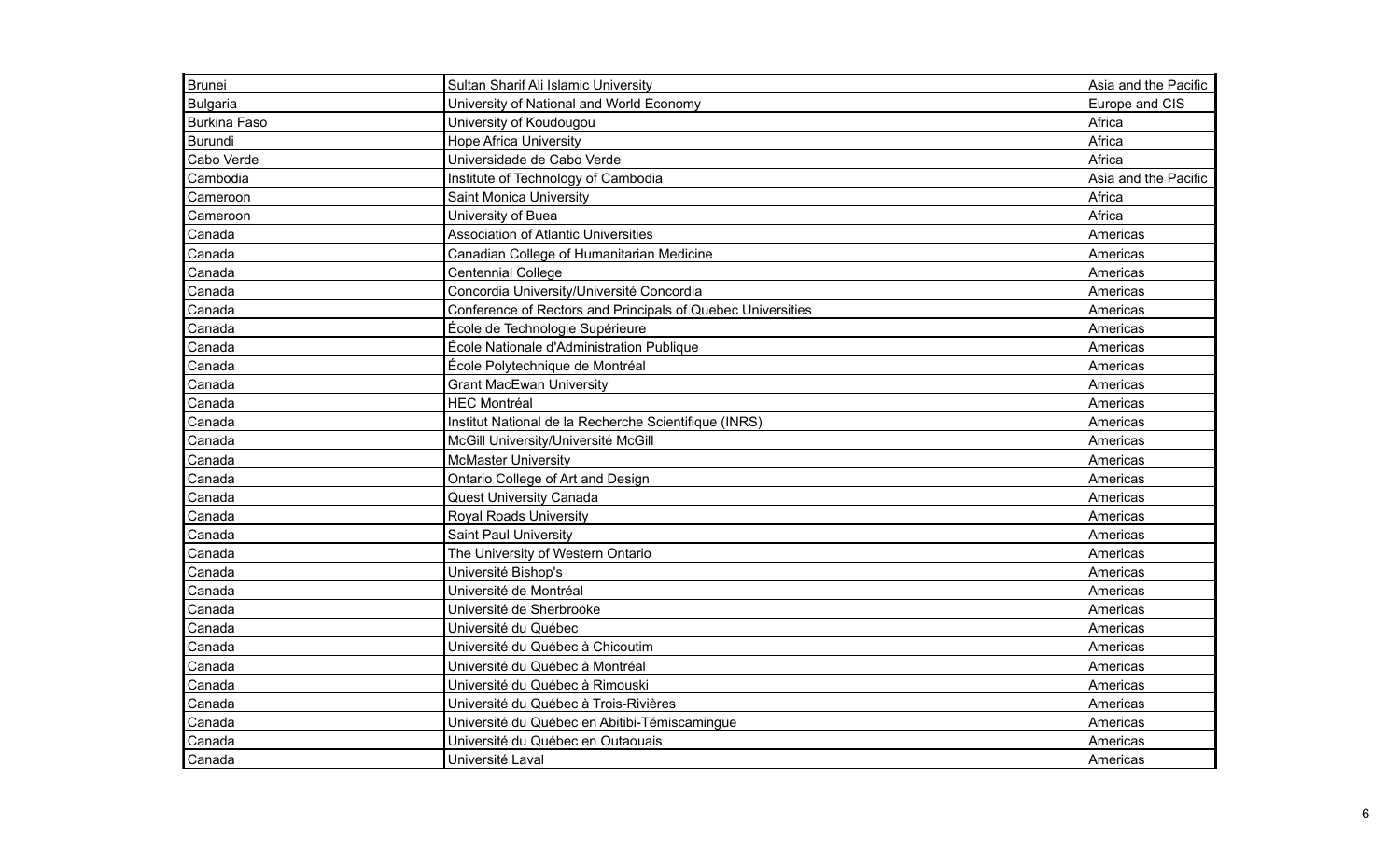| Canada                          | University of Manitoba                                         | Americas             |
|---------------------------------|----------------------------------------------------------------|----------------------|
| Canada                          | University of Prince Edward Island                             | Americas             |
| Canada                          | Vancouver Island University                                    | Americas             |
| <b>Central African Republic</b> | EUCLIDE (Pôle Universitaire EUCLIDE)                           | Africa               |
| Chile                           | <b>Catholic University of Temuco</b>                           | Americas             |
| Chile                           | Universidad Austral de Chile                                   | Americas             |
| Chile                           | Instituto Profesional Libertador de Los Andes                  | Americas             |
| Chile                           | Universidad Católica de la Santísima Concepción                | Americas             |
| Chile                           | Universidad de Viña del Mar                                    | Americas             |
| Chile                           | Universidad Técnica Federico Santa María                       | Americas             |
| Chile                           | University of Santiago de Chile                                | Americas             |
| Chile                           | University of the Andes, Chile                                 | Americas             |
| China                           | Anhui Normal University                                        | Asia and the Pacific |
| China                           | Beijing International General Painting and Calligraphy Academy | Asia and the Pacific |
| China                           | Beijing Language and Culture University                        | Asia and the Pacific |
| China                           | <b>Beijing Normal University</b>                               | Asia and the Pacific |
| China                           | Beijing Normal University, Zhuhai                              | Asia and the Pacific |
| China                           | Beijing University of Posts and Telecommunications             | Asia and the Pacific |
| China                           | <b>China Agricultural University</b>                           | Asia and the Pacific |
| China                           | Chinese University of Hong Kong                                | Asia and the Pacific |
| China                           | Chinese University of Hong Kong, Shenzhen                      | Asia and the Pacific |
| China                           | Dalian University of Technology                                | Asia and the Pacific |
| China                           | Dongbei University of Finance and Economics                    | Asia and the Pacific |
| China                           | <b>East China Normal University</b>                            | Asia and the Pacific |
| China                           | <b>Guangxi University</b>                                      | Asia and the Pacific |
| China                           | <b>Guizhou University</b>                                      | Asia and the Pacific |
| China                           | <b>He University</b>                                           | Asia and the Pacific |
| China                           | Harbin Institute of Technology                                 | Asia and the Pacific |
| China                           | <b>Heilongjiang East University</b>                            | Asia and the Pacific |
| China                           | Heilongjiang University of Traditional Chinese Medicine        | Asia and the Pacific |
| China                           | <b>Henan University</b>                                        | Asia and the Pacific |
| China                           | Hong Kong Institute of Education                               | Asia and the Pacific |
| China                           | <b>Hunan Normal University</b>                                 | Asia and the Pacific |
| China                           | I-Shou University                                              | Asia and the Pacific |
| China                           | Jiangxi University of Finance and Economics                    | Asia and the Pacific |
| China                           | Jiangxi Normal University                                      | Asia and the Pacific |
| China                           | Lanzhou University                                             | Asia and the Pacific |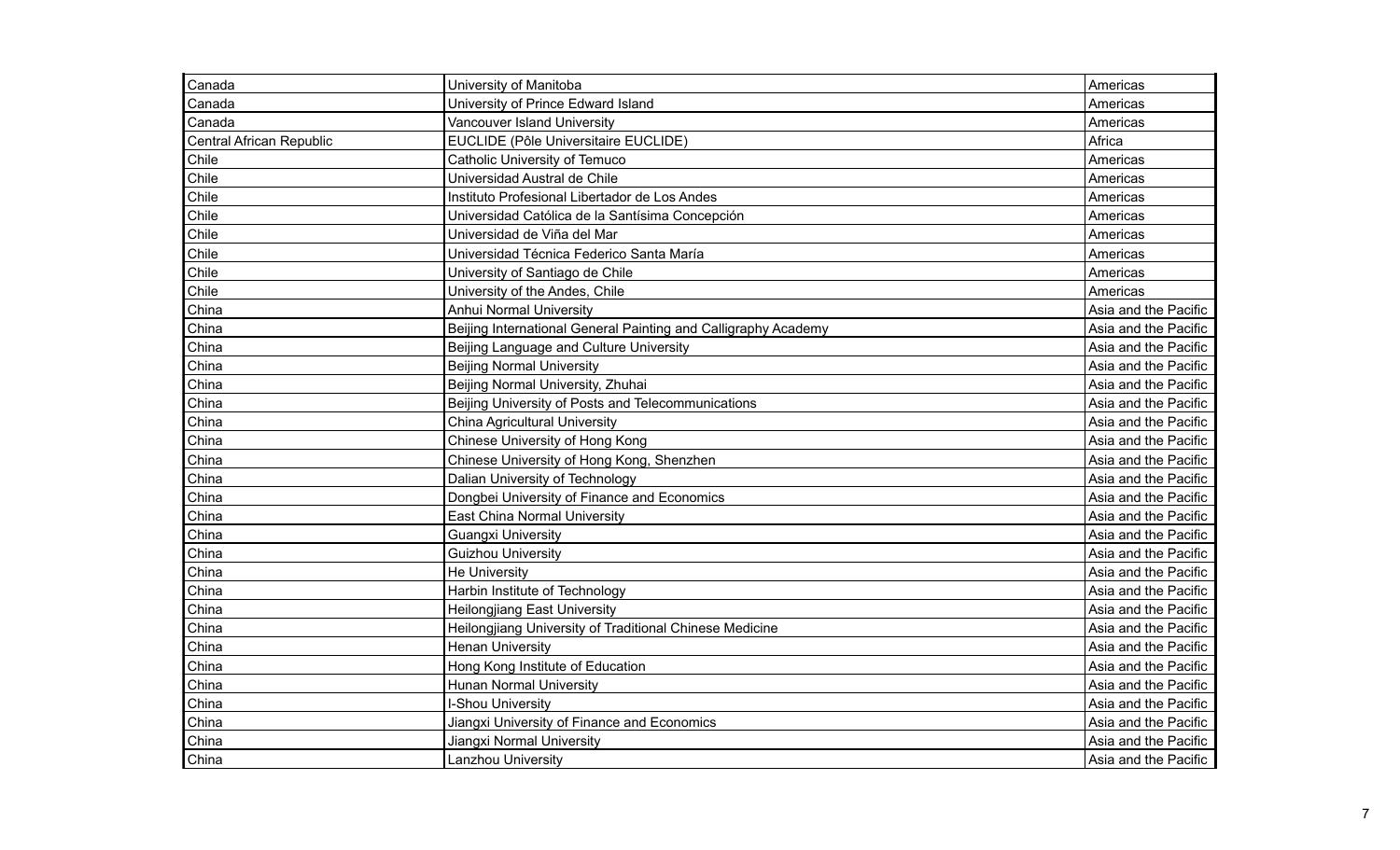| China    | Nanfang College, Guangzhou                            | Asia and the Pacific |
|----------|-------------------------------------------------------|----------------------|
| China    | <b>Nanjing University</b>                             | Asia and the Pacific |
| China    | National Association of Vocational Education of China | Asia and the Pacific |
| China    | <b>Northeast Forestry University</b>                  | Asia and the Pacific |
| China    | <b>Northeast Normal University</b>                    | Asia and the Pacific |
| China    | <b>Northwest University</b>                           | Asia and the Pacific |
| China    | Northwestern Polytechnical University                 | Asia and the Pacific |
| China    | Open University of China                              | Asia and the Pacific |
| China    | <b>Peking University</b>                              | Asia and the Pacific |
| China    | Renmin University of China                            | Asia and the Pacific |
| China    | Research Center for Public Economics and Management   | Asia and the Pacific |
| China    | Ronxiang Regenerative Medicine Research Laboratory    | Asia and the Pacific |
| China    | <b>Shandong University</b>                            | Asia and the Pacific |
| China    | Shanghai International Studies University             | Asia and the Pacific |
| China    | Shanghai New York University                          | Asia and the Pacific |
| China    | Shanghai Normal University                            | Asia and the Pacific |
| China    | Shanghai UN Research Association                      | Asia and the Pacific |
| China    | Shihezi University                                    | Asia and the Pacific |
| China    | Soochow University                                    | Asia and the Pacific |
| China    | <b>Tianjin University</b>                             | Asia and the Pacific |
| China    | <b>Tongji University</b>                              | Asia and the Pacific |
| China    | Tsinghua University                                   | Asia and the Pacific |
| China    | <b>Tumen River Vocational College</b>                 | Asia and the Pacific |
| China    | University of Hong Kong                               | Asia and the Pacific |
| China    | <b>Wenzhou Medical University</b>                     | Asia and the Pacific |
| China    | <b>Xiamen University</b>                              | Asia and the Pacific |
| China    | Xi'an International Studies University                | Asia and the Pacific |
| China    | Xi'an Jiaotong Liverpool University                   | Asia and the Pacific |
| China    | <b>Xinjiang University</b>                            | Asia and the Pacific |
| China    | Zhejiang University City College                      | Asia and the Pacific |
| China    | Zhejiang University of Finance & Economics            | Asia and the Pacific |
| China    | Zhejiang University of Media and Communications       | Asia and the Pacific |
| China    | Zhejiang Yuexiu University of Foreign Languages       | Asia and the Pacific |
| China    | Zhengzhou University                                  | Asia and the Pacific |
| Colombia | Asociación Colombiana de Universidades                | Americas             |
| Colombia | Corporación Universitaria del Meta                    | Americas             |
| Colombia | Corporación Universitaria Reformada                   | Americas             |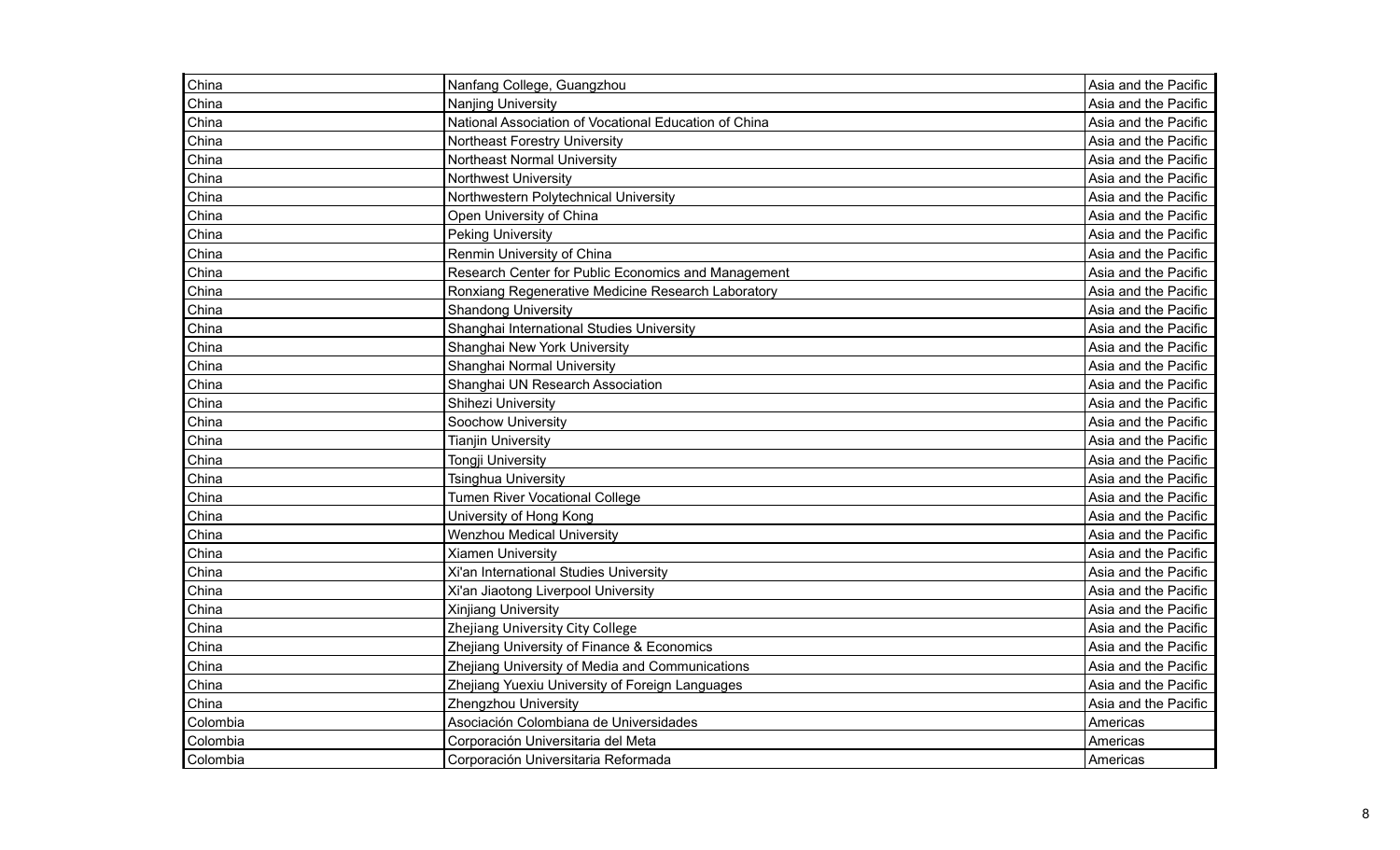| Colombia   | Corporación Universitaria Unitec                                 | Americas       |
|------------|------------------------------------------------------------------|----------------|
| Colombia   | Federación Latinoamericana de Falcultades de Comunicación Social | Americas       |
| Colombia   | Instituto Universitario de la Paz-UNIPAZ                         | Americas       |
| Colombia   | Pontificia Universidad Javeriana                                 | Americas       |
| Colombia   | Universidad Antonio Narino                                       | Americas       |
| Colombia   | Universidad Católica de Colombia                                 | Americas       |
| Colombia   | Universidad Católica de Manizales                                | Americas       |
| Colombia   | Universidad CES                                                  | Americas       |
| Colombia   | Universidad Cooperativa de Colombia                              | Americas       |
| Colombia   | Universidad de Ciencias Aplicadas y Ambientales - UDCA           | Americas       |
| Colombia   | Universidad de la Sabana                                         | Americas       |
| Colombia   | Universidad de Santander - UDES                                  | Americas       |
| Colombia   | Universidad del Atlántico                                        | Americas       |
| Colombia   | Universidad del Pacífico                                         | Americas       |
| Colombia   | Universidad del Tolima                                           | Americas       |
| Colombia   | Universidad del Valle                                            | Americas       |
| Colombia   | Universidad El Bosque                                            | Americas       |
| Colombia   | Universidad Icesi                                                | Americas       |
| Colombia   | Universidad Militar Nueva Granada                                | Americas       |
| Colombia   | Universidad Pedagógica y Tecnológica de Colombia                 | Americas       |
| Colombia   | Universidad Pontificia Bolivariana                               | Americas       |
| Colombia   | Universidad Popular del Cesar                                    | Americas       |
| Colombia   | Universidad Santo Tomás                                          | Americas       |
| Colombia   | Universidad Sergio Arboleda                                      | Americas       |
| Costa Rica | Latin American University of Sciences and Technology - ULACIT    | Americas       |
| Costa Rica | Universidad Autónoma de Centro América (UACA)                    | Americas       |
| Costa Rica | Universidad Empresarial de Costa Rica                            | Americas       |
| Costa Rica | University for Peace                                             | Americas       |
| Croatia    | <b>VERN University</b>                                           | Europe and CIS |
| Cuba       | University of Pinar del Río                                      | Americas       |
| Cyprus     | American College Nicosia                                         | Europe and CIS |
| Cyprus     | <b>Bahcesehir Cyprus University</b>                              | Europe and CIS |
| Cyprus     | <b>CASA College</b>                                              | Europe and CIS |
| Cyprus     | City Unity College, Nicosia                                      | Europe and CIS |
| Cyprus     | <b>Cyprus Institute of Marketing</b>                             | Europe and CIS |
| Cyprus     | <b>Cyprus Science University</b>                                 | Europe and CIS |
| Cyprus     | <b>Cyprus West University</b>                                    | Europe and CIS |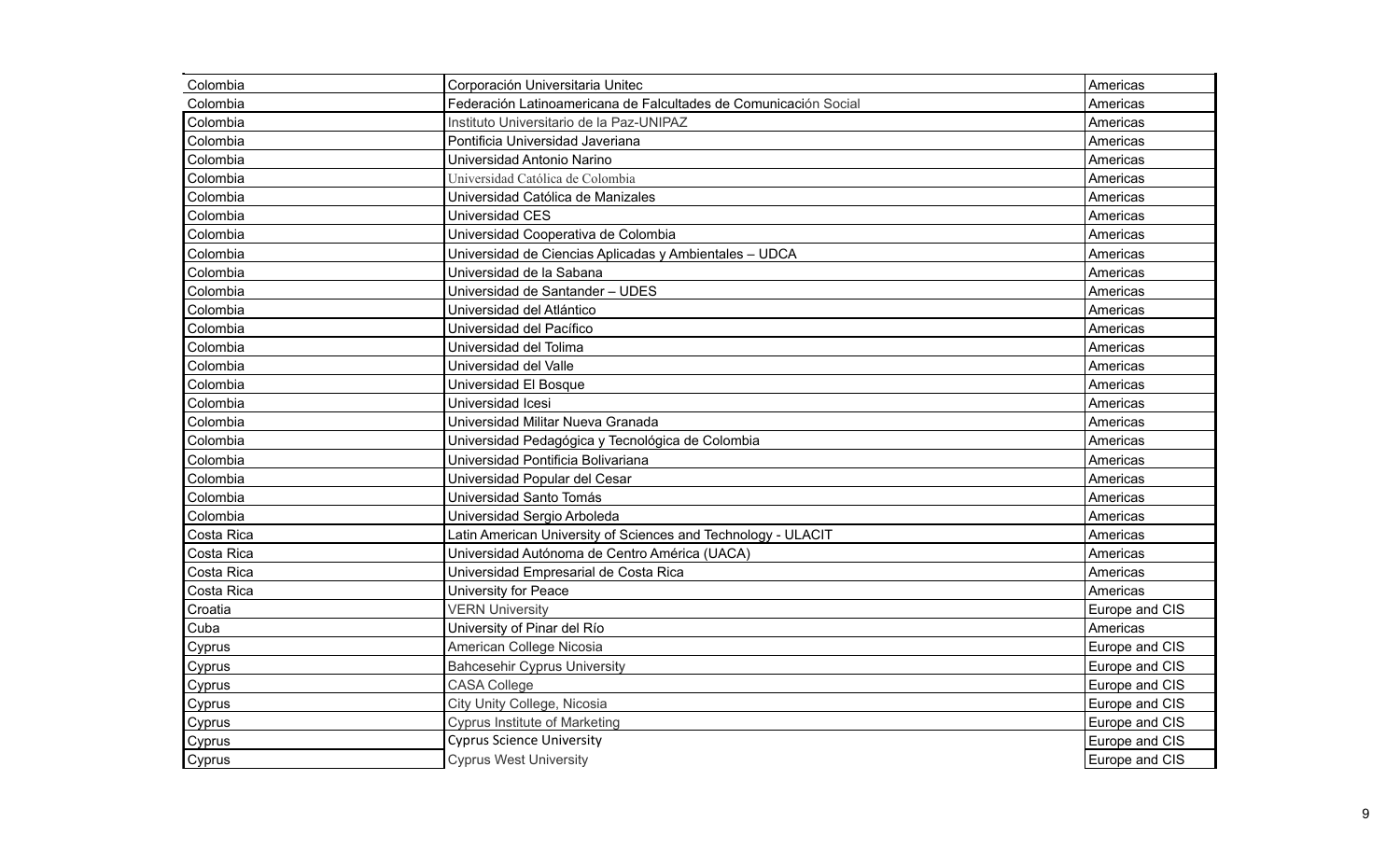| Cyprus                                | <b>Neapolis University Pafos</b>                               | Europe and CIS       |
|---------------------------------------|----------------------------------------------------------------|----------------------|
| Cyprus                                | Open University of Cyprus                                      | Europe and CIS       |
| Cyprus                                | The Cyprus Institute                                           | Europe and CIS       |
| Cyprus                                | University of Nicosia                                          | Europe and CIS       |
| <b>Czech Republic</b>                 | Metropolitan University Prague                                 | Europe and CIS       |
| Democratic People's Republic of Korea | Pyongyang University of Science & Technology                   | Asia and the Pacific |
| Democratic Republic of the Congo      | Université Catholique de Bukavu                                | Africa               |
| Democratic Republic of the Congo      | Université du Bandundu                                         | Africa               |
| Democratic Republic of the Congo      | Université Eben-Ezer de Minembwe                               | Africa               |
| Democratic Republic of the Congo      | Université Libre des Pays des Grands Lacs                      | Africa               |
| Denmark                               | <b>Aarhus University</b>                                       | Europe and CIS       |
| Denmark                               | <b>Roskilde University</b>                                     | Europe and CIS       |
| Denmark                               | The Royal Danish Academy of Fine Arts - School of Architecture | Europe and CIS       |
| Dominica                              | Dominica State College                                         | Americas             |
| Ecuador                               | Escuela Politécnica Javeriana del Ecuador                      | Americas             |
| Ecuador                               | Escuela Politécnica Nacional                                   | Americas             |
| Ecuador                               | Pontificia Universidad Católica del Ecuador                    | Americas             |
| Ecuador                               | Universidad de los Hemisferios                                 | Americas             |
| Ecuador                               | Universidad del Pacífico                                       | Americas             |
| Ecuador                               | Universidad Regional Amazónica Ikiam                           | Americas             |
| Ecuador                               | Universidad San Francisco de Quito                             | Americas             |
| Ecuador                               | <b>Yachay Tech University</b>                                  | Americas             |
| Egypt                                 | American University, Cairo                                     | <b>Arab States</b>   |
| Egypt                                 | <b>Assiut University</b>                                       | <b>Arab States</b>   |
| Egypt                                 | Benha University, Faculty of Physical Education                | <b>Arab States</b>   |
| Egypt                                 | Deraya University                                              | <b>Arab States</b>   |
| Egypt                                 | New Giza University                                            | <b>Arab States</b>   |
| Egypt                                 | Minia University, Faculty of Engineering                       | <b>Arab States</b>   |
| Egypt                                 | Senghor University                                             | <b>Arab States</b>   |
| Egypt                                 | Université Senghor d'Alexandrie                                | <b>Arab States</b>   |
| El Salvador                           | <b>Gerardo Barrios University</b>                              | Americas             |
| El Salvador                           | Universidad Centroamericana José Simeón Cañas - UCA            | Americas             |
| El Salvador                           | Universidad de Oriente (UNIVO)                                 | Americas             |
| Ethiopia                              | Addis Ababa University School of Journalism and Communication  | Africa               |
| Fiji                                  | University of Fiji                                             | Asia and the Pacific |
| Fiji                                  | University of the South Pacific                                | Asia and the Pacific |
| France                                | Amérique Latine Europe Caraïbes (Réseau ALEC)                  | Europe and CIS       |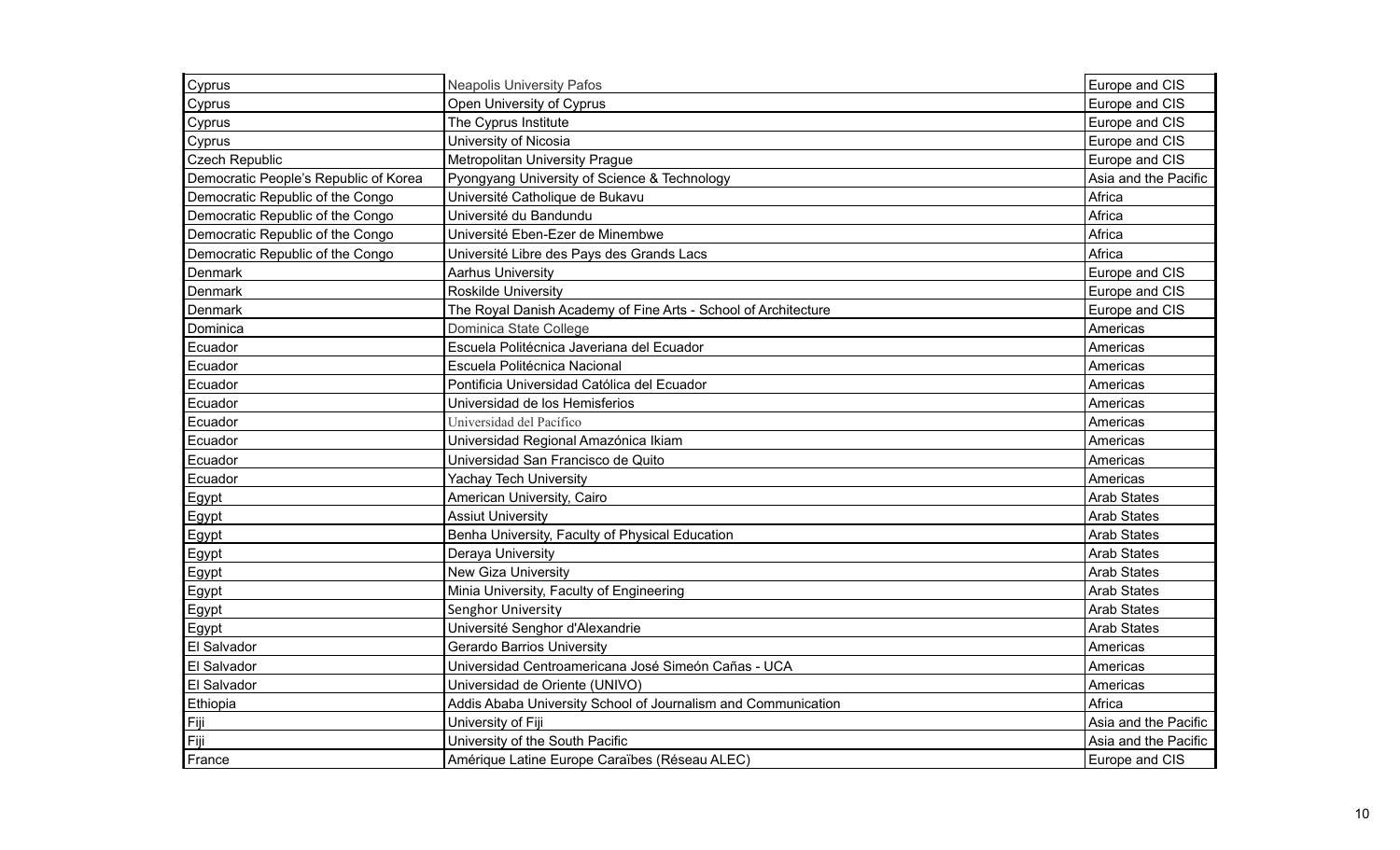| France  | École Nationale d'Administration                                      | Europe and CIS |
|---------|-----------------------------------------------------------------------|----------------|
| France  | Ecole Supérieure des Technologies et des Affaires                     | Europe and CIS |
| France  | Grenoble École de Management                                          | Europe and CIS |
| France  | <b>INSEAD</b>                                                         | Europe and CIS |
| France  | Institut Avicenne des Sciences Humaines                               | Europe and CIS |
| France  | Institut de Recherche pour le Développement (IRD)                     | Europe and CIS |
| France  | International Federation of Catholic Universities                     | Europe and CIS |
| France  | Kedge Business School                                                 | Europe and CIS |
| France  | Licence de Communication Européenne                                   | Europe and CIS |
| France  | Montpellier Business School                                           | Europe and CIS |
| France  | Sorbonne Nouvelle University                                          | Europe and CIS |
| France  | Université de Grenoble                                                | Europe and CIS |
| France  | Université de Limoges                                                 | Europe and CIS |
| France  | Université Paris 1 Panthéon-Sorbonne                                  | Europe and CIS |
| Georgia | <b>Caucasus University</b>                                            | Europe and CIS |
| Georgia | Georgian Institute of Public Affairs                                  | Europe and CIS |
| Georgia | <b>Grigol Robakidze University</b>                                    | Europe and CIS |
| Georgia | lakob Gogebashvili Telavi State University                            | Europe and CIS |
| Georgia | Ilia State University                                                 | Europe and CIS |
| Georgia | <b>LEPL Gori Teaching University</b>                                  | Europe and CIS |
| Georgia | <b>Tbilisi State Medical University</b>                               | Europe and CIS |
| Germany | <b>Bergische University Wuppertal</b>                                 | Europe and CIS |
| Germany | <b>Chemnitz University of Technology</b>                              | Europe and CIS |
| Germany | Eberhard Karls University Tuebingen                                   | Europe and CIS |
| Germany | Erich Brost Institute for International Journalism                    | Europe and CIS |
| Germany | European School of Management and Technology                          | Europe and CIS |
| Germany | Friedrich Schiller University Jena                                    | Europe and CIS |
| Germany | Hertie School of Governance                                           | Europe and CIS |
| Germany | Hochshule Koblenz - Koblenz University of Applied Science             | Europe and CIS |
| Germany | Karlsruhe University of Education - Pädagogische Hochschule Karlsruhe | Europe and CIS |
| Germany | University of Hamburg                                                 | Europe and CIS |
| Germany | University of Bonn                                                    | Europe and CIS |
| Germany | University of Cologne                                                 | Europe and CIS |
| Germany | University of Duisburg-Essen                                          | Europe and CIS |
| Germany | Westfälische Wilhelms-Universität Münster                             | Europe and CIS |
| Ghana   | Institute of Professional Studies                                     | Africa         |
| Ghana   | Kwame Nkrumah University of Science and Technology (KNUST)            | Africa         |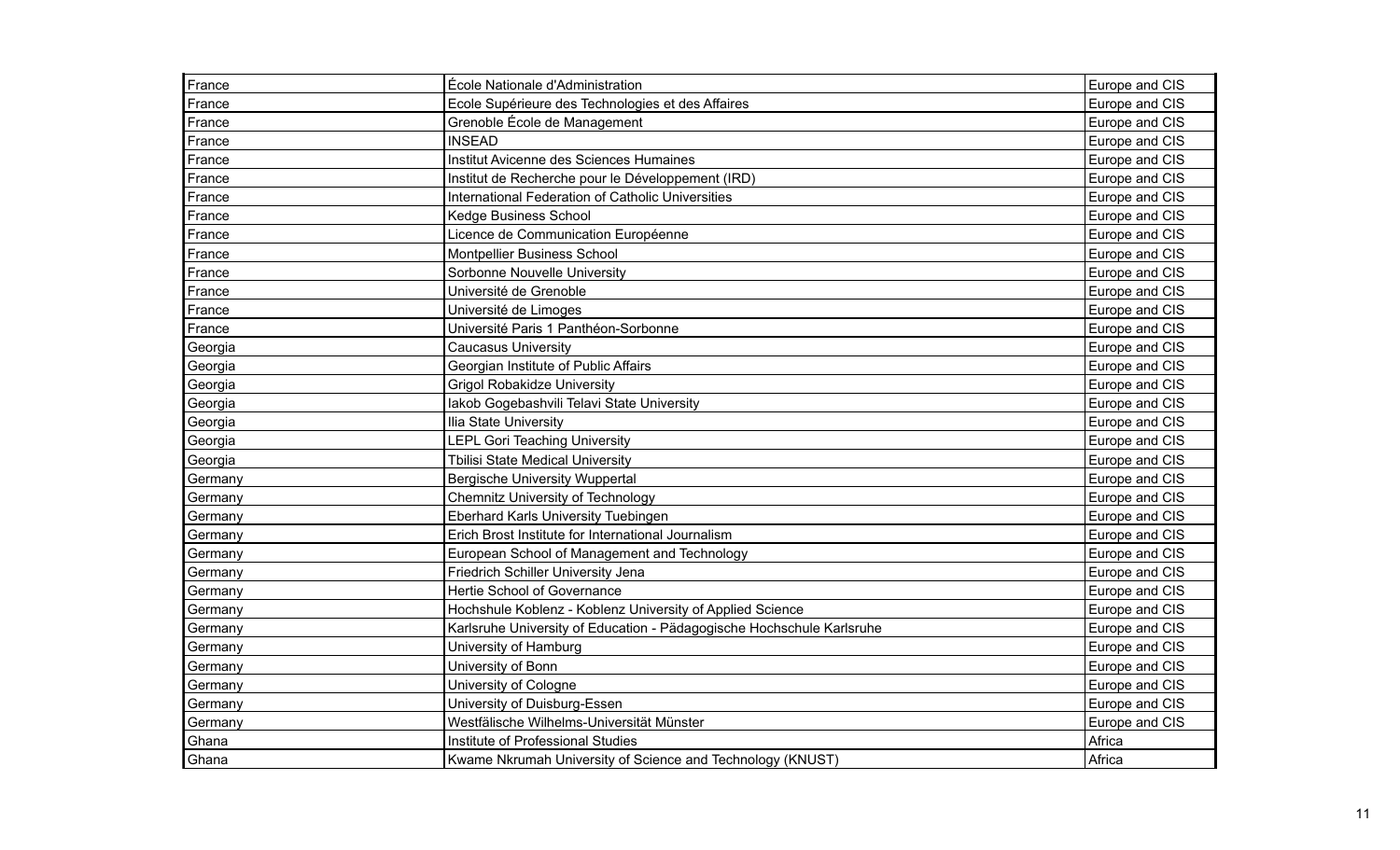| Ghana          | <b>Pentecost University College</b>                                              | Africa               |
|----------------|----------------------------------------------------------------------------------|----------------------|
| Ghana          | Regent University College of Science and Technology                              | Africa               |
| Greece         | <b>Agricultural University of Athens</b>                                         | Europe and CIS       |
| Greece         | Aristotle University of Thessaloniki School of Journalism and Mass Communication | Europe and CIS       |
| Greece         | European Law and Governance School                                               | Europe and CIS       |
| Greece         | <b>Hellenic Association of Political Scientists</b>                              | Europe and CIS       |
| Greece         | <b>ICBS Business College</b>                                                     | Europe and CIS       |
| Greece         | Panteion University of Social and Political Sciences Athens                      | Europe and CIS       |
| Greece         | The American College of Greece                                                   | Europe and CIS       |
| Greece         | University of Athens, Energy Policy and Development Centre (KEPA)                | Europe and CIS       |
| Greece         | University of Macedonia                                                          | Europe and CIS       |
| Greece         | University of West Attica                                                        | Europe and CIS       |
| Grenada        | T.A. Marryshow Community College                                                 | Americas             |
| Guatamala      | Universidad del Valle de Guatemala                                               | Americas             |
| Guinea         | Université Kofi Annan de Guinée                                                  | Africa               |
| Guyana         | Georgetown American University                                                   | Americas             |
| Guyana         | University of Guyana                                                             | Americas             |
| Haiti          | International University Center Haiti                                            | Americas             |
| Haiti          | Paodes Université                                                                | Americas             |
| Haiti          | Université Franco-Haïtienne du Cap-Haïtien                                       | Americas             |
| Haiti          | Université Quisqueya                                                             | Americas             |
| Honduras       | Centro de Diseño, Arquitectura y Construcción (CEDAC)                            | Americas             |
| Honduras       | Universidad Tecnológica de Honduras                                              | Americas             |
| <b>Hungary</b> | <b>Bhaktivedanta College</b>                                                     | Europe and CIS       |
| Hungary        | <b>Central European University</b>                                               | Europe and CIS       |
| Hungary        | <b>Corvinus University of Budapest</b>                                           | Europe and CIS       |
| Hungary        | Eötvös Loránd University                                                         | Europe and CIS       |
| Hungary        | Pazmany Peter Catholic University                                                | Europe and CIS       |
| Hungary        | Széchenyi István Universi ty                                                     | Europe and CIS       |
| Hungary        | University of Szeged                                                             | Europe and CIS       |
| Iceland        | University of Iceland                                                            | Europe and CIS       |
| India          | Acharya N.G. Ranga Agricultural University                                       | Asia and the Pacific |
| India          | Amal Jyothi College of Engineering                                               | Asia and the Pacific |
| India          | <b>Amity University</b>                                                          | Asia and the Pacific |
| India          | <b>Amrita University</b>                                                         | Asia and the Pacific |
| India          | Annamalai University                                                             | Asia and the Pacific |
| India          | Ashoka Business School                                                           | Asia and the Pacific |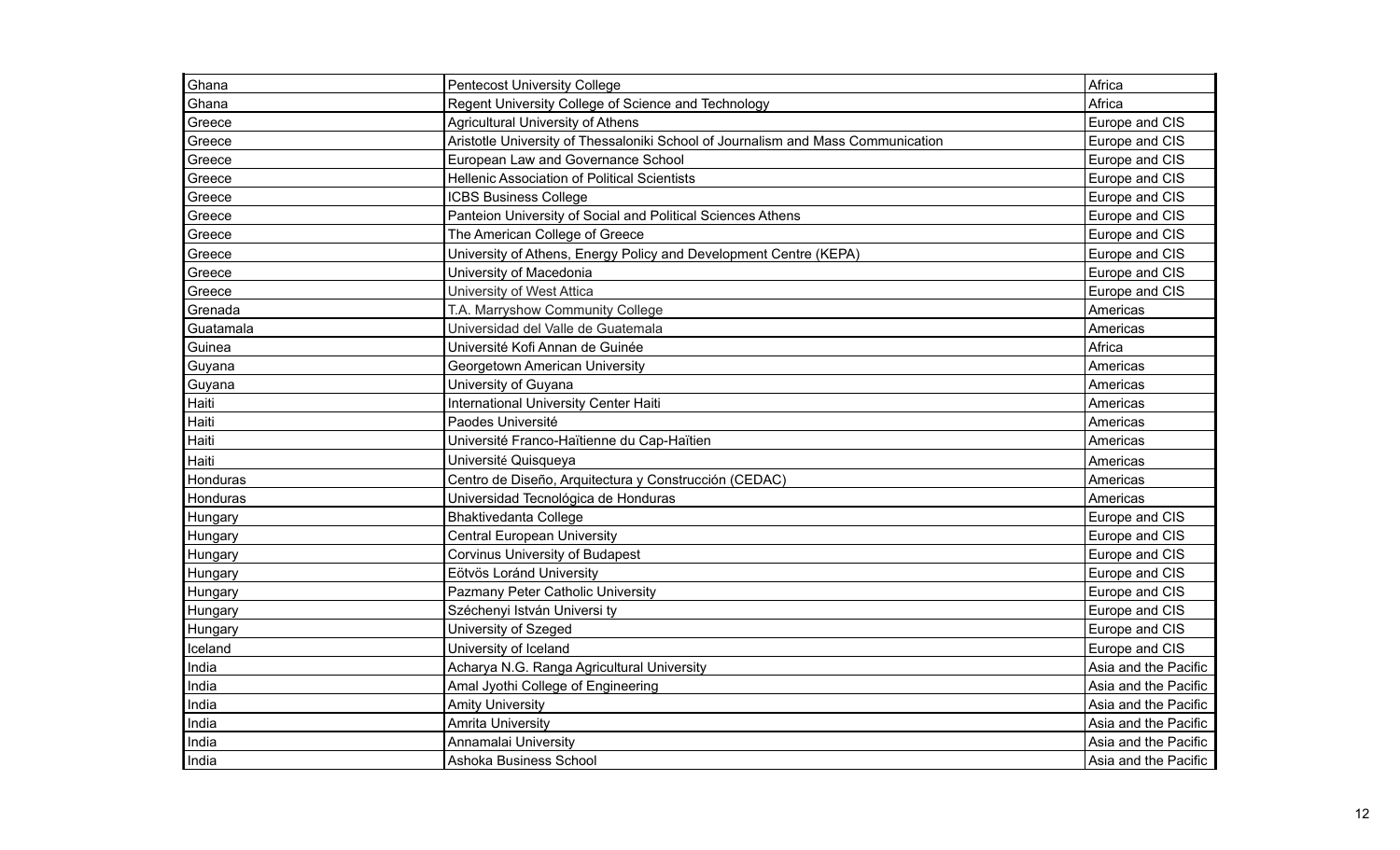| India | Asian Institute of Management and Technology                          | Asia and the Pacific |
|-------|-----------------------------------------------------------------------|----------------------|
| India | <b>Assam Don Bosco University</b>                                     | Asia and the Pacific |
| India | Assam Rajiv Gandhi University of Cooperative Management               | Asia and the Pacific |
| India | <b>Assam University</b>                                               | Asia and the Pacific |
| India | <b>Association of Indian Universities</b>                             | Asia and the Pacific |
| India | <b>Assumption College</b>                                             | Asia and the Pacific |
| India | <b>Atmiya University</b>                                              | Asia and the Pacific |
| India | <b>Bangalore University</b>                                           | Asia and the Pacific |
| India | <b>Bareilly College</b>                                               | Asia and the Pacific |
| India | Believers Church Caarmel Engineering College                          | Asia and the Pacific |
| India | <b>Bishop Benziger College of Nursing</b>                             | Asia and the Pacific |
| India | <b>Biswanath College</b>                                              | Asia and the Pacific |
| India | <b>BMS College of Architecture</b>                                    | Asia and the Pacific |
| India | Central Institute of Business Management Research & Development       | Asia and the Pacific |
| India | Central University of Jammu                                           | Asia and the Pacific |
| India | <b>CEPT University</b>                                                | Asia and the Pacific |
| India | Chanakya National Law University                                      | Asia and the Pacific |
| India | Chandigarh Business School of Administration (CBSA)                   | Asia and the Pacific |
| India | <b>Chandigarh University</b>                                          | Asia and the Pacific |
| India | <b>Chitkara University</b>                                            | Asia and the Pacific |
| India | <b>Christ University</b>                                              | Asia and the Pacific |
| India | <b>CMR University</b>                                                 | Asia and the Pacific |
| India | <b>CMS College</b>                                                    | Asia and the Pacific |
| India | Cochin University of Science and Technology - School of Legal Studies | Asia and the Pacific |
| India | College of Engineering Trivandrum                                     | Asia and the Pacific |
| India | Deen Dayal Upadhyay Gorakhpur University, Gorakhpur                   | Asia and the Pacific |
| India | Desh Bhagat University                                                | Asia and the Pacific |
| India | Deviprasad Goenka Management College of Media Studies                 | Asia and the Pacific |
| India | Dibrugarh University                                                  | Asia and the Pacific |
| India | Dr. D. Y. Patil Vidyapeeth, Pune                                      | Asia and the Pacific |
| India | Dr. Ntr University of Health Sciences, A.P.                           | Asia and the Pacific |
| India | <b>English and Foreign Languages University</b>                       | Asia and the Pacific |
| India | eSchool Kerala                                                        | Asia and the Pacific |
| India | Evan Business School                                                  | Asia and the Pacific |
| India | Gandhi Institute For Technology, Bhubaneswar                          | Asia and the Pacific |
| India | <b>Gandhigram Rural University</b>                                    | Asia and the Pacific |
| India | <b>Gujarat National Law University</b>                                | Asia and the Pacific |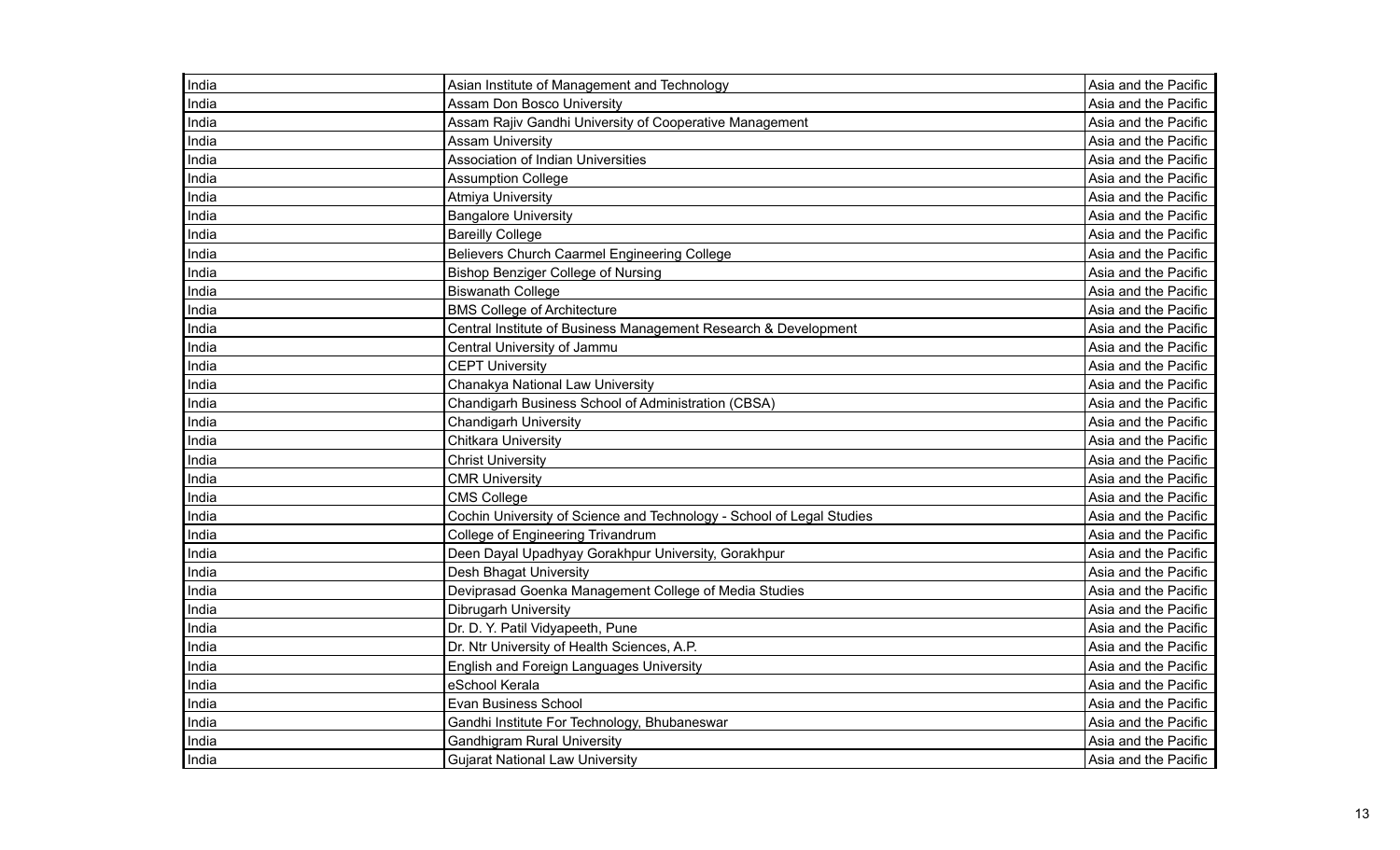| India | <b>Gujarat Technological University</b>                         | Asia and the Pacific |
|-------|-----------------------------------------------------------------|----------------------|
| India | Guru Gobind Singh Indraprastha University                       | Asia and the Pacific |
| India | <b>Guru Kashi University</b>                                    | Asia and the Pacific |
| India | Henry Baker College, Melukavu                                   | Asia and the Pacific |
| India | <b>IIHMR University</b>                                         | Asia and the Pacific |
| India | Ilahia College of Engineering and Technology Muvattupuzha       | Asia and the Pacific |
| India | <b>Imperial College</b>                                         | Asia and the Pacific |
| India | Indian Education Society's College of Architecture              | Asia and the Pacific |
| India | Indian Institute of Technology, Kanpur                          | Asia and the Pacific |
| India | Indian Management Academy                                       | Asia and the Pacific |
| India | Institute of Management Studies PG Centre                       | Asia and the Pacific |
| India | International Institute for Population Sciences                 | Asia and the Pacific |
| India | International Institute of Information Technology Hyderabad     | Asia and the Pacific |
| India | <b>ISBM University</b>                                          | Asia and the Pacific |
| India | Jagan Nath University                                           | Asia and the Pacific |
| India | Jain University                                                 | Asia and the Pacific |
| India | Jawaharlal Nehru Architecture and Fine Arts University          | Asia and the Pacific |
| India | Jawaharlal Nehru Technological University (JNTU), Anantapur     | Asia and the Pacific |
| India | Jawaharlal Nehru Technological University (JNTU), Hyderabad     | Asia and the Pacific |
| India | Jawaharlal Nehru Technological University (JNTU), Kakinada      | Asia and the Pacific |
| India | <b>JIS University</b>                                           | Asia and the Pacific |
| India | JPM Arts and Science College                                    | Asia and the Pacific |
| India | <b>Kakatiya University</b>                                      | Asia and the Pacific |
| India | Kalinga Institute of Industrial Technology (KIIT) University    | Asia and the Pacific |
| India | Karnatak University                                             | Asia and the Pacific |
| India | Kerala Institute of Tourism and Travel Studies (KITTS)          | Asia and the Pacific |
| India | Kristu Jayanti College                                          | Asia and the Pacific |
| India | Kristu Jyoti College of Management and Technology               | Asia and the Pacific |
| India | Krupanidhi College                                              | Asia and the Pacific |
| India | Little Flower Institute of Social Science & Health              | Asia and the Pacific |
| India | <b>Lovely Professional University</b>                           | Asia and the Pacific |
| India | Maharshi Dayanand University                                    | Asia and the Pacific |
| India | Mahatma Gandhi University                                       | Asia and the Pacific |
| India | Malankara Social Service Society                                | Asia and the Pacific |
| India | Mar Athanasios College for Advanced Studies Tiruvalla (MACFAST) | Asia and the Pacific |
| India | Mar Athanasius College of Engineering                           | Asia and the Pacific |
| India | Mar Theophilus Training College                                 | Asia and the Pacific |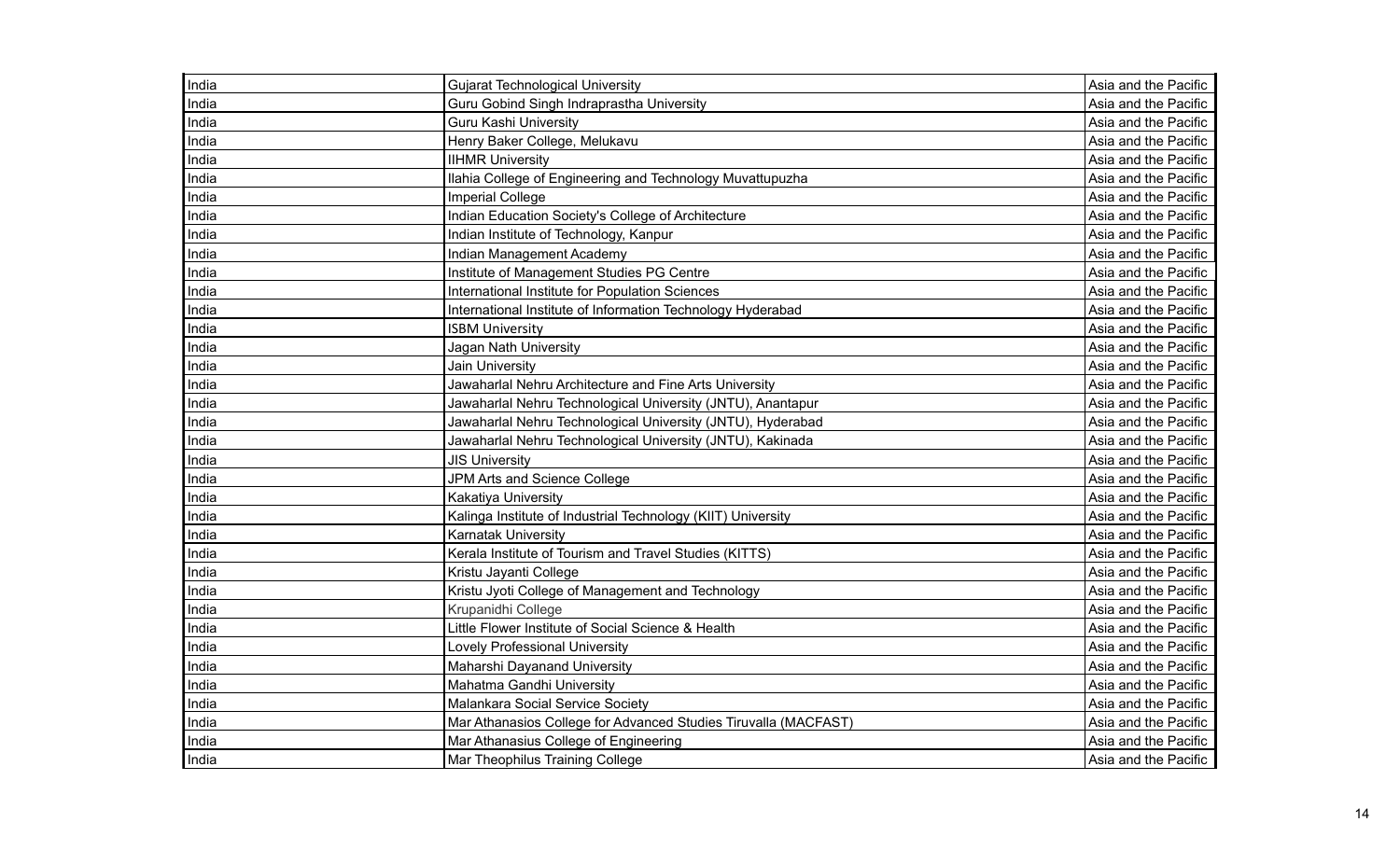| India | Mar Thoma College                                    | Asia and the Pacific |
|-------|------------------------------------------------------|----------------------|
| India | Marian College Kuttikanam                            | Asia and the Pacific |
| India | <b>MEA Engineering College</b>                       | Asia and the Pacific |
| India | <b>MES Asmabi College</b>                            | Asia and the Pacific |
| India | MES College of Engineering, Kuttippuram              | Asia and the Pacific |
| India | MES College Nedumkandam                              | Asia and the Pacific |
| India | MES Institute of Technology and Management           | Asia and the Pacific |
| India | <b>MES Mampad College</b>                            | Asia and the Pacific |
| India | <b>MES Ponnani College</b>                           | Asia and the Pacific |
| India | MKSSS's Dr.Bhanuben Nanavati College of Architecture | Asia and the Pacific |
| India | M.O.S.C College of Nursing                           | Asia and the Pacific |
| India | Mount Zion College of Engineering                    | Asia and the Pacific |
| India | <b>MTC Global</b>                                    | Asia and the Pacific |
| India | Musaliar College of Arts and Science                 | Asia and the Pacific |
| India | Musaliar College of Engineering and Technology       | Asia and the Pacific |
| India | Nalanda Open University                              | Asia and the Pacific |
| India | National Institute of Technology, Hamirpur (HP)      | Asia and the Pacific |
| India | National Law School of India University              | Asia and the Pacific |
| India | National Law University, Odisha                      | Asia and the Pacific |
| India | Nazareth College of Arts and Science                 | Asia and the Pacific |
| India | New International Christian University               | Asia and the Pacific |
| India | Newman College                                       | Asia and the Pacific |
| India | Nowgong College                                      | Asia and the Pacific |
| India | Osmania University                                   | Asia and the Pacific |
| India | Panipat Institute of Engineering and Technology      | Asia and the Pacific |
| India | Panjab University                                    | Asia and the Pacific |
| India | <b>Pondicherry University</b>                        | Asia and the Pacific |
| India | <b>Presidency University</b>                         | Asia and the Pacific |
| India | Providence College of Engineering                    | Asia and the Pacific |
| India | Providence Women's College                           | Asia and the Pacific |
| India | Punjabi University, Patiala                          | Asia and the Pacific |
| India | Rajadhani Institute of Engineering and Technology    | Asia and the Pacific |
| India | Rajagiri College of Social Sciences                  | Asia and the Pacific |
| India | Rajalakshmi Engineering College                      | Asia and the Pacific |
| India | R V College of Architecture                          | Asia and the Pacific |
| India | Sai College                                          | Asia and the Pacific |
| India | St. Albert's College                                 | Asia and the Pacific |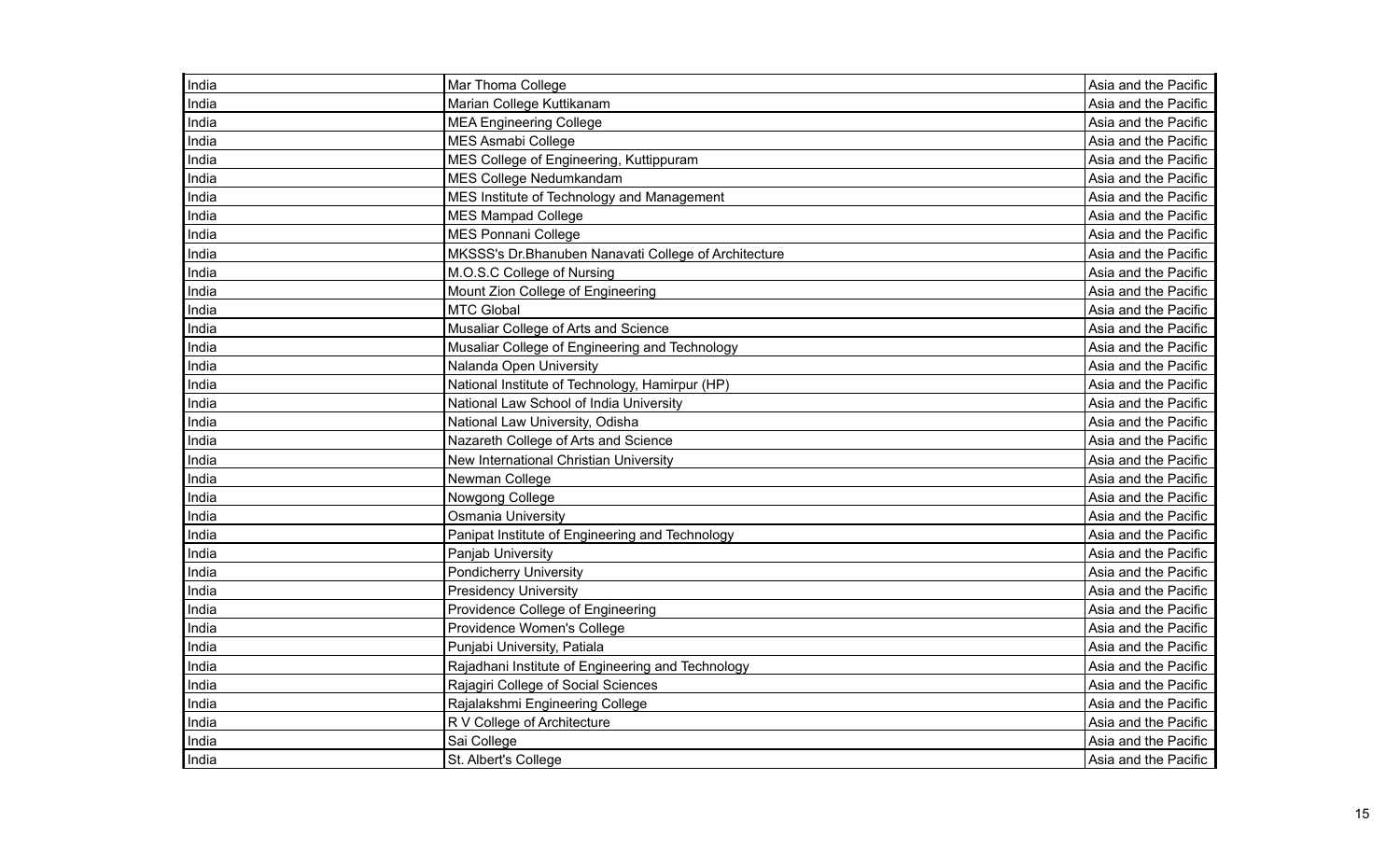| India | St. George's College Aruvithura                                               | Asia and the Pacific |
|-------|-------------------------------------------------------------------------------|----------------------|
| India | St Pauls College                                                              | Asia and the Pacific |
| India | St. Paul's Degree and P.G. College                                            | Asia and the Pacific |
| India | St. Teresa's College                                                          | Asia and the Pacific |
| India | St. Xavier's College for Women                                                | Asia and the Pacific |
| India | Saintgits College of Applied Sciences                                         | Asia and the Pacific |
| India | Saurashtra University                                                         | Asia and the Pacific |
| India | <b>SCMS School of Architecture</b>                                            | Asia and the Pacific |
| India | Shree Paramhans Swami Madhavanand College                                     | Asia and the Pacific |
| India | Shreeyash College Of Engineering & Technology                                 | Asia and the Pacific |
| India | Shri Vile Parle Kelavani Mandal Narsee Monjee Institute of Management Studies | Asia and the Pacific |
| India | Shri Vishwakarma Skill University                                             | Asia and the Pacific |
| India | <b>Sister Nivedita University</b>                                             | Asia and the Pacific |
| India | South Asian University                                                        | Asia and the Pacific |
| India | Sree Buddha College of Engineering                                            | Asia and the Pacific |
| India | Sree Narayana College for Women                                               | Asia and the Pacific |
| India | Sree Narayana Institute of Technology: SNIT Adoor                             | Asia and the Pacific |
| India | Sri Krishna Arts and Science College                                          | Asia and the Pacific |
| India | Sri Samatha Educational Society                                               | Asia and the Pacific |
| India | <b>SRM University</b>                                                         | Asia and the Pacific |
| India | St. Claret College                                                            | Asia and the Pacific |
| India | St Xavier's Arts and Science College Calicut                                  | Asia and the Pacific |
| India | Tagore Group of Colleges                                                      | Asia and the Pacific |
| India | Tata Institute of Social Sciences                                             | Asia and the Pacific |
| India | <b>Tezpur University</b>                                                      | Asia and the Pacific |
| India | Thadomal Shahani Centre for Management                                        | Asia and the Pacific |
| India | Thakur School of Architecture and Planning                                    | Asia and the Pacific |
| India | <b>Thapar University</b>                                                      | Asia and the Pacific |
| India | <b>TKM College of Engineering</b>                                             | Asia and the Pacific |
| India | UKF College of Engineering and Technology                                     | Asia and the Pacific |
| India | University of Calcutta                                                        | Asia and the Pacific |
| India | University of Calicut                                                         | Asia and the Pacific |
| India | University of Hyderabad                                                       | Asia and the Pacific |
| India | University of Kerala                                                          | Asia and the Pacific |
| India | Valia Koonambaikulathamma College of Engineering & Technology (VKCET)         | Asia and the Pacific |
| India | Vellore Institute of Technology                                               | Asia and the Pacific |
| India | Vel Tech Rangarajan Dr. Sagunthala R&D Institute of Science and Technology    | Asia and the Pacific |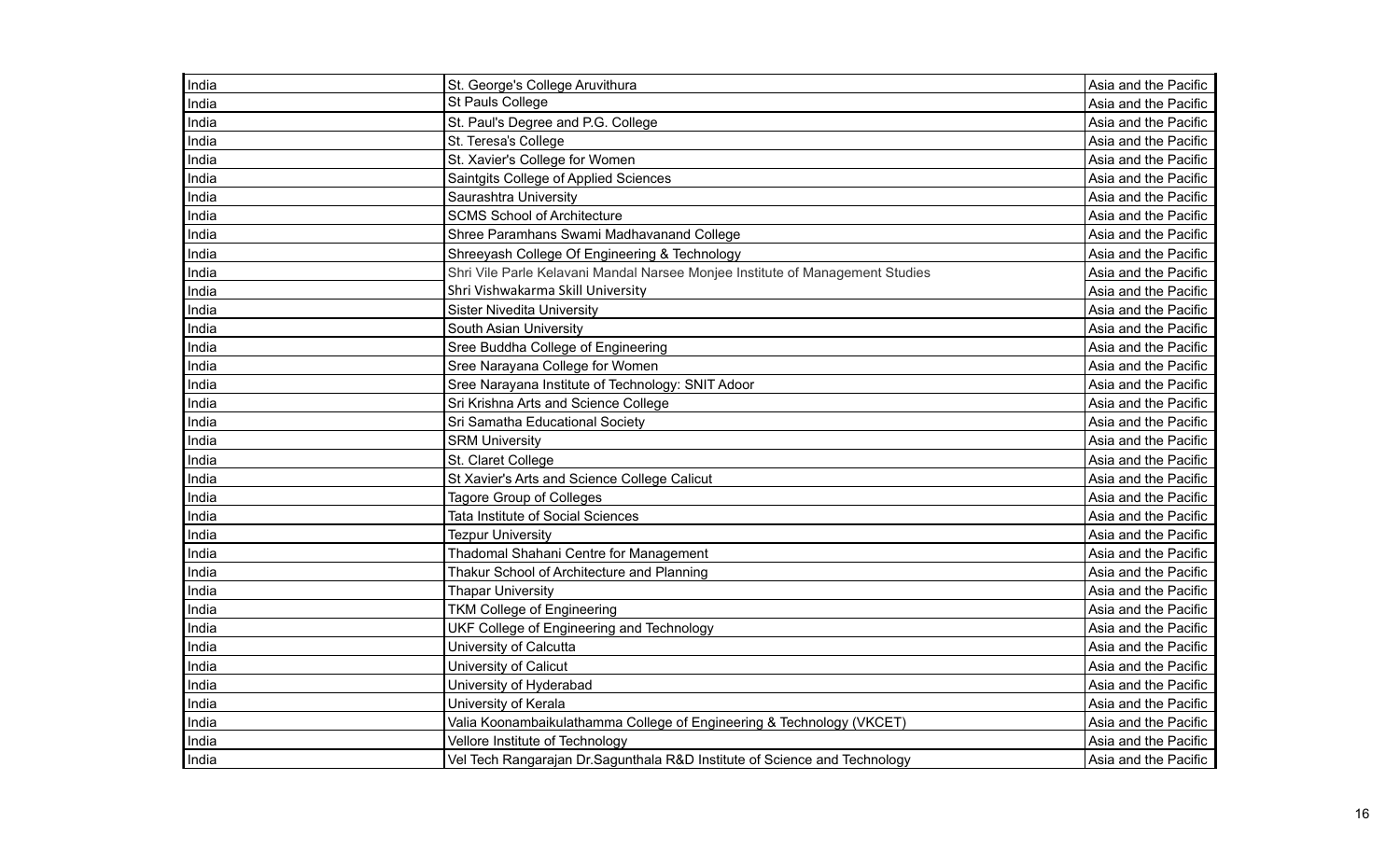| India     | Vimal Jyothi Engineering College                                               | Asia and the Pacific |
|-----------|--------------------------------------------------------------------------------|----------------------|
| India     | Viswajyothi College of Engineering and Technology                              | Asia and the Pacific |
| India     | V.B.S. Purvanchal University                                                   | Asia and the Pacific |
| India     | Vidya Academy of Science and Technology                                        | Asia and the Pacific |
| India     | Vidya Pratishthan's School of Biotechnology                                    | Asia and the Pacific |
| India     | <b>Vidyasagar University</b>                                                   | Asia and the Pacific |
| India     | Vimala College                                                                 | Asia and the Pacific |
| India     | <b>Vinoba Bhave University</b>                                                 | Asia and the Pacific |
| India     | Yashwantrao Chavan Maharashtra Open University                                 | Asia and the Pacific |
| India     | Yenepoya University                                                            | Asia and the Pacific |
| Indonesia | Atma Jaya Catholic University                                                  | Asia and the Pacific |
| Indonesia | <b>Bina Nusantara University</b>                                               | Asia and the Pacific |
| Indonesia | Gandhi Institute of Business and Technology                                    | Asia and the Pacific |
| Indonesia | Jayabaya University                                                            | Asia and the Pacific |
| Indonesia | Universitas 17 Agustus 1945 Jakarta                                            | Asia and the Pacific |
| Indonesia | Universitas Budi Luhur                                                         | Asia and the Pacific |
| Indonesia | Universitas Mercu Buana                                                        | Asia and the Pacific |
| Indonesia | Universitas Pelita Harapan                                                     | Asia and the Pacific |
| Iran      | Azarbaijan University of Tarbiat Moallem                                       | Asia and the Pacific |
| Iran      | Damghan University                                                             | Asia and the Pacific |
| Iran      | Ferdowsi University of Mashhad                                                 | Asia and the Pacific |
| Iran      | Imam Khomeini International University                                         | Asia and the Pacific |
| Iran      | Islamic Azad University - Garmsar Branch                                       | Asia and the Pacific |
| Iran      | Islamic Azad University - Iranshahr Branch                                     | Asia and the Pacific |
| Iran      | Islamic Azad University - Karaj Branch                                         | Asia and the Pacific |
| Iran      | Islamic Azad University - Najafabad Branch                                     | Asia and the Pacific |
| Iran      | Islamic Azad University - Roudehen Branch                                      | Asia and the Pacific |
| Iran      | Islamic Azad University - Sanandaj Branch                                      | Asia and the Pacific |
| Iran      | Islamic Azad University - Saravan Branch                                       | Asia and the Pacific |
| Iran      | Islamic Azad University - Science & Research - Sirjan Branch                   | Asia and the Pacific |
| Iran      | Islamic Azad University - Science and Research - Sistan and Balochistan Branch | Asia and the Pacific |
| Iran      | Islamic Azad University - Semnan Branch                                        | Asia and the Pacific |
| Iran      | Islamic Azad University - Zanjan Branch - Siatn and Balochistan                | Asia and the Pacific |
| Iran      | <b>Mofid University</b>                                                        | Asia and the Pacific |
| Iran      | Shahid Beheshti University of Medical Sciences                                 | Asia and the Pacific |
| Iran      | Taraban Institute of Higher Education                                          | Asia and the Pacific |
| Iran      | <b>Tarbiat Moallem University</b>                                              | Asia and the Pacific |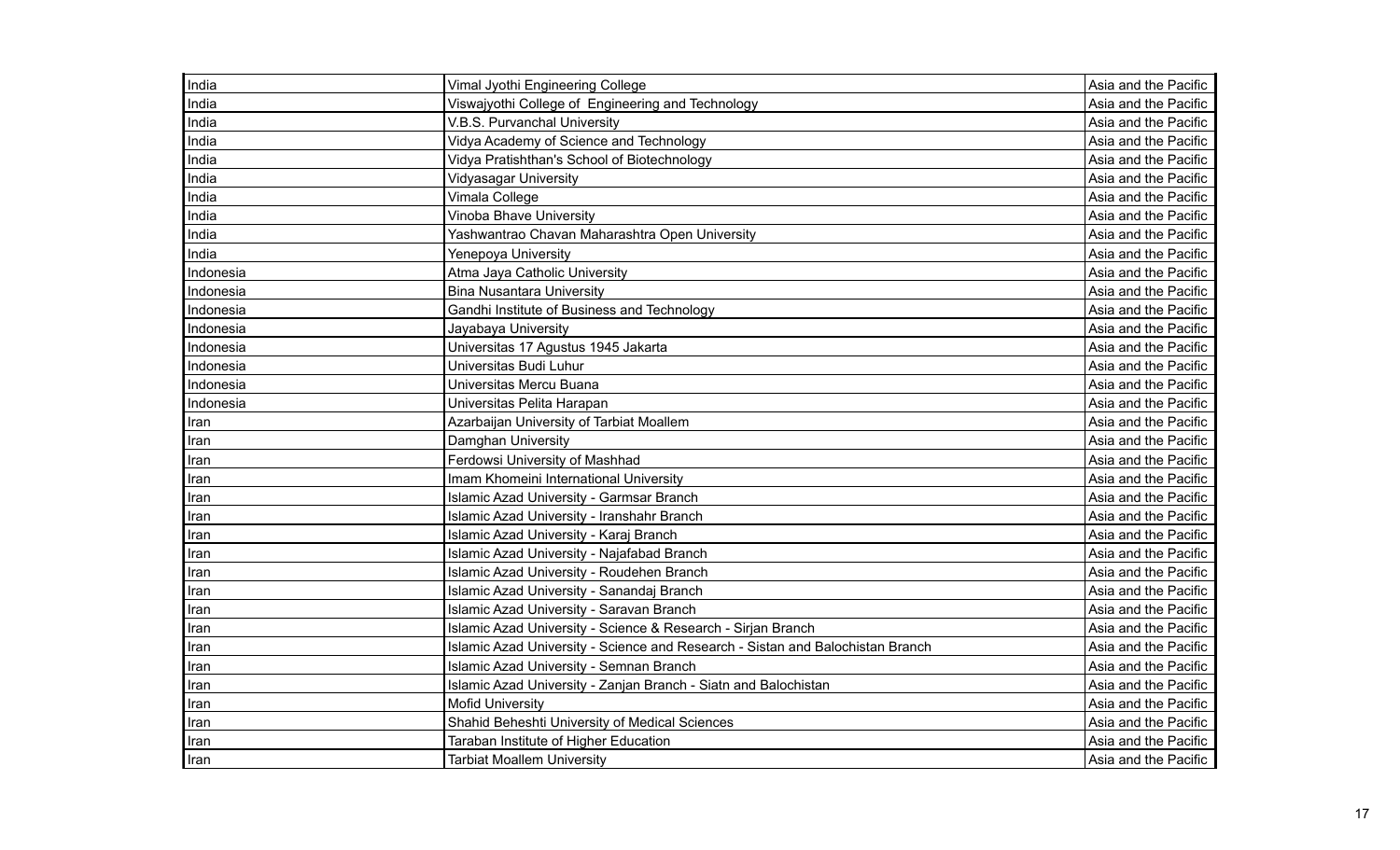| Iran    | <b>Tarbiat Modares University</b>                                                      | Asia and the Pacific |
|---------|----------------------------------------------------------------------------------------|----------------------|
| Iran    | University of Isfahan                                                                  | Asia and the Pacific |
| Iran    | University of Kashan                                                                   | Asia and the Pacific |
| Iran    | University of Kurdistan                                                                | Asia and the Pacific |
| Iran    | University of Mazandaran                                                               | Asia and the Pacific |
| Iran    | University of Mohaghegh Ardabili                                                       | Asia and the Pacific |
| Iran    | University of Religions and Denominations                                              | Asia and the Pacific |
| Iran    | University of Tehran                                                                   | Asia and the Pacific |
| Iran    | University of Tehran, College of Engineering                                           | Asia and the Pacific |
| Iran    | University of Zanjan                                                                   | Asia and the Pacific |
| Iraq    | <b>Diglah University College</b>                                                       | <b>Arab States</b>   |
| Iraq    | Imam Ja'afar Al-Sadiq University                                                       | <b>Arab States</b>   |
| Iraq    | <b>Mansour University College</b>                                                      | <b>Arab States</b>   |
| Iraq    | The University of Technology                                                           | <b>Arab States</b>   |
| Ireland | National University of Ireland Galway                                                  | Europe and CIS       |
| Ireland | <b>Trinity College Dublin</b>                                                          | Europe and CIS       |
| Ireland | <b>University College Cork</b>                                                         | Europe and CIS       |
| Ireland | <b>University College Dublin</b>                                                       | Europe and CIS       |
| Israel  | College of Management Academic Studies                                                 | <b>Arab States</b>   |
| Israel  | Hadassah College Jerusalem                                                             | <b>Arab States</b>   |
| Italy   | Central European Initiative                                                            | Europe and CIS       |
| Italy   | Centro Studi Internazionali                                                            | Europe and CIS       |
| Italy   | Community of Mediterranean Universities (CMU)                                          | Europe and CIS       |
| Italy   | Consorzio Universitario Africa e Mediterraneo                                          | Europe and CIS       |
| Italy   | Ecole Universitaire Internationale                                                     | Europe and CIS       |
| Italy   | Istituto Europeo "Pegaso Onlus"                                                        | Europe and CIS       |
| Italy   | Mediterranean Universities Union                                                       | Europe and CIS       |
| Italy   | Politecnico di Bari                                                                    | Europe and CIS       |
| Italy   | <b>UniGalileo University</b>                                                           | Europe and CIS       |
| Italy   | Università Cattolica Milan                                                             | Europe and CIS       |
| Italy   | Università degli Studi di Bari Aldo Moro                                               | Europe and CIS       |
| Italy   | Università degli Studi di Padova - Dipartimento di Fisica e Astronomia Galileo Galilei | Europe and CIS       |
| Italy   | Università degli Studi Roma Tre                                                        | Europe and CIS       |
| Italy   | Università degli Studi Suor Orsola Benincasa                                           | Europe and CIS       |
| Italy   | Università del Salento                                                                 | Europe and CIS       |
| Italy   | Università dell'Innovazione Culturale, Tecnologica e Digitale                          | Europe and CIS       |
| Italy   | Università di Siena                                                                    | Europe and CIS       |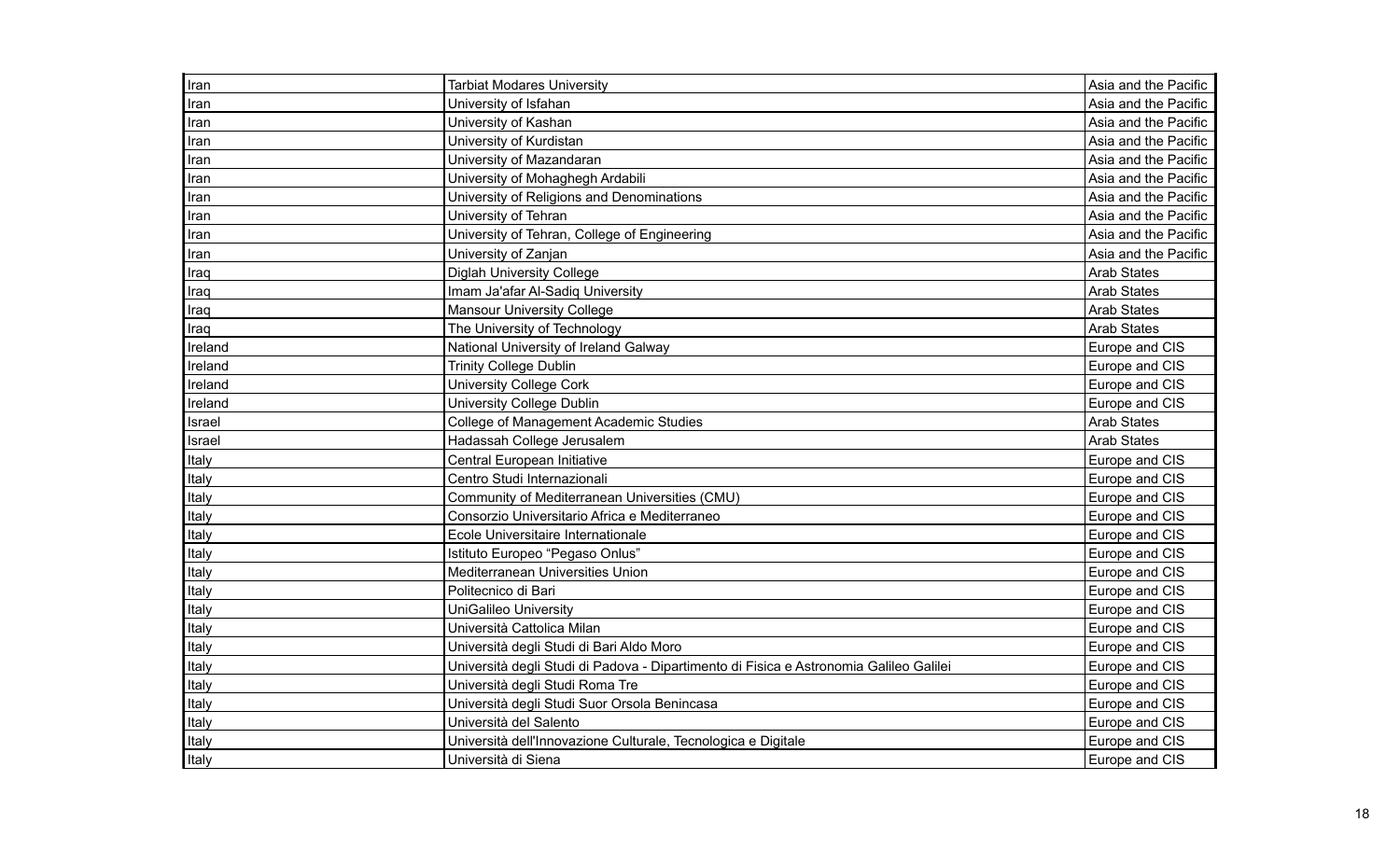| Italy   | Università Internazionale di Scienze della Sicurezza e della Difesa Sociale | Europe and CIS       |
|---------|-----------------------------------------------------------------------------|----------------------|
| Italy   | Università Internazionale di Scienze Sociali - U.P. UNINTESS                | Europe and CIS       |
| Italy   | Università Popolare degli Studi Sociali                                     | Europe and CIS       |
| Italy   | Università Popolare Levante Ligure                                          | Europe and CIS       |
| Italy   | University of Palermo                                                       | Europe and CIS       |
| Italy   | Vincenzo Bellini State Conservatory of Music                                | Europe and CIS       |
| Italy   | Fondazione Italia USA                                                       | Europe and CIS       |
| Jamaica | <b>Catholic College of Mandeville</b>                                       | Americas             |
| Jamaica | University of Technology, Jamaica                                           | Americas             |
| Japan   | Aoyama Gakuin University                                                    | Asia and the Pacific |
| Japan   | <b>Bunkyo University</b>                                                    | Asia and the Pacific |
| Japan   | Chiba University of Commerce                                                | Asia and the Pacific |
| Japan   | <b>Chuo University</b>                                                      | Asia and the Pacific |
| Japan   | Dokkyo University                                                           | Asia and the Pacific |
| Japan   | <b>Ehime University</b>                                                     | Asia and the Pacific |
| Japan   | Fukuoka Jo Gakuin University                                                | Asia and the Pacific |
| Japan   | Graduate Institute for Entrepreneurial Studies                              | Asia and the Pacific |
| Japan   | <b>Gunma Prefectural Women's University</b>                                 | Asia and the Pacific |
| Japan   | Hagoromo University of International Studies                                | Asia and the Pacific |
| Japan   | <b>Hiroshima University</b>                                                 | Asia and the Pacific |
| Japan   | <b>Hosei University</b>                                                     | Asia and the Pacific |
| Japan   | <b>International Christian University</b>                                   | Asia and the Pacific |
| Japan   | International University of Japan                                           | Asia and the Pacific |
| Japan   | Iwate Prefectural University                                                | Asia and the Pacific |
| Japan   | J.F. Oberlin University                                                     | Asia and the Pacific |
| Japan   | Jigyo Koso Daigakuin Daigaku                                                | Asia and the Pacific |
| Japan   | Josai International University                                              | Asia and the Pacific |
| Japan   | Kaishi Professional University                                              | Asia and the Pacific |
| Japan   | Kansai Medical University                                                   | Asia and the Pacific |
| Japan   | Kansai University                                                           | Asia and the Pacific |
| Japan   | Kansai University of Welfare Sciences                                       | Asia and the Pacific |
| Japan   | <b>Keio University</b>                                                      | Asia and the Pacific |
| Japan   | Kindai University                                                           | Asia and the Pacific |
| Japan   | Kobe City University of Foreign Studies                                     | Asia and the Pacific |
| Japan   | Kwansei Gakuin University                                                   | Asia and the Pacific |
| Japan   | Kwassui Women's University                                                  | Asia and the Pacific |
| Japan   | <b>Kyorin University</b>                                                    | Asia and the Pacific |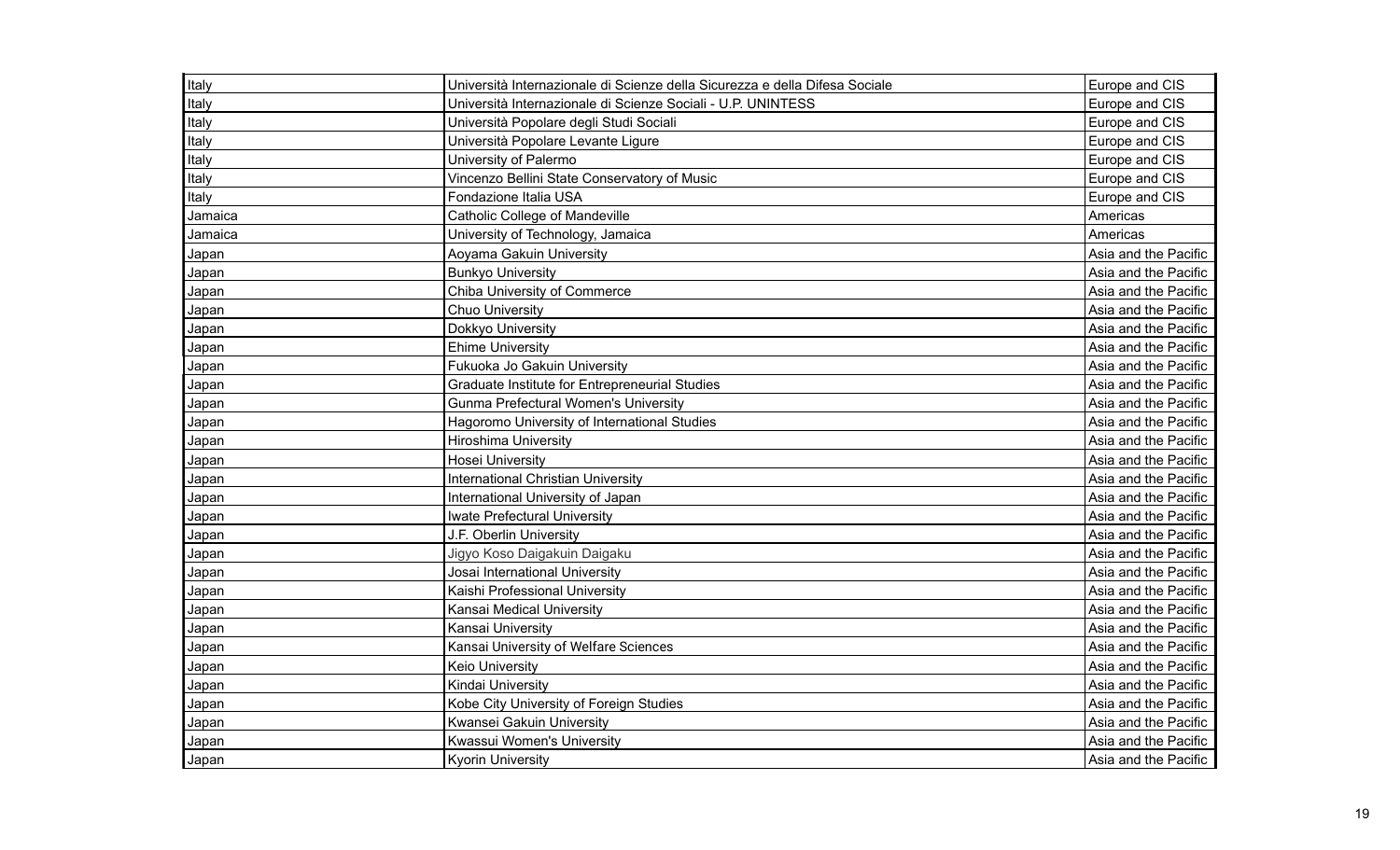| Japan | Kyoto University Graduate School of Advanced Integrated Studies in Human Survivability | Asia and the Pacific |
|-------|----------------------------------------------------------------------------------------|----------------------|
| Japan | Kyoto University of Education                                                          | Asia and the Pacific |
| Japan | Kyoto University of Foreign Affairs                                                    | Asia and the Pacific |
| Japan | Kyoto University of the Arts                                                           | Asia and the Pacific |
| Japan | Kyushu University                                                                      | Asia and the Pacific |
| Japan | Meiji Gakuin University                                                                | Asia and the Pacific |
| Japan | Meiji University                                                                       | Asia and the Pacific |
| Japan | Mie University                                                                         | Asia and the Pacific |
| Japan | Musashi University                                                                     | Asia and the Pacific |
| Japan | Musashino University                                                                   | Asia and the Pacific |
| Japan | Nagaoka University of Technology                                                       | Asia and the Pacific |
| Japan | Nagoya University                                                                      | Asia and the Pacific |
| Japan | Nanzan University                                                                      | Asia and the Pacific |
| Japan | Nara Institute of Science and Technology                                               | Asia and the Pacific |
| Japan | Nihon Fukushi University                                                               | Asia and the Pacific |
| Japan | Nihon Wellness Sports University                                                       | Asia and the Pacific |
| Japan | Okayama University                                                                     | Asia and the Pacific |
| Japan | <b>Osaka City University</b>                                                           | Asia and the Pacific |
| Japan | Osaka Electro-Communication University                                                 | Asia and the Pacific |
| Japan | Osaka Gakuin University                                                                | Asia and the Pacific |
| Japan | Osaka Institute of Technology                                                          | Asia and the Pacific |
| Japan | <b>Osaka Prefecture University</b>                                                     | Asia and the Pacific |
| Japan | Osaka University                                                                       | Asia and the Pacific |
| Japan | Osaka University of Commerce                                                           | Asia and the Pacific |
| Japan | <b>Osaka University of Economics</b>                                                   | Asia and the Pacific |
| Japan | Osaka University of Tourism                                                            | Asia and the Pacific |
| Japan | <b>Otemon Gakuin University</b>                                                        | Asia and the Pacific |
| Japan | <b>Otsuma Women's University</b>                                                       | Asia and the Pacific |
| Japan | Reitaku Daigaku                                                                        | Asia and the Pacific |
| Japan | <b>Rikkyo University</b>                                                               | Asia and the Pacific |
| Japan | <b>Ritsumeikan University</b>                                                          | Asia and the Pacific |
| Japan | Ryukoku University Junior College                                                      | Asia and the Pacific |
| Japan | St. Marianna University School of Medicine                                             | Asia and the Pacific |
| Japan | Saitama University                                                                     | Asia and the Pacific |
| Japan | Seisa University                                                                       | Asia and the Pacific |
| Japan | Seisa Dohto University                                                                 | Asia and the Pacific |
| Japan | Setsunan Universitv                                                                    | Asia and the Pacific |
|       |                                                                                        |                      |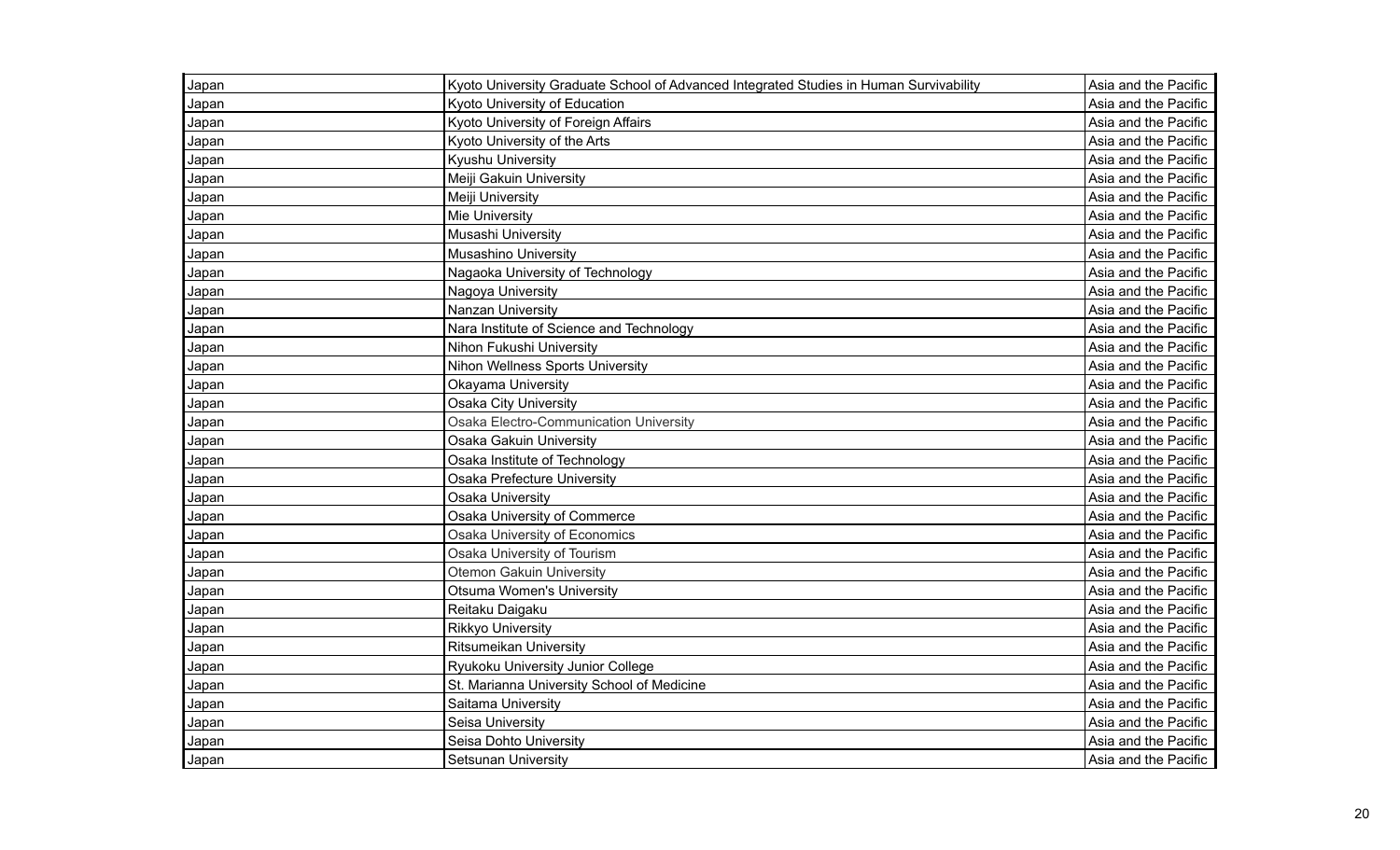| Japan      | <b>Shoin University</b>                         | Asia and the Pacific |
|------------|-------------------------------------------------|----------------------|
| Japan      | Showa University                                | Asia and the Pacific |
| Japan      | Shumei University                               | Asia and the Pacific |
| Japan      | Soka University                                 | Asia and the Pacific |
| Japan      | Sophia University                               | Asia and the Pacific |
| Japan      | The University of Nagano                        | Asia and the Pacific |
| Japan      | <b>Tohoku University</b>                        | Asia and the Pacific |
| Japan      | <b>Tokiwa University</b>                        | Asia and the Pacific |
| Japan      | <b>Tokyo Metropolitan University</b>            | Asia and the Pacific |
| Japan      | <b>Tokyo University of Foreign Studies</b>      | Asia and the Pacific |
| Japan      | Toyohashi University of Technology              | Asia and the Pacific |
| Japan      | <b>Tsuda College</b>                            | Asia and the Pacific |
| Japan      | <b>Tsurumi University</b>                       | Asia and the Pacific |
| Japan      | University of Hyogo                             | Asia and the Pacific |
| Japan      | University of Kitakyushu                        | Asia and the Pacific |
| Japan      | University of Shiga Prefecture                  | Asia and the Pacific |
| Japan      | University of Tokyo                             | Asia and the Pacific |
| Japan      | <b>Utsunomiya University</b>                    | Asia and the Pacific |
| Japan      | <b>Waseda University</b>                        | Asia and the Pacific |
| Japan      | Yamaguchi Prefectural University                | Asia and the Pacific |
| Jordan     | Al-Ahliyya Amman University                     | <b>Arab States</b>   |
| Jordan     | Al al-Bayt University                           | <b>Arab States</b>   |
| Jordan     | Al-Balqa Applied University                     | <b>Arab States</b>   |
| Jordan     | <b>Hashemite University</b>                     | <b>Arab States</b>   |
| Jordan     | University of Jordan                            | <b>Arab States</b>   |
| Jordan     | <b>Yarmouk University</b>                       | <b>Arab States</b>   |
| Kazakhstan | Abai Kazakh National Pedagogical University     | Europe and CIS       |
| Kazakhstan | Al-Farabi Kazakh National University            | Europe and CIS       |
| Kazakhstan | <b>Almaty Management University</b>             | Europe and CIS       |
| Kazakhstan | Amanzholov East Kazakhstan University           | Europe and CIS       |
| Kazakhstan | Asfendiyarov Kazakh National Medical University | Europe and CIS       |
| Kazakhstan | Astana International University                 | Euorpe and CIS       |
| Kazakhstan | <b>Astana Medical University</b>                | Europe and CIS       |
| Kazakhstan | Atyrau Institute of Oil and Gas                 | Europe and CIS       |
| Kazakhstan | <b>Baishev University Aktobe</b>                | Europe and CIS       |
| Kazakhstan | <b>Bolashak Academy</b>                         | Europe and CIS       |
| Kazakhstan | <b>Eurasian National University</b>             | Europe and CIS       |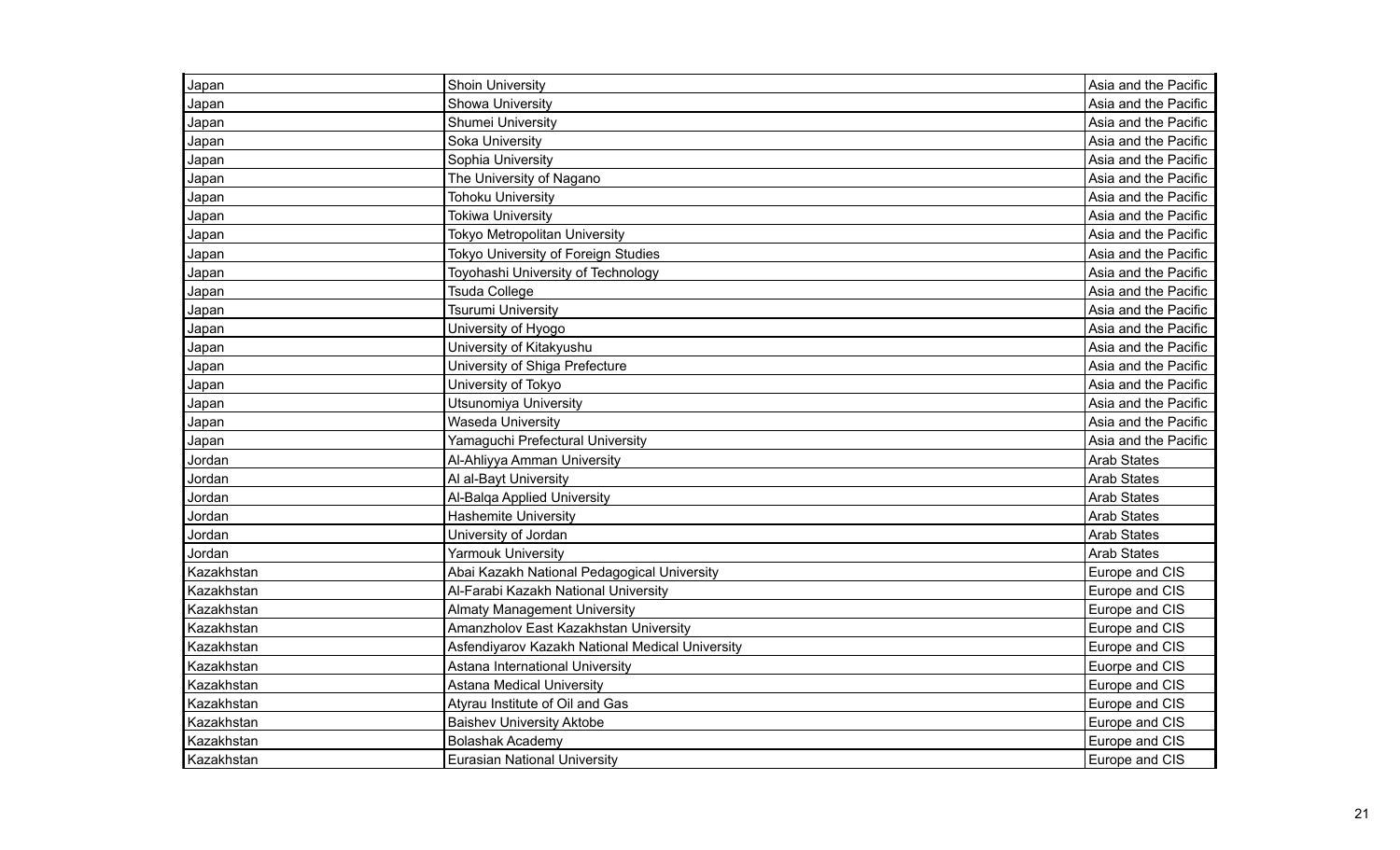| Kazakhstan | Innovative University of Eurasia                                            | Europe and CIS     |
|------------|-----------------------------------------------------------------------------|--------------------|
| Kazakhstan | Kazakh Ablai Khan University of International Relations and World Languages | Europe and CIS     |
| Kazakhstan | Kazakh American University                                                  | Europe and CIS     |
| Kazakhstan | Kazakh National Agriculture Research Universitry (KazNARU)                  | Europe and CIS     |
| Kazakhstan | Kazakh Russian Medical University                                           | Europe and CIS     |
| Kazakhstan | <b>KAZGUU University</b>                                                    | Europe and CIS     |
| Kazakhstan | <b>KIMEP University</b>                                                     | Europe and CIS     |
| Kazakhstan | Kokshetau Abai Myrzakhmetov University                                      | Europe and CIS     |
| Kazakhstan | M. Dulatov Kostanay Engineering Economic University                         | Europe and CIS     |
| Kazakhstan | Narxoz University                                                           | Europe and CIS     |
| Kazakhstan | Pavlodar State Pedagogical Institute                                        | Europe and CIS     |
| kazakhstan | Pavlodar State Pedagogical University                                       | Europe and CIS     |
| Kazakhstan | S. Toraighyrov Pavlodar State University                                    | Europe and CIS     |
| Kazakhstan | Semey State Medical University                                              | Europe and CIS     |
| Kazakhstan | <b>Suleyman Demirel University</b>                                          | Europe and CIS     |
| Kazakhstan | T.K. Zhurgenov Kazakh National Academy of Arts                              | Europe and CIS     |
| Kazakhstan | <b>Turan University</b>                                                     | Europe and CIS     |
| Kazakhstan | Zhetysu State University                                                    | Europe and CIS     |
| Kenya      | Jomo Kenyatta University of Agriculture and Technology                      | Africa             |
| Kenya      | <b>KCA University</b>                                                       | Africa             |
| Kenya      | Kenya Methodist University                                                  | Africa             |
| Kenya      | Kenya Technical Teachers College - Gigiri                                   | Africa             |
| Kenya      | Masinde Muliro University of Science and Technology                         | Africa             |
| Kenya      | Moi University                                                              | Africa             |
| Kenya      | Mount Kenya University                                                      | Africa             |
| Kenya      | United States International University                                      | Africa             |
| Kenya      | University of Nairobi                                                       | Africa             |
| Kuwait     | American University of Kuwait                                               | <b>Arab States</b> |
| Kyrgyzstan | American University of Central Asia                                         | Europe and CIS     |
| Kyrgyzstan | Kyrgyz-Russian Slavic University                                            | Europe and CIS     |
| Kyrgyzstan | University of Central Asia                                                  | Europe and CIS     |
| Kyrgyzstan | University of Kyrgyzstan                                                    | Europe and CIS     |
| Latvia     | <b>Baltic Sea Region University Network</b>                                 | Europe and CIS     |
| Latvia     | Liepājas Universitāte                                                       | Europe and CIS     |
| Lebanon    | American University of Beirut                                               | <b>Arab States</b> |
| Lebanon    | Holy Spirit University of Kaslik (USEK)                                     | <b>Arab States</b> |
| Lebanon    | Islamic University of Lebanon - IUL                                         | <b>Arab States</b> |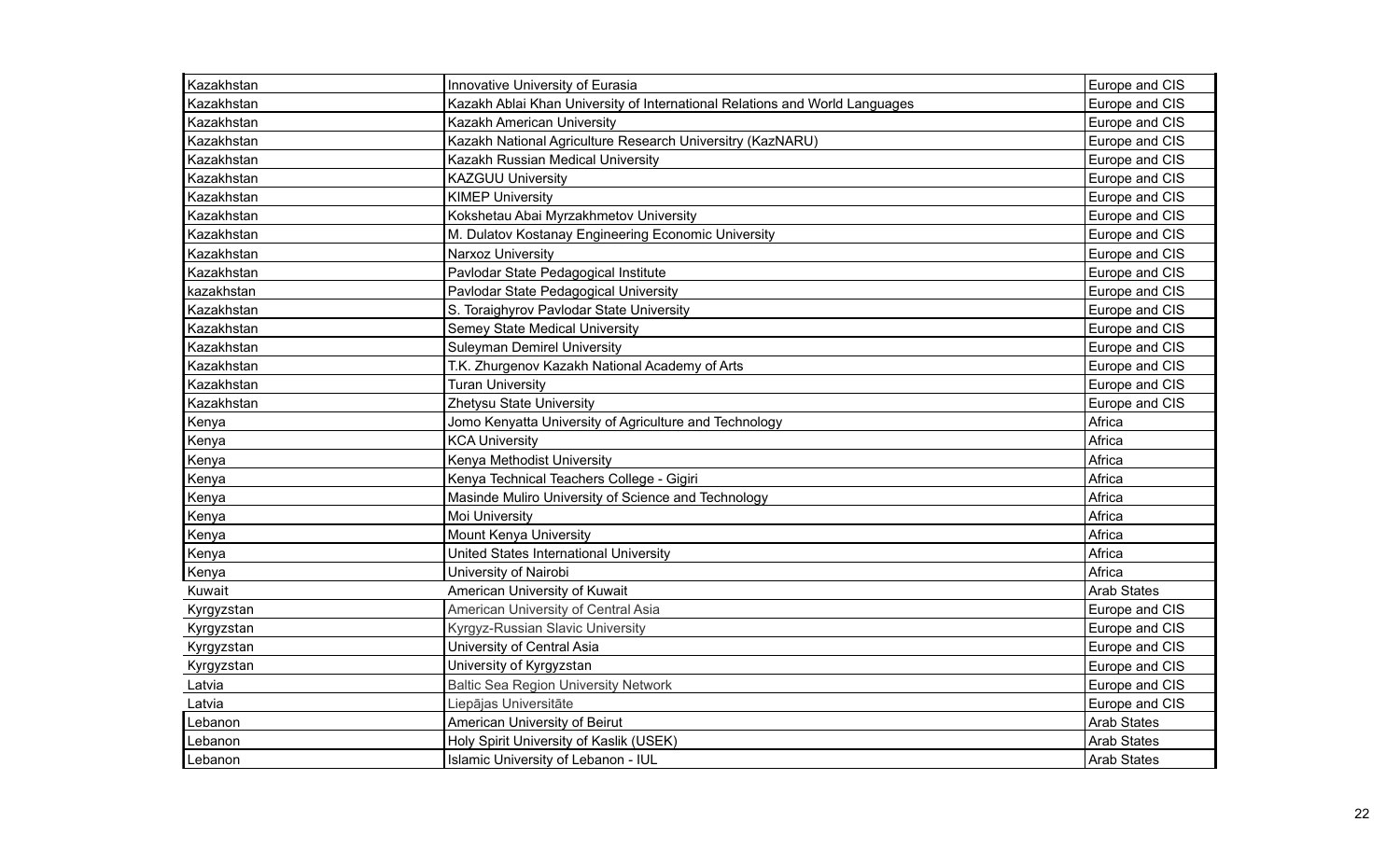| Lebanon          | Lebanese American University                                   | <b>Arab States</b>   |
|------------------|----------------------------------------------------------------|----------------------|
| Lebanon          | Modern University for Business and Science                     | <b>Arab States</b>   |
| Lebanon          | <b>Phoenicia University</b>                                    | <b>Arab States</b>   |
| Lebanon          | Université Saint-Joseph                                        | <b>Arab States</b>   |
| Liberia          | African Methodist Episcopal University                         | Africa               |
| Liberia          | <b>AME Zion University College</b>                             | Africa               |
| Liberia          | William V.S. Tubman University                                 | Africa               |
| Libya            | <b>Elmergib University</b>                                     | Africa               |
| Libya            | Misurata University                                            | Africa               |
| Libya            | Sebha University                                               | Africa               |
| Libya            | University of Tripoli                                          | Africa               |
| Libya            | University of Zawia                                            | Africa               |
| Liechtenstein    | Private Universität im Fürstentum Liechtenstein                | Europe and CIS       |
| Lithuania        | <b>LCC International University</b>                            | Europe and CIS       |
| Lithuania        | <b>Mykolas Romeris University</b>                              | Europe and CIS       |
| Lithuania        | <b>Vytautas Magnus University</b>                              | Europe and CIS       |
| Malawi           | <b>UNICAF University</b>                                       | Africa               |
| Malaysia         | Geomatika University College                                   | Asia and the Pacific |
| Malaysia         | National University of Malaysia                                | Asia and the Pacific |
| Malaysia         | <b>Taylor's University</b>                                     | Asia and the Pacific |
| Malaysia         | Universiti Putra Malaysia                                      | Asia and the Pacific |
| Malaysia         | University of Malaya                                           | Asia and the Pacific |
| Malta            | University of Malta                                            | Europe and CIS       |
| <b>Mauritius</b> | University of Mauritius                                        | Africa               |
| Mexico           | Benemérita Universidad Autónoma de Puebla                      | Americas             |
| Mexico           | Centro de Estudios Universitarios "16 de Septiembre"           | Americas             |
| Mexico           | Centro Regional de Formación Docente e Investigación Educativa | Americas             |
| Mexico           | <b>CETYS University System</b>                                 | Americas             |
| Mexico           | Educators School of Guadalajara                                | Americas             |
| Mexico           | Escuela de Ciencias de la Educación                            | Americas             |
| Mexico           | Instituto de Estudios Superiores de Monterrey                  | Americas             |
| Mexico           | Instituto Tecnológico del Valle de Etla                        | Americas             |
| Mexico           | Tecnológico Nacional de México Campus Oaxaca                   | Americas             |
| Mexico           | Union of Universities of Latin America and the Caribbean       | Americas             |
| Mexico           | Universidad Autónoma Chapingo                                  | Americas             |
| Mexico           | Universidad Autónoma de Nuevo León                             | Americas             |
| Mexico           | Universidad Autónoma de Querétaro                              | Americas             |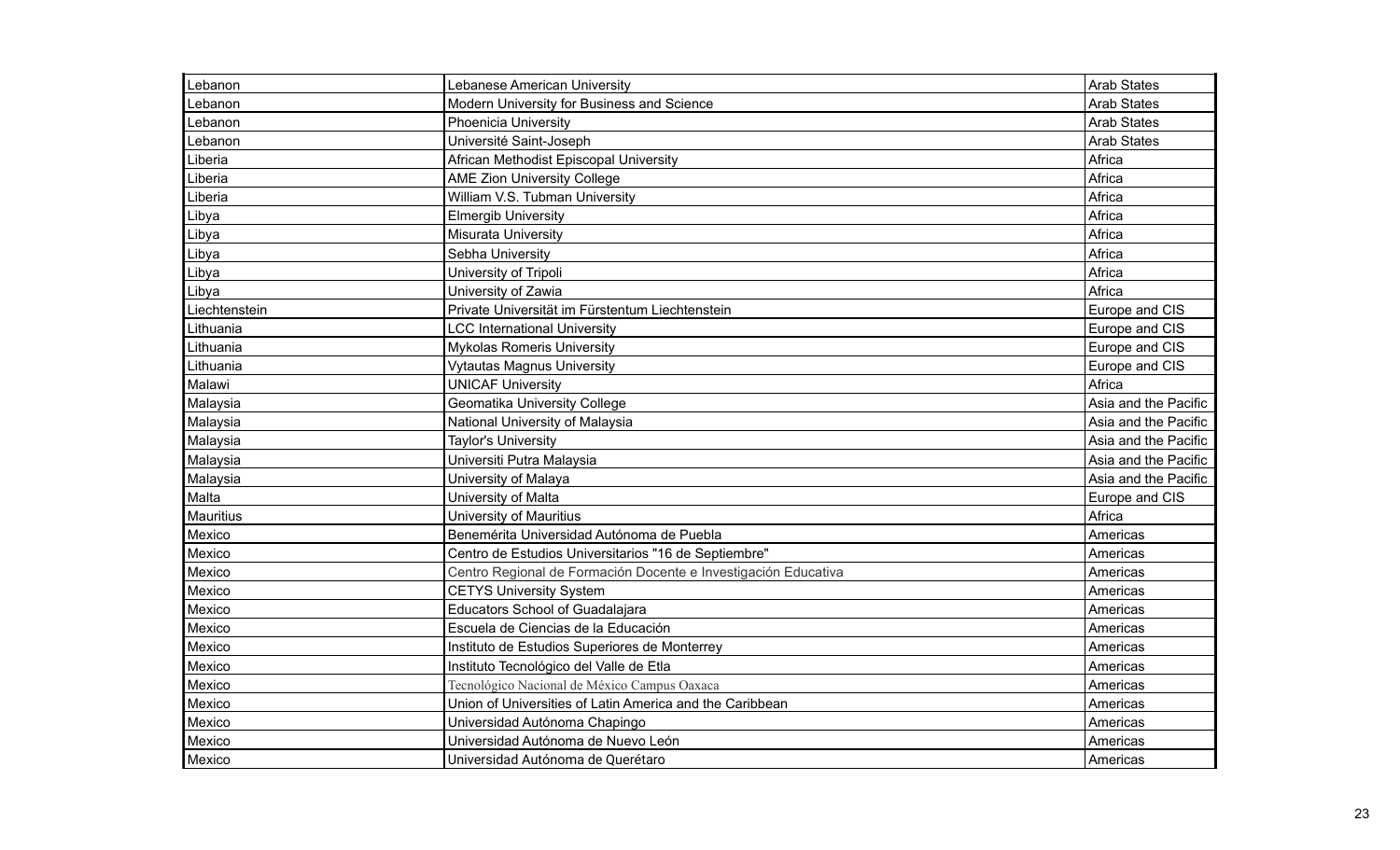| College     | Universidad Autónoma del Estado de Hidalgo                                                           | Americas             |
|-------------|------------------------------------------------------------------------------------------------------|----------------------|
| Mexico      | Universidad Autónoma del Estado de México                                                            | Americas             |
| Mexico      | Universidad Autónoma Intercultural de Sinaloa                                                        | Americas             |
| Mexico      | Universidad Azteca                                                                                   | Americas             |
| Mexico      | Universidad de Colima                                                                                | Americas             |
| Mexico      | Universidad de Monterrey                                                                             | Americas             |
| Mexico      | Universidad Michoacana de San Nicolas de Hidalgo - Facultad de Contaduría y Ciencias Administrativas | Americas             |
| Mexico      | Universidad Popular de la Chontalpa                                                                  | Americas             |
| Mexico      | <b>Universidad Westhill</b>                                                                          | Americas             |
| Moldova     | Free International University of Moldova                                                             | Europe and CIS       |
| Mongolia    | Mongolia International University (MIU)                                                              | Asia and the Pacific |
| Mongolia    | National University of Mongolia                                                                      | Asia and the Pacific |
| Morocco     | Université Hassan II                                                                                 | <b>Arab States</b>   |
| Morocco     | Université Ibn Tofail                                                                                | Arab States          |
| Morocco     | Université Mohammed V-Agdal - Faculté des Lettres et des Sciences Humaines                           | <b>Arab States</b>   |
| Morocco     | Université Sidi Mohamed Ben Abdellah - Faculté des Lettres et des Sciences Humaines Saïs             | <b>Arab States</b>   |
| Montenegro  | University of Donja Gorica (UDG)                                                                     | Europe and CIS       |
| Mozambique  | Universidade Católica de Mocambique                                                                  | Africa               |
| Namibia     | University of Namibia                                                                                | Africa               |
| Nepal       | Dibyabhumi Multiple College                                                                          | Asia and the Pacific |
| Nepal       | Global College International                                                                         | Asia and the Pacific |
| Nepal       | Kadambari Memorial College                                                                           | Asia and the Pacific |
| Nepal       | Nepal School of Social Work                                                                          | Asia and the Pacific |
| Nepal       | <b>Thames International College</b>                                                                  | Asia and the Pacific |
| Nepal       | University of Siddhartha                                                                             | Asia and the Pacific |
| Netherlands | European Institute of Public Administration                                                          | Europe and CIS       |
| Netherlands | <b>UNESCO-IHE Institute for Water Education</b>                                                      | Europe and CIS       |
| Netherlands | Universiteit Leiden                                                                                  | Europe and CIS       |
| Netherlands | University of Northwest Europe                                                                       | Europe and CIS       |
| Netherlands | Windesheim University of Applied Sciences                                                            | Europe and CIS       |
| New Zealand | Auckland Institute of Studies (AIS), St Helens                                                       | Asia and the Pacific |
| New Zealand | University of Auckland                                                                               | Asia and the Pacific |
| New Zealand | Victoria University of Wellington                                                                    | Asia and the Pacific |
| Nicaragua   | Universidad Americana (UAM)                                                                          | Americas             |
| Nicaragua   | Universidad de Ciencias Comerciales                                                                  | Americas             |
| Nicaragua   | Universidad de las Regiones Autónomas del Caribe Nicaragüense                                        | Americas             |
| Nicaragua   | Universidad del Valle                                                                                | Americas             |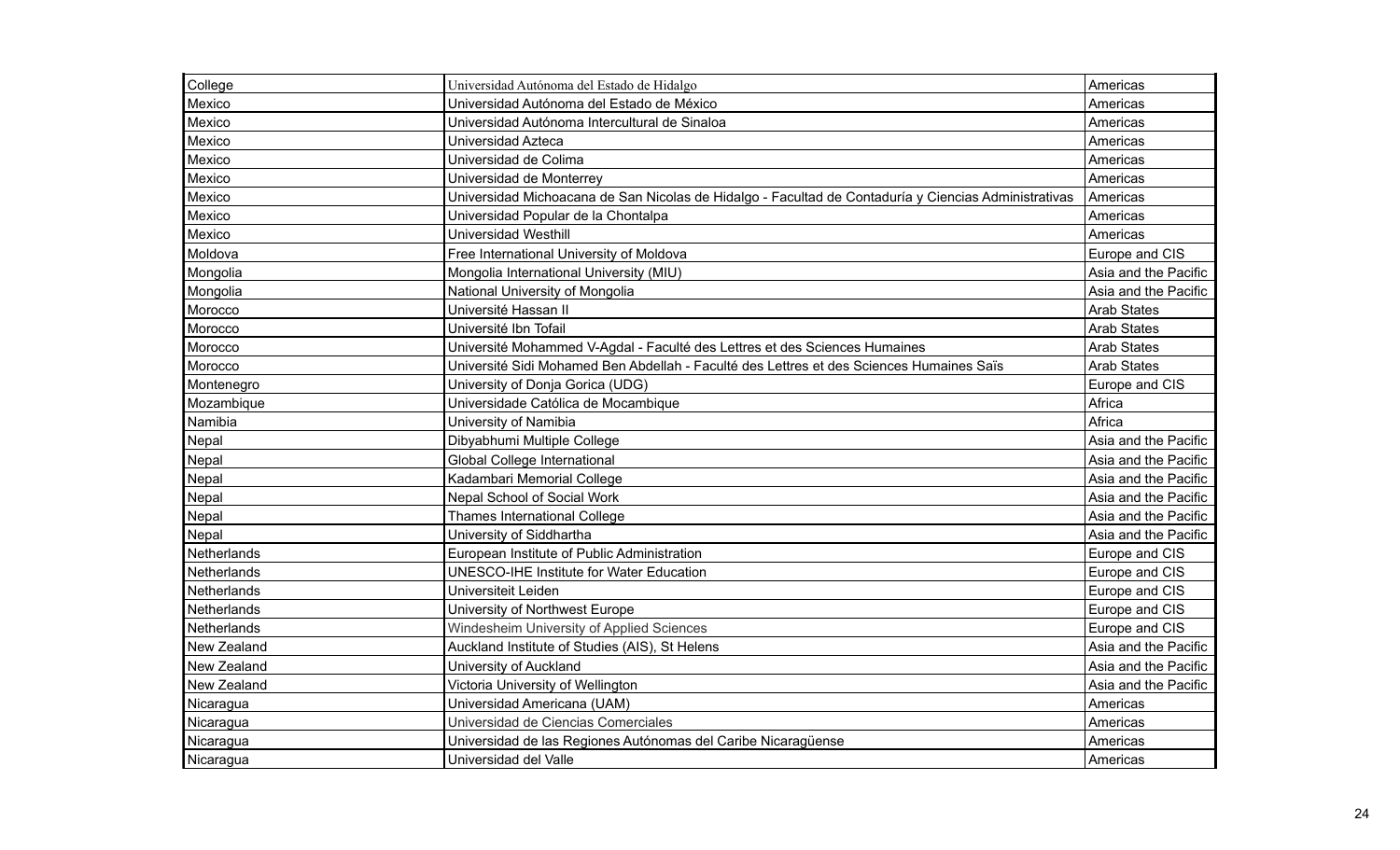| Niger           | Maryam Abacha American University of Niger                                          | Africa               |
|-----------------|-------------------------------------------------------------------------------------|----------------------|
| Nigeria         | Afe Babalola University                                                             | Africa               |
| Nigeria         | African University of Science and Technology                                        | Africa               |
| Nigeria         | American University of Nigeria                                                      | Africa               |
| Nigeria         | Auchi Polytechnic                                                                   | Africa               |
| Nigeria         | <b>Bells University of Technology</b>                                               | Africa               |
| Nigeria         | <b>Covenant University</b>                                                          | Africa               |
| Nigeria         | <b>Federal University Dutse</b>                                                     | Africa               |
| Nigeria         | Michael Okpara University of Agriculture                                            | Africa               |
| Nigeria         | <b>Osun State University</b>                                                        | Africa               |
| Nigeria         | University of Ibadan                                                                | Africa               |
| Nigeria         | University of Ilorin                                                                | Africa               |
| Nigeria         | University of Lagos                                                                 | Africa               |
| Nigeria         | University of Nigeria, Nsukka                                                       | Africa               |
| North Macedonia | European Scientific Institute                                                       | Europe and CIS       |
| North Macedonia | Institute for Research and European Studies                                         | Europe and CIS       |
| North Macedonia | University of Information Sciences and Technologies                                 | Europe and CIS       |
| Norway          | Norwegian University of Science and Technology (NTNU)                               | Europe and CIS       |
| Norway          | Oslo Institute of Legal Studies Administrative and International Arbitration        | Europe and CIS       |
| Norway          | University of Bergen                                                                | Europe and CIS       |
| Oman            | Gulf College Oman                                                                   | <b>Arab States</b>   |
| Oman            | Middle East College of Information Technology (MECIT)                               | <b>Arab States</b>   |
| Pakistan        | <b>Abasyn University</b>                                                            | Asia and the Pacific |
| Pakistan        | Army Medical College                                                                | Asia and the Pacific |
| Pakistan        | Balochistan University of Information Technology, Engineering & Management Sciences | Asia and the Pacific |
| Pakistan        | <b>Barrett Hodgson University</b>                                                   | Asia and the Pacific |
| Pakistan        | Capital University of Sciences and Technology                                       | Asia and the Pacific |
| Pakistan        | <b>CECOS University of IT &amp; Emerging Sciences</b>                               | Asia and the Pacific |
| Pakistan        | City University of Science and Information Technology                               | Asia and the Pacific |
| Pakistan        | <b>COMSATS University Islamabad</b>                                                 | Asia and the Pacific |
| Pakistan        | Dow University of Health Sciences                                                   | Asia and the Pacific |
| Pakistan        | Fatima Jinnah Women University                                                      | Asia and the Pacific |
| Pakistan        | Foundation University Islamabad                                                     | Asia and the Pacific |
| Pakistan        | <b>Hajvery University</b>                                                           | Asia and the Pacific |
| Pakistan        | <b>Health Services Academy</b>                                                      | Asia and the Pacific |
| Pakistan        | Ilma University                                                                     | Asia and the Pacific |
| Pakistan        | Jinnah Sindh Medical University                                                     | Asia and the Pacific |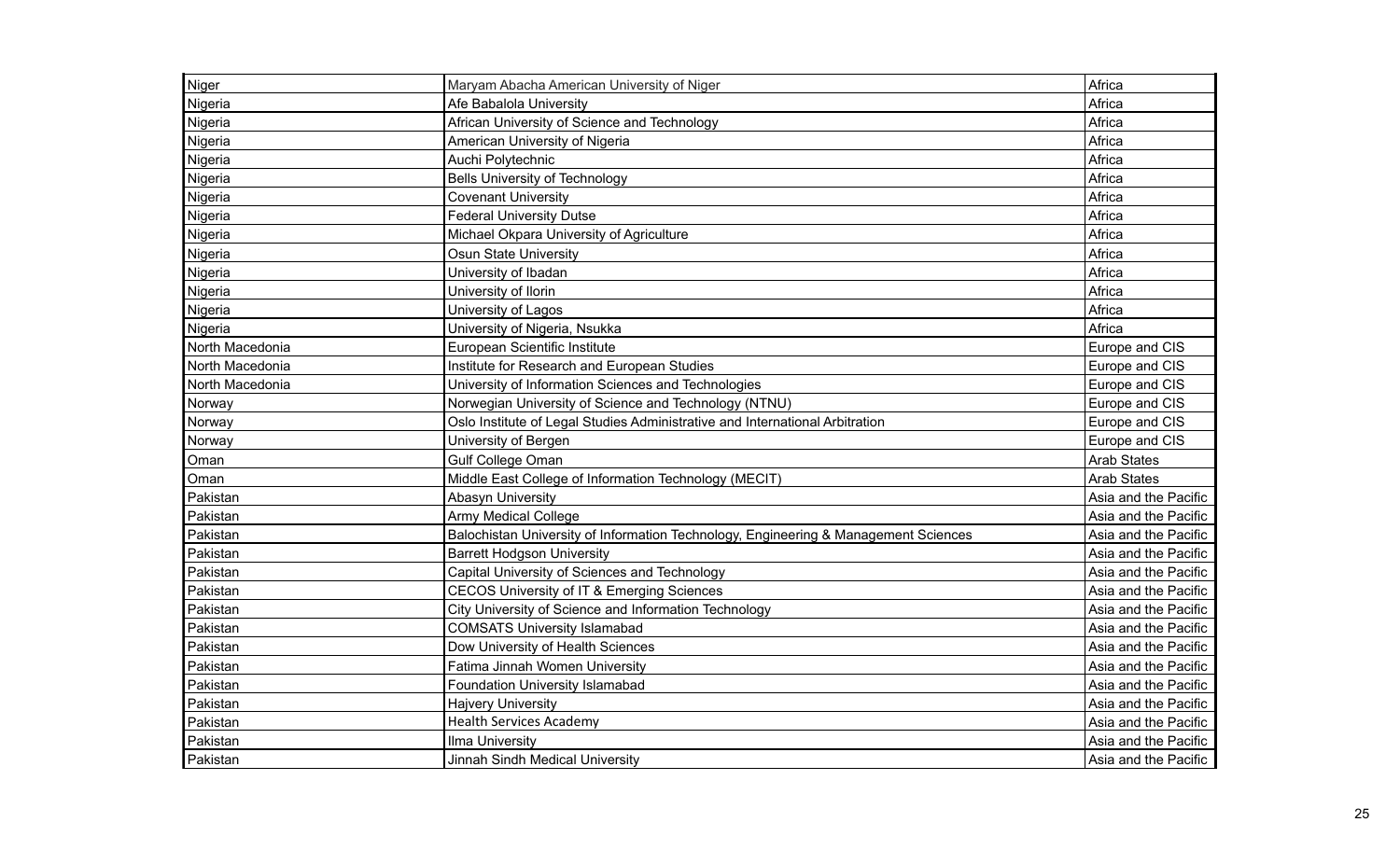| Pakistan         | Lahore University of Management Sciences LUMS                          | Asia and the Pacific |
|------------------|------------------------------------------------------------------------|----------------------|
| Pakistan         | Mohammad Ali Jinnah University                                         | Asia and the Pacific |
| Pakistan         | National University of Medical Sciences (NUMS)                         | Asia and the Pacific |
| Pakistan         | National University of Sciences and Technology                         | Asia and the Pacific |
| Pakistan         | <b>Superior College</b>                                                | Asia and the Pacific |
| Pakistan         | Quaid-e-Awam University of Engineering Science and Technology          | Asia and the Pacific |
| Pakistan         | Rawalpindi Medical University                                          | Asia and the Pacific |
| Pakistan         | The University of Faisalabad                                           | Asia and the Pacific |
| Pakistan         | University of Balochistan                                              | Asia and the Pacific |
| Pakistan         | University of Central Punjab                                           | Asia and the Pacific |
| Pakistan         | University of Karachi                                                  | Asia and the Pacific |
| Pakistan         | University of Sargodha                                                 | Asia and the Pacific |
| Pakistan         | University of Sindh                                                    | Asia and the Pacific |
| Pakistan         | <b>Ziauddin University</b>                                             | Asia and the Pacific |
| Palestine        | Al Aqsa University                                                     | <b>Arab States</b>   |
| Palestine        | An-Najah National University                                           | <b>Arab States</b>   |
| Palestine        | <b>Birzeit University</b>                                              | <b>Arab States</b>   |
| Palestine        | <b>Islamic University of Gaza</b>                                      | <b>Arab States</b>   |
| Palestine        | University College of Applied Sciences                                 | <b>Arab States</b>   |
| Palestine        | University of Palestine                                                | <b>Arab States</b>   |
| Panama           | Consejo de Rectores de Panamá                                          | Americas             |
| Panama           | International University of Humanities and Social Sciences             | Americas             |
| Panama           | <b>ISAE University</b>                                                 | Americas             |
| Panama           | Universidad de Panamá                                                  | Americas             |
| Panama           | Universidad Latinoamericana de Comercio Exterior                       | Americas             |
| Panama           | Universidad Marítima Internacional de Panamá                           | Americas             |
| Papua New Guinea | PNG University of Technology                                           | Asia and the Pacific |
| Paraguay         | Facultad de Ciencias Económicas de la Universidad Nacional de Asunción | Americas             |
| Paraguay         | Universidad Autónoma de Asunción                                       | Americas             |
| Paraguay         | Universidad Autónoma San Sebastian de San Lorenzo                      | Americas             |
| Paraguay         | Universidad del Cono Sur de las Américas                               | Americas             |
| Paraguay         | Universidad Nacional de Concepción                                     | Americas             |
| Paraguay         | Universidad Nacional de Pilar                                          | Americas             |
| Peru             | <b>National Agrarian University</b>                                    | Americas             |
| Peru             | Universidad Alas Peruanas                                              | Americas             |
| Peru             | Universidad Antonio Ruiz de Montoya                                    | Americas             |
| Peru             | Universidad Católica de Trujillo                                       | Americas             |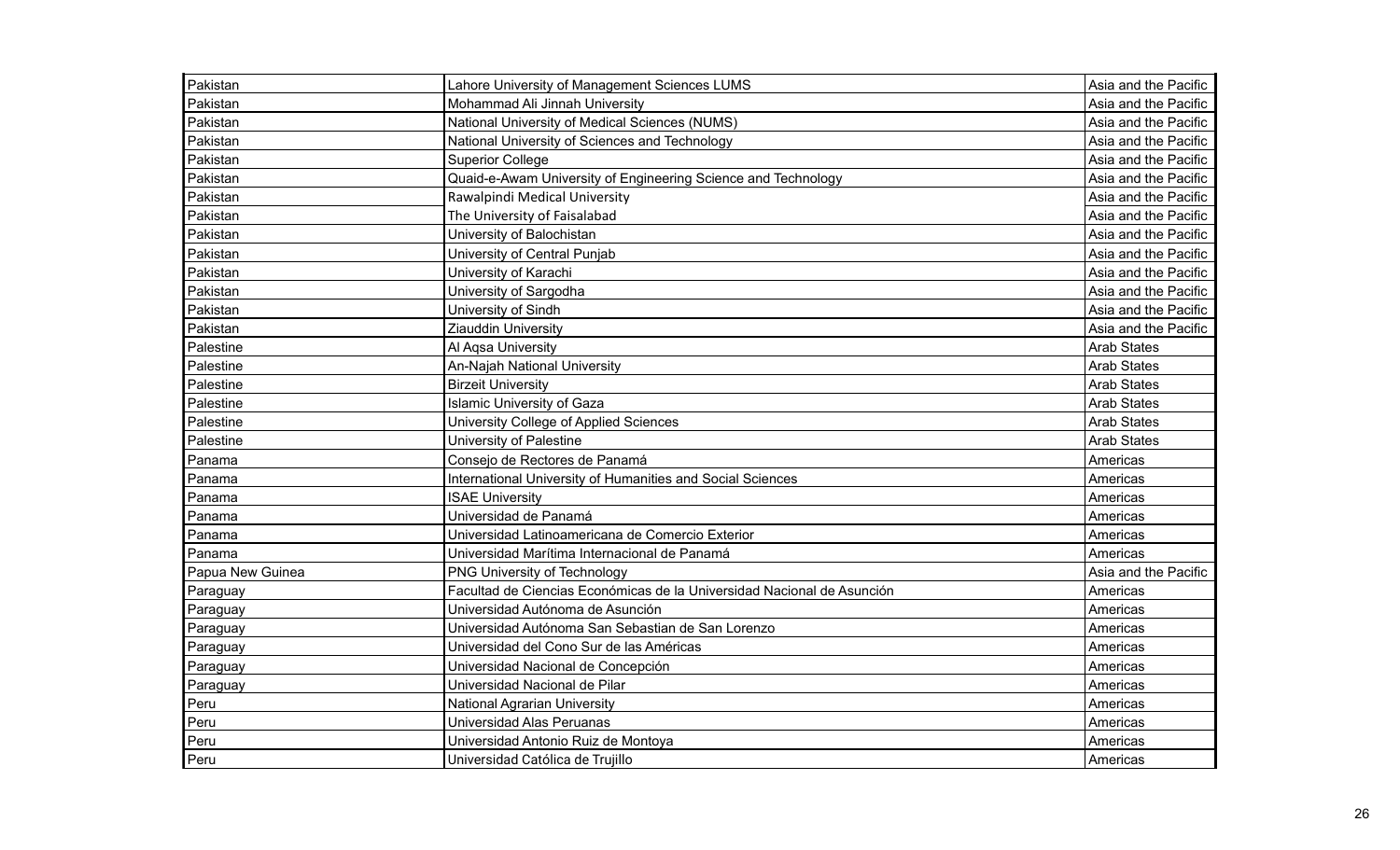| Peru              | Universidad de Piura                                           | Americas             |
|-------------------|----------------------------------------------------------------|----------------------|
| Peru              | Universidad Femenina del Sagrado Corazon                       | Americas             |
| Peru              | Universidad Nacional Ciro Alegría                              | Americas             |
| Peru              | Universidad Nacional de San Agustin de Arequipa                | Americas             |
| Peru              | Universidad Nacional Mayor de San Marcos                       | Americas             |
| Peru              | Universidad Nacional Hermilio Valdizan                         | Americas             |
| Peru              | Universidad Privada del Norte                                  | Americas             |
| Peru              | Universidad Privada Antonio Guillermo Urrelo                   | Americas             |
| Peru              | Universidad Peruana Unión                                      | Americas             |
| Peru              | Universidad San Ignacio de Loyola                              | Americas             |
| Philippines       | Aldersgate College                                             | Asia and the Pacific |
| Philippines       | Ateneo School of Government                                    | Asia and the Pacific |
| Philippines       | <b>Batangas State University</b>                               | Asia and the Pacific |
| Philippines       | <b>Benguet State University (BSU)</b>                          | Asia and the Pacific |
| Philippines       | Emilio Aguinaldo College                                       | Asia and the Pacific |
| Philippines       | <b>Enderun Colleges</b>                                        | Asia and the Pacific |
| Philippines       | Manuel S. Enverga University Foundation                        | Asia and the Pacific |
| Philippines       | Maritime Academy of Asia and the Pacific                       | Asia and the Pacific |
| Philippines       | Southeast Asia Interdisciplinary Development Institute (SAIDI) | Asia and the Pacific |
| Philippines       | University of Santo Tomas                                      | Asia and the Pacific |
| Philippines       | University of the Philippines Los Baños                        | Asia and the Pacific |
| Poland            | Auschwitz-Birkenau Memorial and State Museum                   | Europe and CIS       |
| Poland            | Krosno State College                                           | Europe and CIS       |
| Poland            | Lazarski University                                            | Europe and CIS       |
| Poland            | University of Bialystok                                        | Europe and CIS       |
| Poland            | University of Information Technology and Management in Rzeszów | Europe and CIS       |
| Portugal          | Associação das Universidades de Língua Portuguesa              | Europe and CIS       |
| Portugal          | Instituto Superior de Ciências Sociais e Políticas             | Europe and CIS       |
| Portugal          | ISEC Lisboa/Instituto Superior de Educação e Ciências          | Europe and CIS       |
| Portugal          | Portuguese Catholic University                                 | Europe and CIS       |
| Portugal          | Universidade Fernando Pessoa                                   | Europe and CIS       |
| Portugal          | Universidade da Beira Interior                                 | Europe and CIS       |
| Portugal          | Universidade de Coimbra                                        | Europe and CIS       |
| Portugal          | Universidade do Porto                                          | Europe and CIS       |
| Qatar             | <b>Qatar University</b>                                        | <b>Arab States</b>   |
| Republic of Korea | Ajou University                                                | Asia and the Pacific |
| Republic of Korea | Catholic University of Daegu                                   | Asia and the Pacific |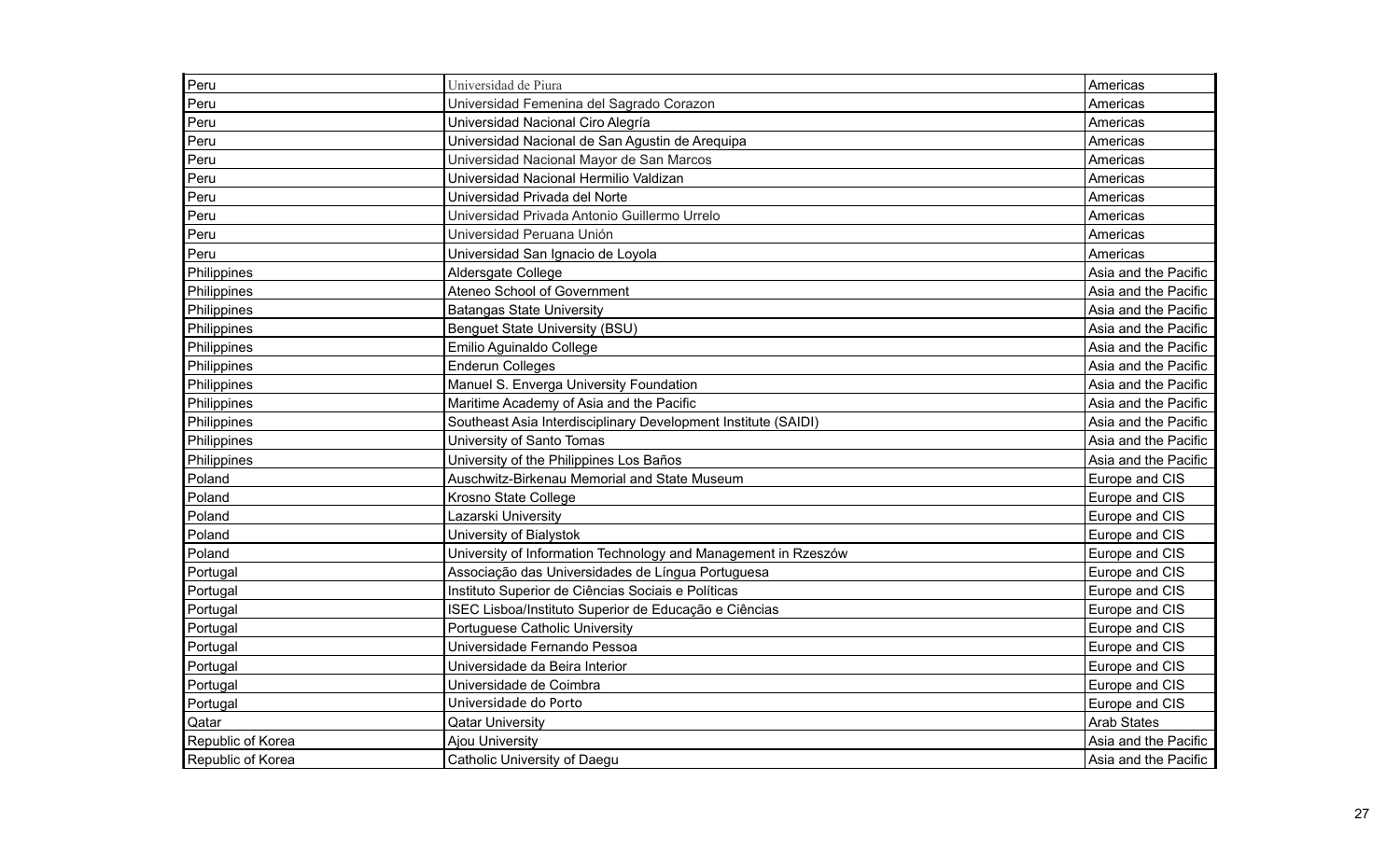| Republic of Korea | <b>Changwon National University</b>        | Asia and the Pacific |
|-------------------|--------------------------------------------|----------------------|
| Republic of Korea | Cheongju National University of Education  | Asia and the Pacific |
| Republic of Korea | <b>Chonbuk National University</b>         | Asia and the Pacific |
| Republic of Korea | <b>Chungbuk National University</b>        | Asia and the Pacific |
| Republic of Korea | Dong-A University                          | Asia and the Pacific |
| Republic of Korea | Dongguk University Gyeongju Campus         | Asia and the Pacific |
| Republic of Korea | Dongseo University                         | Asia and the Pacific |
| Republic of Korea | Duksung Women's University                 | Asia and the Pacific |
| Republic of Korea | Ewha Woman's University                    | Asia and the Pacific |
| Republic of Korea | Gachon University of Medicine and Science  | Asia and the Pacific |
| Republic of Korea | <b>Hallym University</b>                   | Asia and the Pacific |
| Republic of Korea | <b>Hanbat National University</b>          | Asia and the Pacific |
| Republic of Korea | <b>Handong Global University</b>           | Asia and the Pacific |
| Republic of Korea | Hankuk University of Foreign Studies       | Asia and the Pacific |
| Republic of Korea | Hansei University                          | Asia and the Pacific |
| Republic of Korea | Hanseo University                          | Asia and the Pacific |
| Republic of Korea | <b>Hanshin University</b>                  | Asia and the Pacific |
| Republic of Korea | Hanyang University                         | Asia and the Pacific |
| Republic of Korea | <b>Inje University</b>                     | Asia and the Pacific |
| Republic of Korea | Jeonju University                          | Asia and the Pacific |
| Republic of Korea | Kangnam University                         | Asia and the Pacific |
| Republic of Korea | Keimyung University                        | Asia and the Pacific |
| Republic of Korea | <b>KEISIE International University</b>     | Asia and the Pacific |
| Republic of Korea | Konkuk University                          | Asia and the Pacific |
| Republic of Korea | Konyang University                         | Asia and the Pacific |
| Republic of Korea | Kookmin University                         | Asia and the Pacific |
| Republic of Korea | Korea National Open University             | Asia and the Pacific |
| Republic of Korea | Korea National Sport University            | Asia and the Pacific |
| Republic of Korea | Korea National University of Education     | Asia and the Pacific |
| Republic of Korea | Korean Educational Development Institute   | Asia and the Pacific |
| Republic of Korea | Korean Federation of Teachers' Association | Asia and the Pacific |
| Republic of Korea | Kosin University                           | Asia and the Pacific |
| Republic of Korea | Kumoh National Institute of Technology     | Asia and the Pacific |
| Republic of Korea | Kwangju Women's University                 | Asia and the Pacific |
| Republic of Korea | Kyung Hee Cyber University                 | Asia and the Pacific |
| Republic of Korea | Kyung Hee University                       | Asia and the Pacific |
| Republic of Korea | Kyungnam University                        | Asia and the Pacific |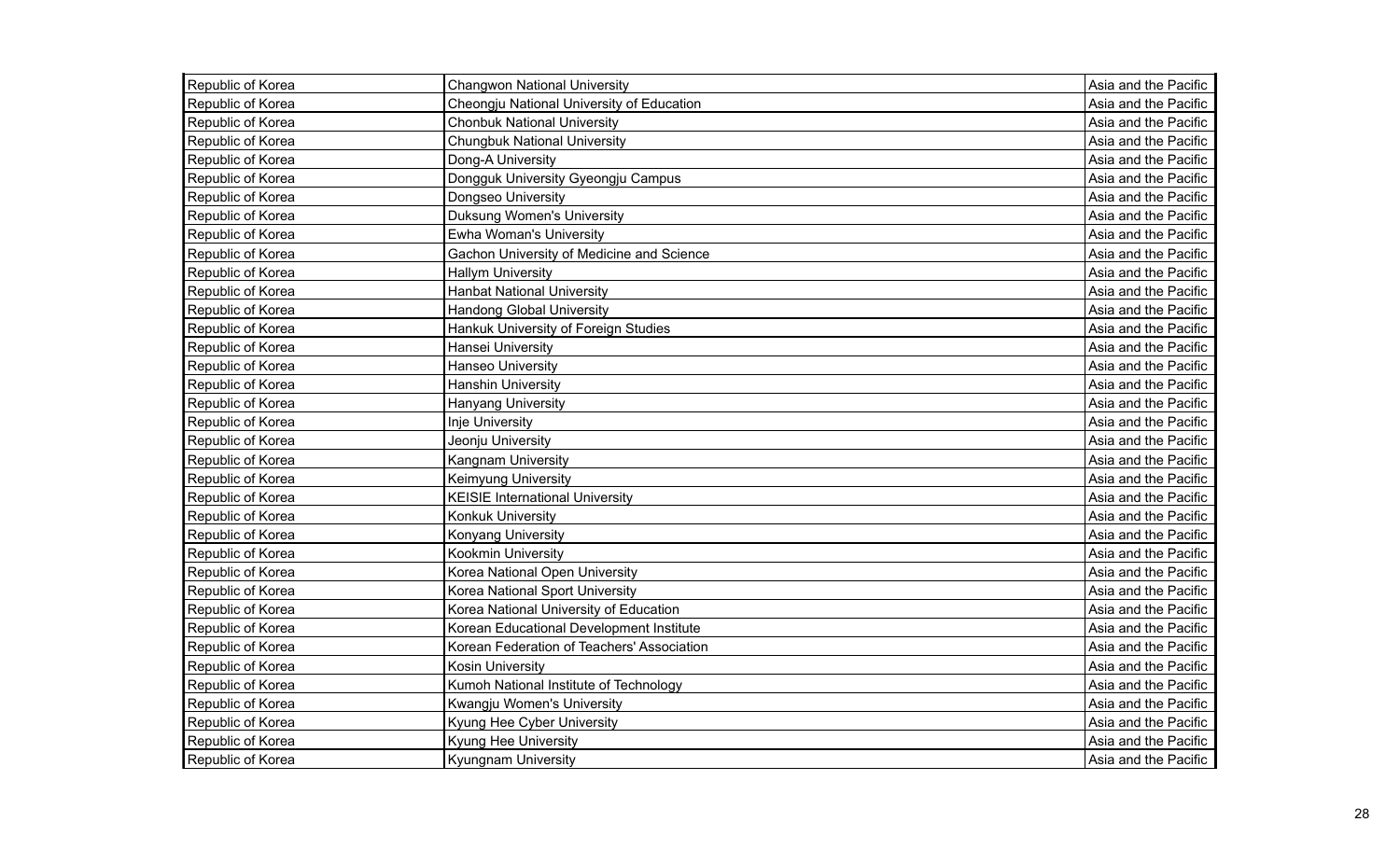| Republic of Korea         | <b>Mokpo National Maritime University</b>                           | Asia and the Pacific |
|---------------------------|---------------------------------------------------------------------|----------------------|
| Republic of Korea         | <b>Mokpo National University</b>                                    | Asia and the Pacific |
| Republic of Korea         | Myongji University                                                  | Asia and the Pacific |
| Republic of Korea         | Pohang University of Science and Technology                         | Asia and the Pacific |
| Republic of Korea         | <b>Pukyong National University</b>                                  | Asia and the Pacific |
| Republic of Korea         | Sahmyook University                                                 | Asia and the Pacific |
| Republic of Korea         | Semyung University                                                  | Asia and the Pacific |
| Republic of Korea         | Seoul Cyber University                                              | Asia and the Pacific |
| Republic of Korea         | Seoul National University                                           | Asia and the Pacific |
| Republic of Korea         | Seoul Women's University                                            | Asia and the Pacific |
| Republic of Korea         | Silla University                                                    | Asia and the Pacific |
| Republic of Korea         | <b>Sogang University</b>                                            | Asia and the Pacific |
| Republic of Korea         | Sookmyung Women's University                                        | Asia and the Pacific |
| Republic of Korea         | Sun Moon University                                                 | Asia and the Pacific |
| Republic of Korea         | SungKyunKwan University                                             | Asia and the Pacific |
| Republic of Korea         | The Catholic University of Korea                                    | Asia and the Pacific |
| Republic of Korea         | Ulsan National Institute of Science and Technology                  | Asia and the Pacific |
| Republic of Korea         | University of Seoul                                                 | Asia and the Pacific |
| Republic of Korea         | University of Ulsan                                                 | Asia and the Pacific |
| Republic of Korea         | <b>Woosong University</b>                                           | Asia and the Pacific |
| Republic of Korea         | <b>Woosuk University</b>                                            | Asia and the Pacific |
| Republic of Korea         | Yeungnam University                                                 | Asia and the Pacific |
| Republic of Korea         | Yonsei University                                                   | Asia and the Pacific |
| Republic of Korea         | Youngsan University                                                 | Asia and the Pacific |
| Romania                   | <b>Black Sea Univerities Network</b>                                | Europe and CIS       |
| Romania                   | Lucian Blaga University of Sibiu                                    | Europe and CIS       |
| Romania                   | National Institute of Marine Geology and Geo-ecology - GeoEcoMar    | Europe and CIS       |
| Romania                   | Ovidius University of Constanta                                     | Europe and CIS       |
| Romania                   | Petre Andrei University                                             | Europe and CIS       |
| Romania                   | <b>Spiru Haret University</b>                                       | Europe and CIS       |
| Romania                   | Universitatea De Vest "Vasile Goldis"                               | Europe and CIS       |
| Romania                   | Universitatea Maritima din Constanta                                | Europe and CIS       |
| Romania                   | Université de Bucarest                                              | Europe and CIS       |
| <b>Russian Federation</b> | <b>Bashkir State University</b>                                     | Europe and CIS       |
| <b>Russian Federation</b> | East Siberia State University of Technology and Management          | Europe and CIS       |
| <b>Russian Federation</b> | Far Eastern Federal University                                      | Europe and CIS       |
| <b>Russian Federation</b> | Financial University under the Government of the Russian Federation | Europe and CIS       |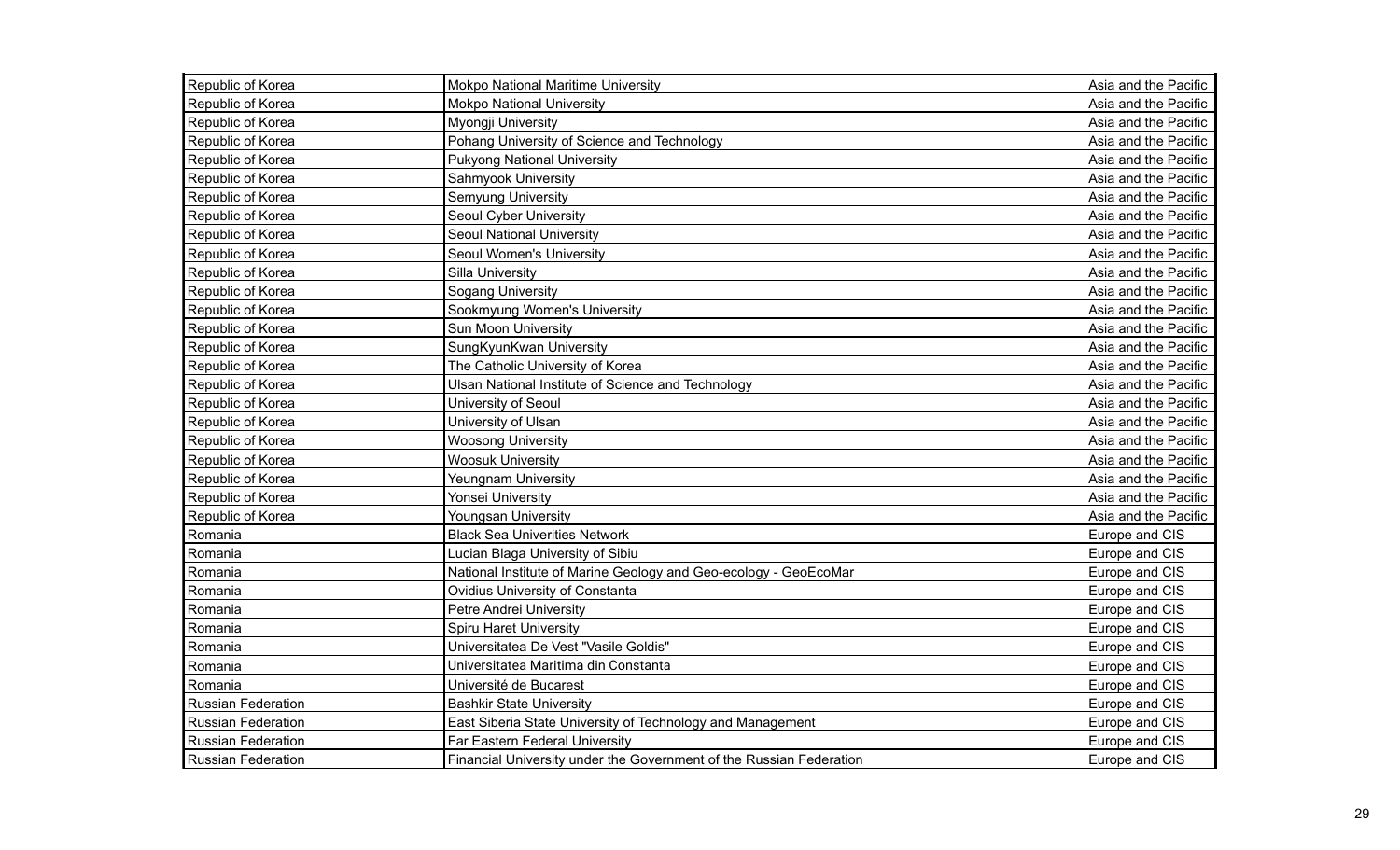| <b>Russian Federation</b> | Herzen State Pedagogical University of Russia                                | Europe and CIS     |
|---------------------------|------------------------------------------------------------------------------|--------------------|
| <b>Russian Federation</b> | Immanuel Kant State University of Russia                                     | Europe and CIS     |
| <b>Russian Federation</b> | International Independent University of Environmental and Political Sciences | Europe and CIS     |
| <b>Russian Federation</b> | International University of Fundamental Studies                              | Europe and CIS     |
| <b>Russian Federation</b> | Kazan (Volga Region) Federal University                                      | Europe and CIS     |
| <b>Russian Federation</b> | Kazan State Finance and Economics University                                 | Europe and CIS     |
| <b>Russian Federation</b> | Kazan State Institute for the Culture of Peace                               | Europe and CIS     |
| <b>Russian Federation</b> | Kazan State Medical University                                               | Europe and CIS     |
| <b>Russian Federation</b> | Kazan State Technical University                                             | Europe and CIS     |
| <b>Russian Federation</b> | Kazan State Technological University                                         | Europe and CIS     |
| Russian Federation        | Kazan State University of Architecture and Engineering                       | Europe and CIS     |
| <b>Russian Federation</b> | Moscow National University of Food Production                                | Europe and CIS     |
| <b>Russian Federation</b> | Moscow State Institute of Culture                                            | Europe and CIS     |
| Russian Federation        | Moscow State Institute of International Relations (MGIMO-University)         | Europe and CIS     |
| <b>Russian Federation</b> | Moscow State University of Technology and Management                         | Europe and CIS     |
| <b>Russian Federation</b> | National University of Science and Technology "MISIS"                        | Europe and CIS     |
| <b>Russian Federation</b> | Northern (Artic) Federal University                                          | Europe and CIS     |
| <b>Russian Federation</b> | Peoples' Friendship University of Russia                                     | Europe and CIS     |
| <b>Russian Federation</b> | Petrozavodsk State University                                                | Europe and CIS     |
| <b>Russian Federation</b> | <b>Russian State Social University</b>                                       | Europe and CIS     |
| <b>Russian Federation</b> | Saint Petersburg University                                                  | Europe and CIS     |
| <b>Russian Federation</b> | <b>Smolensk University for Humanities</b>                                    | Europe and CIS     |
| <b>Russian Federation</b> | Tambov State University named after G.R. Derzhavin                           | Europe and CIS     |
| <b>Russian Federation</b> | <b>Tomsk State University</b>                                                | Europe and CIS     |
| <b>Russian Federation</b> | <b>Tyumen State University</b>                                               | Europe and CIS     |
| <b>Russian Federation</b> | Ufa Institute of Law                                                         | Europe and CIS     |
| <b>Russian Federation</b> | <b>Ural Federal University</b>                                               | Europe and CIS     |
| <b>Russian Federation</b> | Ural State University of Economics                                           | Europe and CIS     |
| Rwanda                    | Mahatma Gandhi University (Rwanda)                                           | Africa             |
| Rwanda                    | National University of Rwanda                                                | Africa             |
| Saudi Arabia              | <b>Al-Faisal University</b>                                                  | <b>Arab States</b> |
| Saudi Arabia              | <b>Almaarefa University</b>                                                  | <b>Arab States</b> |
| Saudi Arabia              | <b>Effat University</b>                                                      | <b>Arab States</b> |
| Saudi Arabia              | <b>King Saud University</b>                                                  | Arab States        |
| Saudi Arabia              | Majmaah University                                                           | <b>Arab States</b> |
| Saudi Arabia              | Prince Mohammad Bin Fahd University                                          | <b>Arab States</b> |
| Senegal                   | Université du Sahel                                                          | Africa             |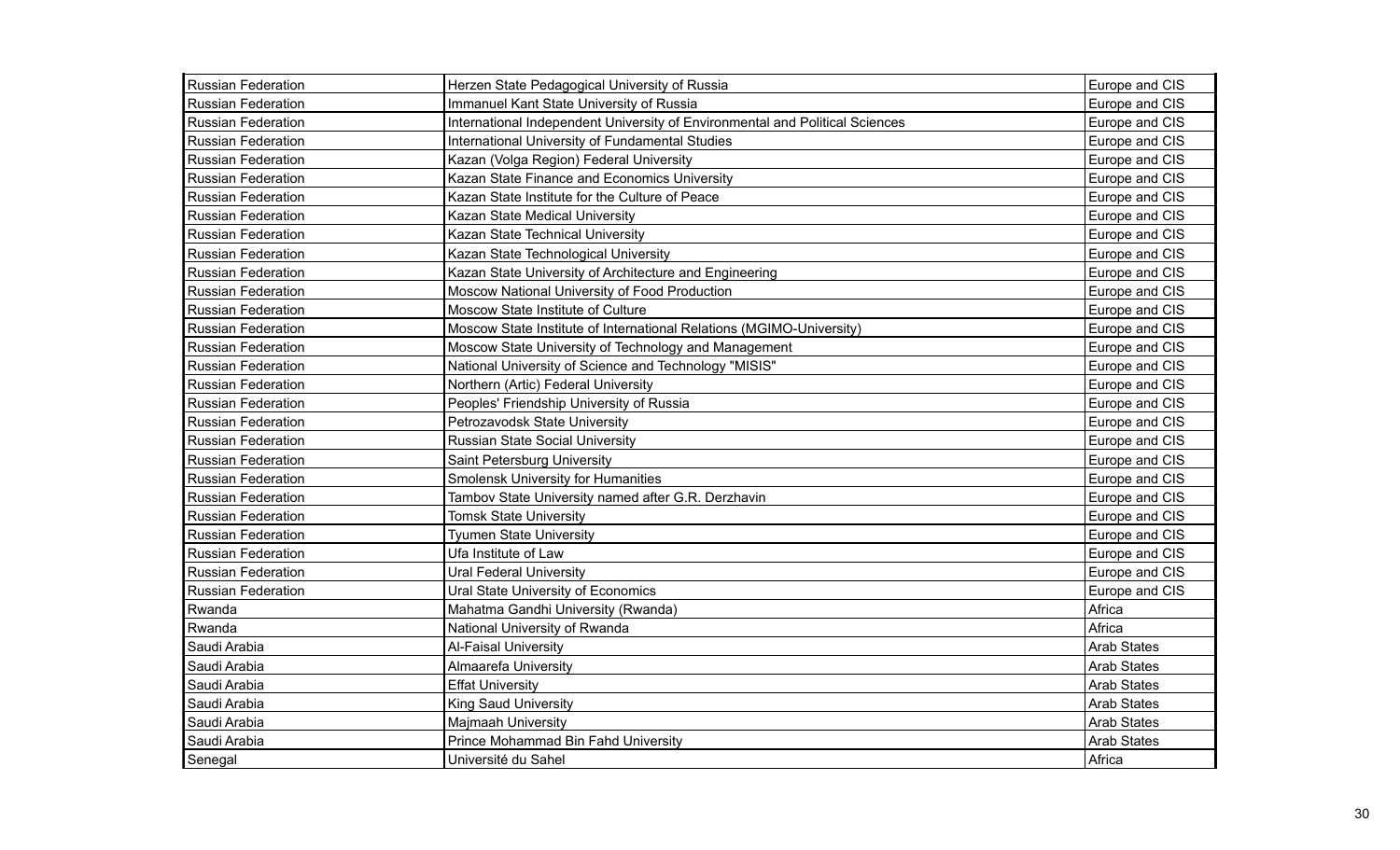| Senegal      | Université Gaston Berger                                                                                            | Africa         |
|--------------|---------------------------------------------------------------------------------------------------------------------|----------------|
| Serbia       | University of Belgrade                                                                                              | Europe and CIS |
| Sierra Leone | University of Makeni                                                                                                | Africa         |
| Slovakia     | School of Economics and Management in Public Administration in Bratislava                                           | Europe and CIS |
| Slovakia     | Univerzita sv. Cyrila a Metoda v Trnave                                                                             | Europe and CIS |
| Slovenia     | International School for Social and Business Studies                                                                | Europe and CIS |
| Slovenia     | University of Ljubljana                                                                                             | Europe and CIS |
| Slovenia     | University of Maribor - Faculty of Criminal Justice                                                                 | Europe and CIS |
| Somalia      | <b>Horseed International University</b>                                                                             | Africa         |
| Somalia      | <b>Jobkey University</b>                                                                                            | Africa         |
| Somalia      | Modern University for Science and Technology                                                                        | Africa         |
| Somalia      | Somali International University                                                                                     | Africa         |
| South Africa | Institute for Economic Research on Innovation                                                                       | Africa         |
| South Africa | Management College of Southern Africa                                                                               | Africa         |
| South Africa | North-West University                                                                                               | Africa         |
| South Africa | <b>Regent Business School</b>                                                                                       | Africa         |
| South Africa | Southern Africa Future Institute of Innovation And Technology (SAFIIT)                                              | Africa         |
| South Africa | University of Fort Hare                                                                                             | Africa         |
| South Africa | University of KwaZulu-Natal                                                                                         | Africa         |
| South Africa | University of Pretoria                                                                                              | Africa         |
| South Africa | University of the Witwatersrand                                                                                     | Africa         |
| South Sudan  | University of Juba                                                                                                  | Africa         |
| Spain        | Asociación Universitaria Iberoamericana de Postgrado                                                                | Europe and CIS |
| Spain        | Compostela Grupo de Universidades                                                                                   | Europe and CIS |
| Spain        | Conservatorio Superior de Música del Principado de Asturias CONSMUPA                                                | Europe and CIS |
| Spain        | <b>ESADE Business School</b>                                                                                        | Europe and CIS |
| Spain        | Escola d'Art i Superior de Disseny d'Alacant                                                                        | Europe and CIS |
| Spain        | Escuela Europea de Dirección y Empresa (EUDE)                                                                       | Europe and CIS |
| Spain        | IE School of Global and Public Affairs                                                                              | Europe and CIS |
| Spain        | Universidad Alfonso X El Sabio                                                                                      | Europe and CIS |
| Spain        | Universidad Autónoma de Madrid                                                                                      | Europe and CIS |
| Spain        | Universidad Camilo Jose Cela                                                                                        | Europe and CIS |
| Spain        | Universidad Carlos III de Madrid                                                                                    | Europe and CIS |
| Spain        | Universidad Católica de Valencia "San Vicente Mártir"                                                               | Europe and CIS |
| Spain        | Universidad Complutense de Madrid - Departamento de Derecho Internacional Público y Derecho Internad Europe and CIS |                |
| Spain        | Universidad Europea del Atlántico                                                                                   | Europe and CIS |
| Spain        | Universidad de Alcala                                                                                               | Europe and CIS |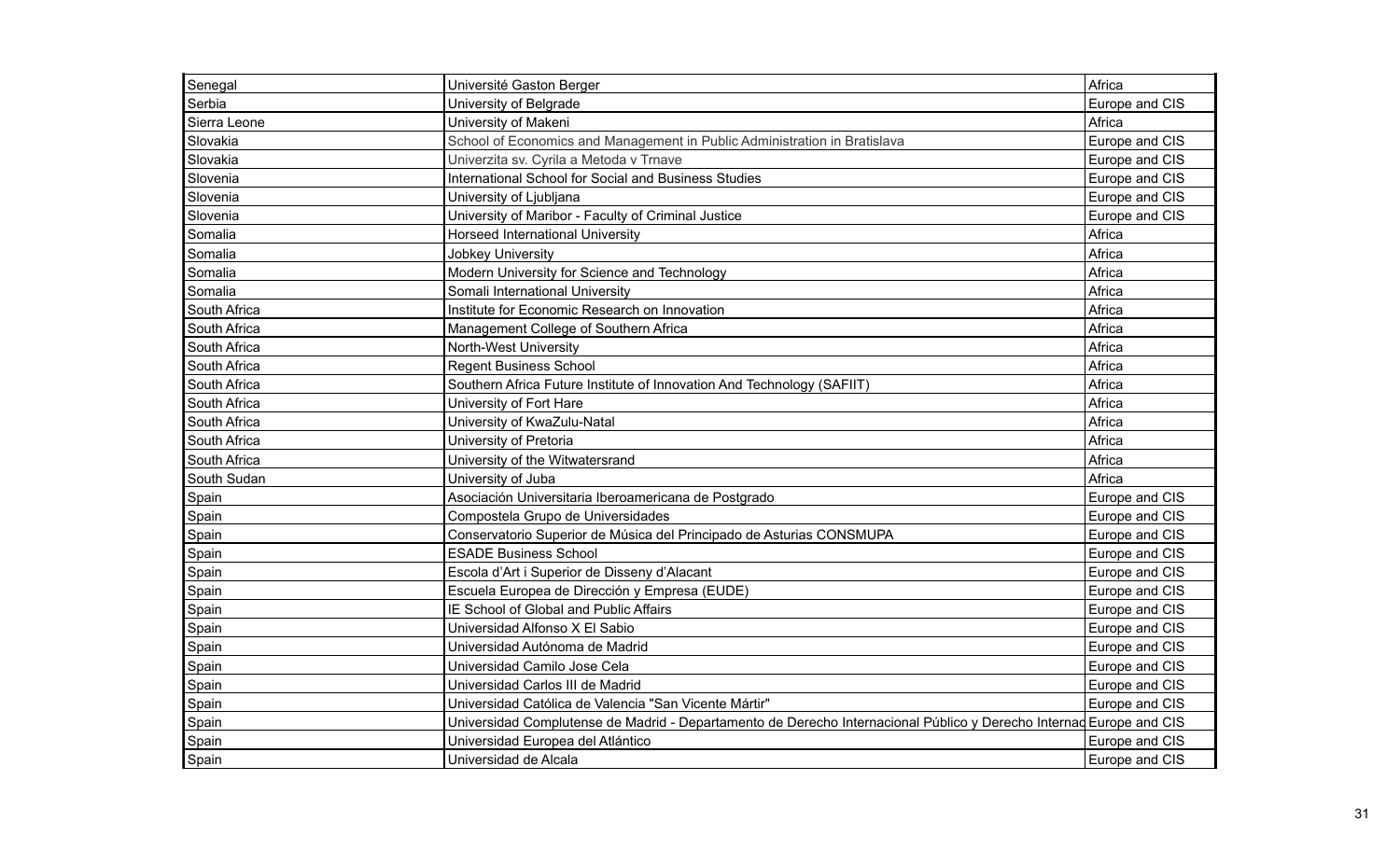| Spain                        | Universidad de Alicante                              | Europe and CIS       |
|------------------------------|------------------------------------------------------|----------------------|
| Spain                        | Universidad de Cantabria                             | Europe and CIS       |
| Spain                        | Universidad de Jaén                                  | Europe and CIS       |
| Spain                        | Universidad de Oviedo                                | Europe and CIS       |
| Spain                        | Universidad del País Vasco                           | Europe and CIS       |
| Spain                        | Universidad Pablo de Olavide                         | Europe and CIS       |
| Spain                        | Universidad Rey Juan Carlos                          | Europe and CIS       |
| Spain                        | Universitat Autònoma de Barcelona                    | Europe and CIS       |
| Spain                        | Universitat de Barcelona                             | Europe and CIS       |
| Spain                        | Universitat Pompeu Fabra                             | Europe and CIS       |
| Sri Lanka                    | Eastern University - Faculty of Healthcare Sciences  | Asia and the Pacific |
| Sri Lanka                    | University of Colombo, Sri Lanka                     | Asia and the Pacific |
| Sri Lanka                    | University of Jaffna                                 | Asia and the Pacific |
| Sudan                        | Ahfad University for Women                           | Africa               |
| Sudan                        | <b>Bakhtalruda University</b>                        | Africa               |
| Sudan                        | Sudan University of Science and Technology           | Africa               |
| Suriname                     | Anton de Kom Universiteit van Suriname               | Americas             |
| Sweden                       | <b>Stockholm University</b>                          | Europe and CIS       |
| Switzerland                  | Geneva School of Diplomacy & International Relations | Europe and CIS       |
| Switzerland                  | Swiss Institute for Management and Hospitality       | Europe and CIS       |
| Switzerland                  | Università Europea di Studi Internazionali           | Europe and CIS       |
| Switzerland                  | Universität Zurich                                   | Europe and CIS       |
| Switzerland                  | University of Geneva                                 | Europe and CIS       |
| Switzerland                  | <b>Webster University Geneva</b>                     | Europe and CIS       |
| Syria                        | Academy of Health Sciences                           | <b>Arab States</b>   |
| Syria                        | <b>Alshamal Private University</b>                   | <b>Arab States</b>   |
| Tanzania, United Republic of | Ardhi University                                     | Africa               |
| Tanzania, United Republic of | Institute of Rural Development Planning              | Africa               |
| Tanzania, United Republic of | <b>Mount Meru University</b>                         | Africa               |
| Tanzania, United Republic of | <b>Mzumbe University</b>                             | Africa               |
| Tanzania, United Republic of | <b>Ruaha University College</b>                      | Africa               |
| Tanzania, United Republic of | The Saint Augustine University of Tanzania           | Africa               |
| Thailand                     | Asian Institute of Technology                        | Asia and the Pacific |
| Thailand                     | Assumption University of Thailand                    | Asia and the Pacific |
| Thailand                     | Christian University of Thailand                     | Asia and the Pacific |
| Thailand                     | Chulalongkorn University                             | Asia and the Pacific |
| Thailand                     | Khon Kaen University                                 | Asia and the Pacific |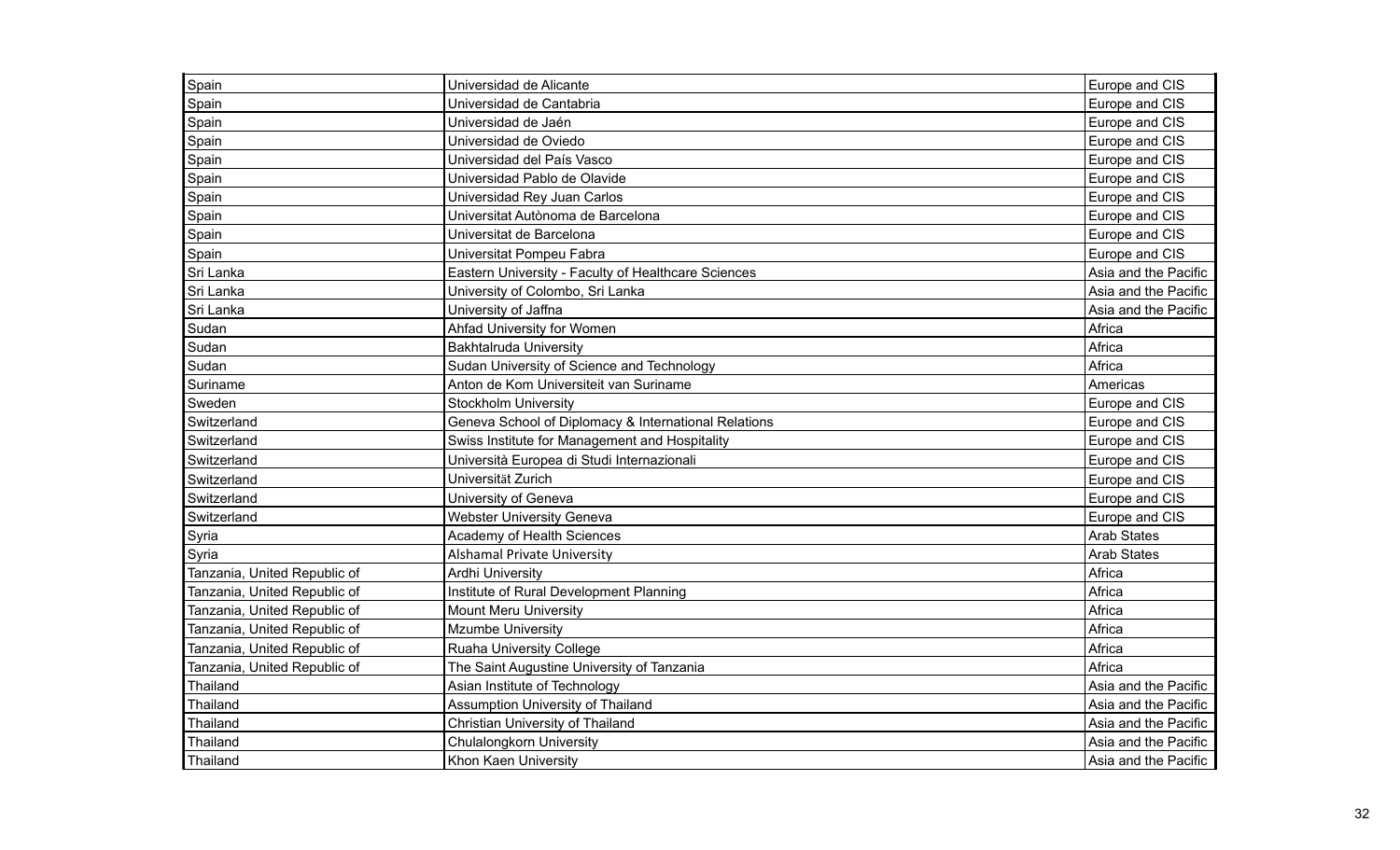| Thailand            | Mae Fah Luang University                                             | Asia and the Pacific |
|---------------------|----------------------------------------------------------------------|----------------------|
| Thailand            | Naresuan University                                                  | Asia and the Pacific |
| Thailand            | <b>Siam University</b>                                               | Asia and the Pacific |
| Thailand            | <b>Walailak University</b>                                           | Asia and the Pacific |
| Timor-Leste         | Universiadade Nacional Timor Lorosa'e                                | Asia and the Pacific |
| Trinidad and Tobago | University of Trinidad and Tobago                                    | Americas             |
| Tunisia             | Association Tunisienne de la Communication et des Sciences Spatiales | <b>Arab States</b>   |
| Tunisia             | Université Central                                                   | <b>Arab States</b>   |
| Tunisia             | Université Libre de Tunis (Université ULT)                           | <b>Arab States</b>   |
| Turkey              | <b>Abdullah Gul University</b>                                       | Asia and the Pacific |
| Turkey              | <b>Bahçeşehir University</b>                                         | Asia and the Pacific |
| Turkey              | Bursa Teknik Üniversitesi                                            | Asia and the Pacific |
| Turkey              | <b>Firat University</b>                                              | Asia and the Pacific |
| Turkey              | Iğdir University                                                     | Asia and the Pacific |
| Turkey              | <b>Istanbul Technical University</b>                                 | Asia and the Pacific |
| Turkey              | <b>Istanbul University</b>                                           | Asia and the Pacific |
| Turkey              | <b>Marmara University</b>                                            | Asia and the Pacific |
| Turkey              | Middle East Technical University                                     | Asia and the Pacific |
| Turkey              | Sabancı University                                                   | Asia and the Pacific |
| Turkmenistan        | International University for Humanities and Development              | Asia and the Pacific |
| Uganda              | Cavendish University                                                 | Africa               |
| Uganda              | Gulu University - Institute of Peace and Strategic Studies           | Africa               |
| Uganda              | Kabale University                                                    | Africa               |
| Uganda              | Kampala International University                                     | Africa               |
| Uganda              | Kampala University                                                   | Africa               |
| Uganda              | <b>Makerere University</b>                                           | Africa               |
| Uganda              | Muteesa I Royal University                                           | Africa               |
| Uganda              | National University Of Criminal And Security Sciences                | Africa               |
| Ukraine             | <b>Bukovian State Medical University</b>                             | Europe and CIS       |
| Ukraine             | Donetsk Railway Transport Institute of Ukrainian State               | Europe and CIS       |
| Ukraine             | Ivan Franko National University of L'viv                             | Europe and CIS       |
| Ukraine             | Kharkiv National University of Radio Electronics                     | Europe and CIS       |
| Ukraine             | <b>KROK University</b>                                               | Europe and CIS       |
| Ukraine             | Kyiv National Economic University                                    | Europe and CIS       |
| Ukraine             | Kyiv National University of Trade and Economics                      | Europe and CIS       |
| Ukraine             | Luhansk Taras Shevchenko National University                         | Europe and CIS       |
| Ukraine             | Lviv University of Business and Law                                  | Europe and CIS       |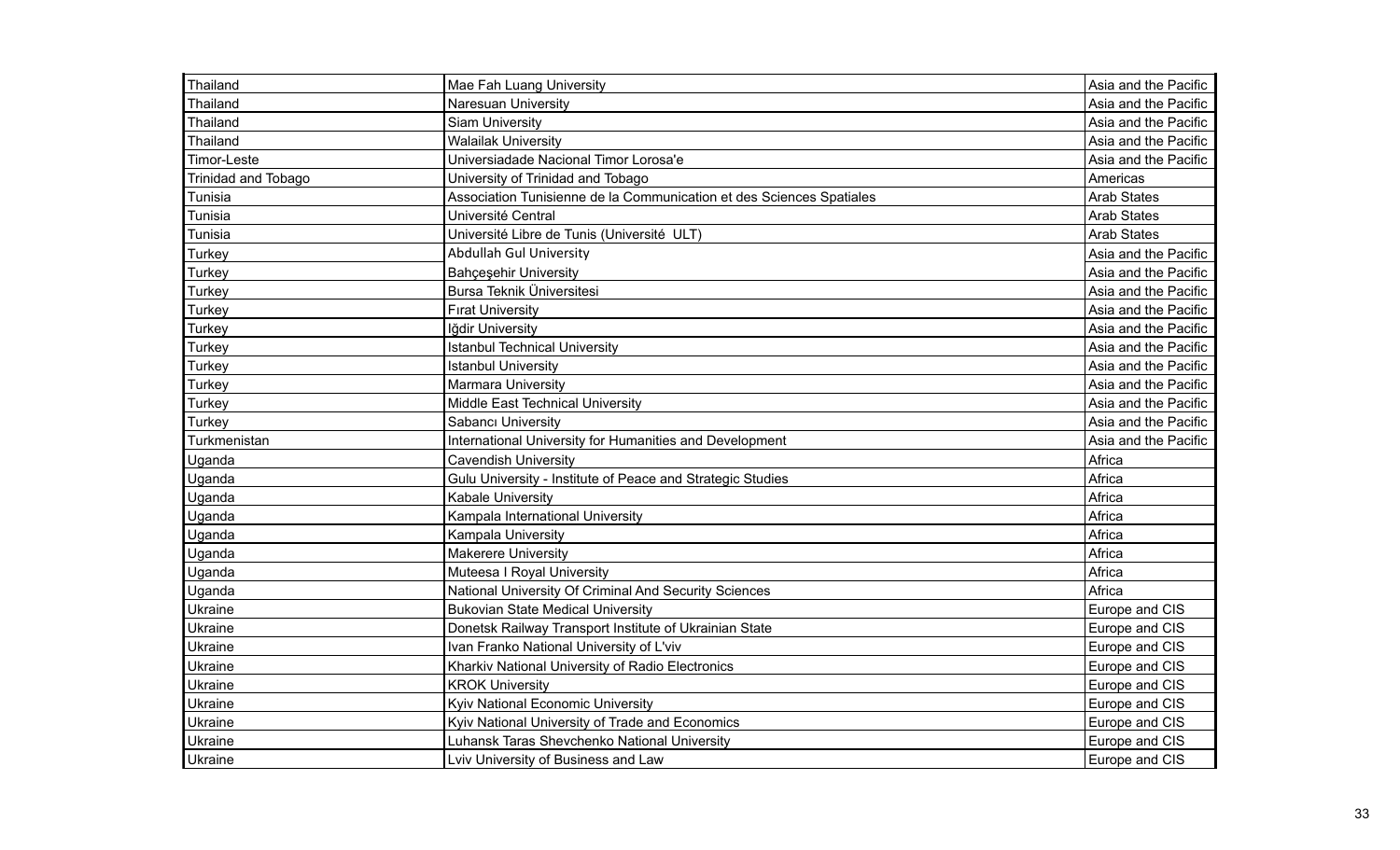| <b>Ukraine</b>              | Mariupol State University                                                          | Europe and CIS     |
|-----------------------------|------------------------------------------------------------------------------------|--------------------|
| Ukraine                     | Mykolaiv V.O. Sukhomlynskyi National University                                    | Europe and CIS     |
| Ukraine                     | <b>National Aviation University</b>                                                | Europe and CIS     |
| Ukraine                     | National Pedagogical Dragomanov University                                         | Europe and CIS     |
| Ukraine                     | National Technical University of Ukraine "Kyiv Polytechnic Institute"              | Europe and CIS     |
| Ukraine                     | National University "Odessa Law Academy"                                           | Europe and CIS     |
| Ukraine                     | Odessa I.I.Mechnikov National University                                           | Europe and CIS     |
| Ukraine                     | <b>Odessa National Environmental University</b>                                    | Europe and CIS     |
| Ukraine                     | <b>Odessa National Maritime University</b>                                         | Europe and CIS     |
| Ukraine                     | Oles Honchar Dnipropetrovsk National University                                    | Europe and CIS     |
| Ukraine                     | Poltava State Medical University (PSMU)                                            | Europe and CIS     |
| Ukraine                     | Sevastopol National Technical University                                           | Europe and CIS     |
| Ukraine                     | Taurida National V.I. Vernadsky University                                         | Europe and CIS     |
| Ukraine                     | Ternopil Ivan Pul'uj National Technical University                                 | Europe and CIS     |
| Ukraine                     | Ukrainian State Academy of Railway Transport                                       | Europe and CIS     |
| Ukraine                     | Vasyl Stefanuk Precarpathian National University                                   | Europe and CIS     |
| Ukraine                     | Yaroslav Mudryi National Law University                                            | Europe and CIS     |
| Ukraine                     | Yuriy Fedkovych Chernivtsi National University                                     | Europe and CIS     |
| Ukraine                     | Zaporizhzhya National University                                                   | Europe and CIS     |
| Ukraine                     | Zhytomyr Ivan Franko State University                                              | Europe and CIS     |
| <b>United Arab Emirates</b> | American University in Dubai                                                       | <b>Arab States</b> |
| <b>United Arab Emirates</b> | American University of Sharjah                                                     | <b>Arab States</b> |
| <b>United Arab Emirates</b> | <b>Gulf Medical University</b>                                                     | <b>Arab States</b> |
| <b>United Arab Emirates</b> | <b>Higher Colleges of Technology</b>                                               | <b>Arab States</b> |
| <b>United Arab Emirates</b> | Imam Malik College                                                                 | <b>Arab States</b> |
| United Kingdom              | Academic Council on the United Nations System (ACUNS)                              | Europe and CIS     |
| <b>United Kingdom</b>       | <b>Brunel University London</b>                                                    | Europe and CIS     |
| <b>United Kingdom</b>       | De Montfort University                                                             | Europe and CIS     |
| <b>United Kingdom</b>       | <b>Glasgow Caledonian University</b>                                               | Europe and CIS     |
| <b>United Kingdom</b>       | GCRF Centre for Sustainable, Healthy and Learning Cities and Neighbourhoods (SHLC) | Europe and CIS     |
| <b>United Kingdom</b>       | International Association of University Presidents (IAUP)                          | Europe and CIS     |
| <b>United Kingdom</b>       | <b>Liverpool Hope University</b>                                                   | Europe and CIS     |
| United Kingdom              | Manchester Metropolitan University                                                 | Europe and CIS     |
| <b>United Kingdom</b>       | <b>Newcastle University</b>                                                        | Europe and CIS     |
| <b>United Kingdom</b>       | Northumbria University                                                             | Europe and CIS     |
| <b>United Kingdom</b>       | SOAS University of London                                                          | Europe and CIS     |
| <b>United Kingdom</b>       | Universitas 21                                                                     | Europe and CIS     |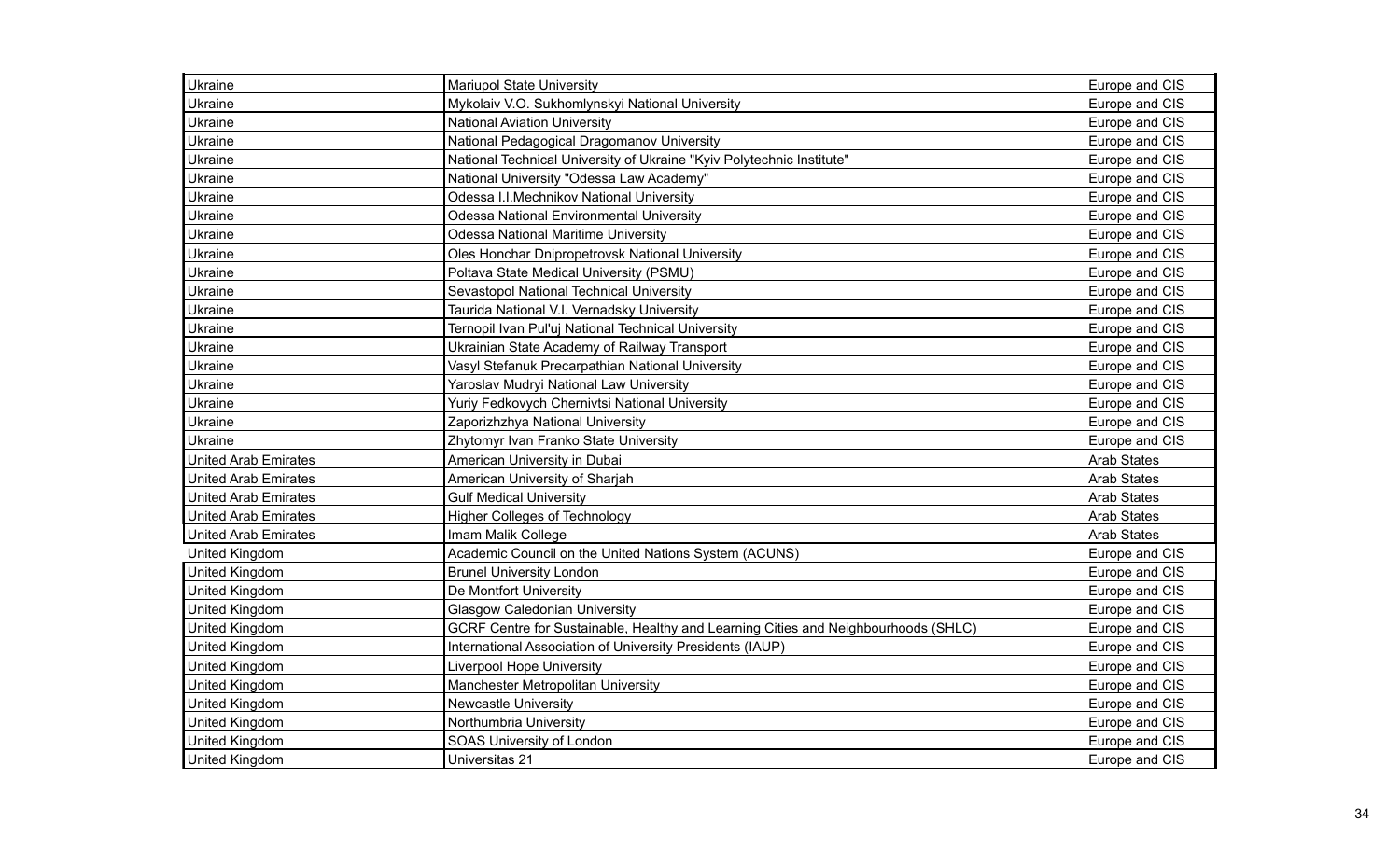| United Kingdom       | University College London                                                  | Europe and CIS |
|----------------------|----------------------------------------------------------------------------|----------------|
| United Kingdom       | University College of the Cayman Islands                                   | Europe and CIS |
| United Kingdom       | University of Aberdeen                                                     | Europe and CIS |
| United Kingdom       | University of Bath                                                         | Europe and CIS |
| United Kingdom       | University of Birmingham                                                   | Europe and CIS |
| United Kingdom       | University of Edinburgh                                                    | Europe and CIS |
| United Kingdom       | University of Essex                                                        | Europe and CIS |
| United Kingdom       | University of Manchester                                                   | Europe and CIS |
| United Kingdom       | University of Nottingham                                                   | Europe and CIS |
| United Kingdom       | University of Oxford                                                       | Europe and CIS |
| United Kingdom       | University of Southampton                                                  | Europe and CIS |
| United Kingdom       | University of West London                                                  | Europe and CIS |
| <b>United States</b> | Adelphi University                                                         | Americas       |
| <b>United States</b> | Albany Law School                                                          | Americas       |
| <b>United States</b> | Alma College                                                               | Americas       |
| <b>United States</b> | American Association of State Colleges and Universities                    | Americas       |
| <b>United States</b> | American Pontifical Catholic University                                    | Americas       |
| <b>United States</b> | <b>American University</b>                                                 | Americas       |
| <b>United States</b> | Ana G. Mendez University System                                            | Americas       |
| <b>United States</b> | Antioch University, Los Angeles                                            | Americas       |
| <b>United States</b> | Antioch University, Midwest                                                | Americas       |
| <b>United States</b> | Antioch University, New England                                            | Americas       |
| <b>United States</b> | Association of International Educators                                     | Americas       |
| <b>United States</b> | Augustana College                                                          | Americas       |
| <b>United States</b> | <b>Bakke Graduate University</b>                                           | Americas       |
| <b>United States</b> | <b>Bastyr University</b>                                                   | Americas       |
| <b>United States</b> | <b>Benedict College</b>                                                    | Americas       |
| <b>United States</b> | <b>Bergen Community College</b>                                            | Americas       |
| <b>United States</b> | <b>Berkeley College</b>                                                    | Americas       |
| <b>United States</b> | <b>Black Hills State University</b>                                        | Americas       |
| <b>United States</b> | <b>Bluegrass Community and Technical College</b>                           | Americas       |
| <b>United States</b> | California Institute of Advanced Management                                | Americas       |
| <b>United States</b> | California State Polytechnic University, Pomona                            | Americas       |
| <b>United States</b> | California State University, Fresno                                        | Americas       |
| <b>United States</b> | <b>Carlow University</b>                                                   | Americas       |
| <b>United States</b> | Center for Sustainable Development, Earth Institute at Columbia University | Americas       |
| <b>United States</b> | <b>Central Christian University</b>                                        | Americas       |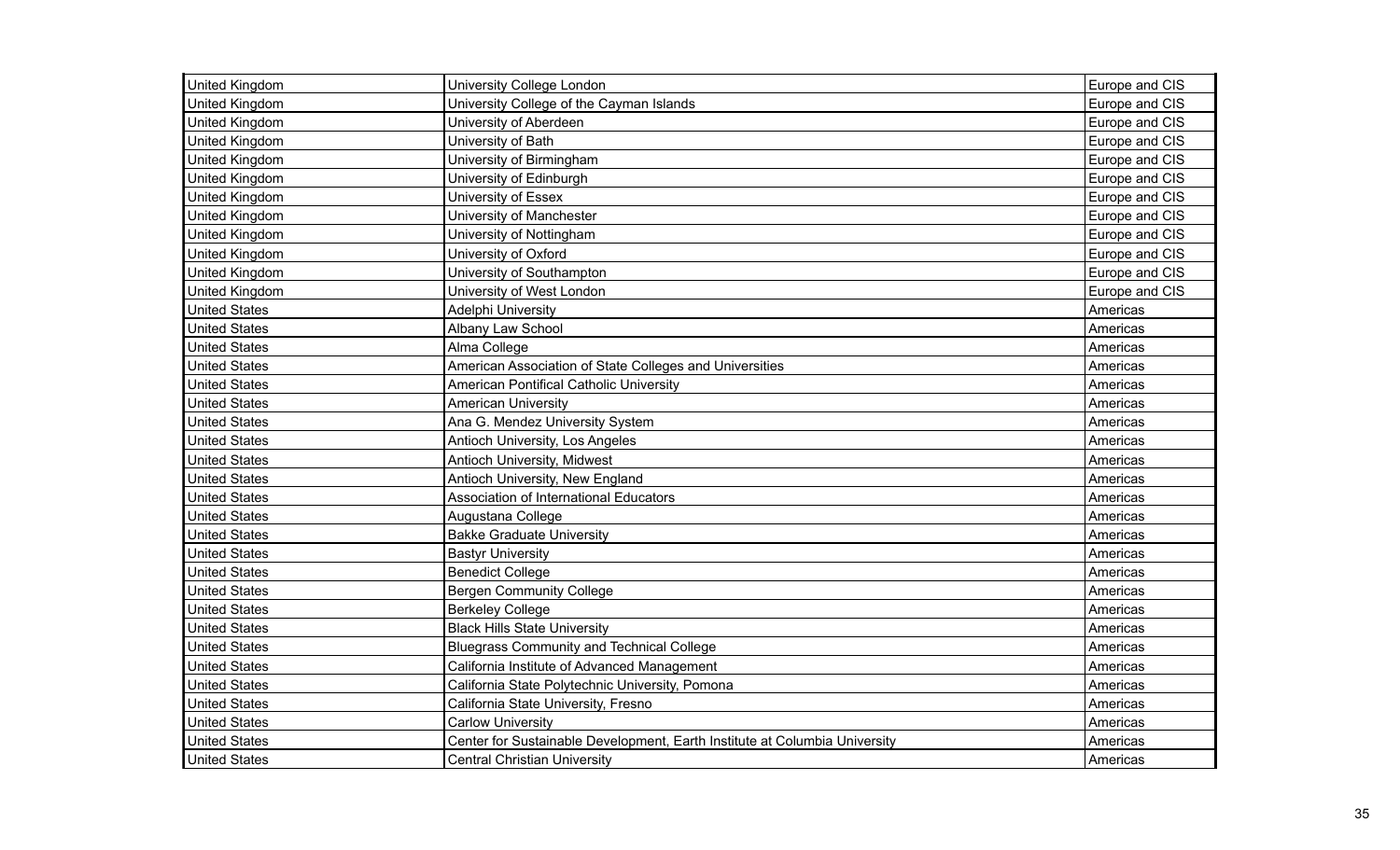| <b>United States</b> | <b>Central Connecticut State University</b>                                             | Americas |
|----------------------|-----------------------------------------------------------------------------------------|----------|
| <b>United States</b> | Champlain College                                                                       | Americas |
| <b>United States</b> | <b>Chatham University</b>                                                               | Americas |
| <b>United States</b> | <b>Chestnut Hill College</b>                                                            | Americas |
| <b>United States</b> | Chicago Institute of Business                                                           | Americas |
| <b>United States</b> | The Chicago School of Professional Psychology                                           | Americas |
| <b>United States</b> | The Chicago School of Professional Psychology - Santa Barbara Graduate Institute        | Americas |
| <b>United States</b> | City Colleges of Chicago (CCC) Harold Washington College                                | Americas |
| <b>United States</b> | City University of New York (CUNY) Baccalaureate for Unique & Interdisciplinary Studies | Americas |
| <b>United States</b> | City University of New York (CUNY) College of Staten Island                             | Americas |
| <b>United States</b> | City University of New York (CUNY) Graduate Center                                      | Americas |
| <b>United States</b> | City University of New York (CUNY) Kingsborough Community College                       | Americas |
| <b>United States</b> | City University of New York (CUNY) LaGuardia Community College                          | Americas |
| <b>United States</b> | City University of New York (CUNY) Lehman College                                       | Americas |
| <b>United States</b> | City University of New York (CUNY) Queens College                                       | Americas |
| <b>United States</b> | <b>City University of Seattle</b>                                                       | Americas |
| <b>United States</b> | <b>Clayton State University</b>                                                         | Americas |
| <b>United States</b> | College of the Desert                                                                   | Americas |
| <b>United States</b> | The College of New Jersey                                                               | Americas |
| <b>United States</b> | The College of New Jersey, Richard Stockton                                             | Americas |
| <b>United States</b> | <b>Columbus State University</b>                                                        | Americas |
| <b>United States</b> | Committee on Teaching about the United Nations (CTAUN)                                  | Americas |
| <b>United States</b> | <b>Connecticut State University System</b>                                              | Americas |
| <b>United States</b> | Cooper-Hewitt National Design Museum                                                    | Americas |
| <b>United States</b> | <b>Coppin State University</b>                                                          | Americas |
| <b>United States</b> | Cordoba University                                                                      | Americas |
| <b>United States</b> | <b>Cornell University</b>                                                               | Americas |
| <b>United States</b> | The Culinary Institute of America                                                       | Americas |
| <b>United States</b> | <b>Dallas Nursing Institute</b>                                                         | Americas |
| <b>United States</b> | Dartmouth College                                                                       | Americas |
| <b>United States</b> | <b>Denver University</b>                                                                | Americas |
| <b>United States</b> | Doxa University                                                                         | Americas |
| <b>United States</b> | <b>Drake University</b>                                                                 | Americas |
| <b>United States</b> | <b>Drew University</b>                                                                  | Americas |
| <b>United States</b> | <b>East Stroudsburg University</b>                                                      | Americas |
| <b>United States</b> | Eastern Michigan University                                                             | Americas |
| <b>United States</b> | <b>Eckerd College</b>                                                                   | Americas |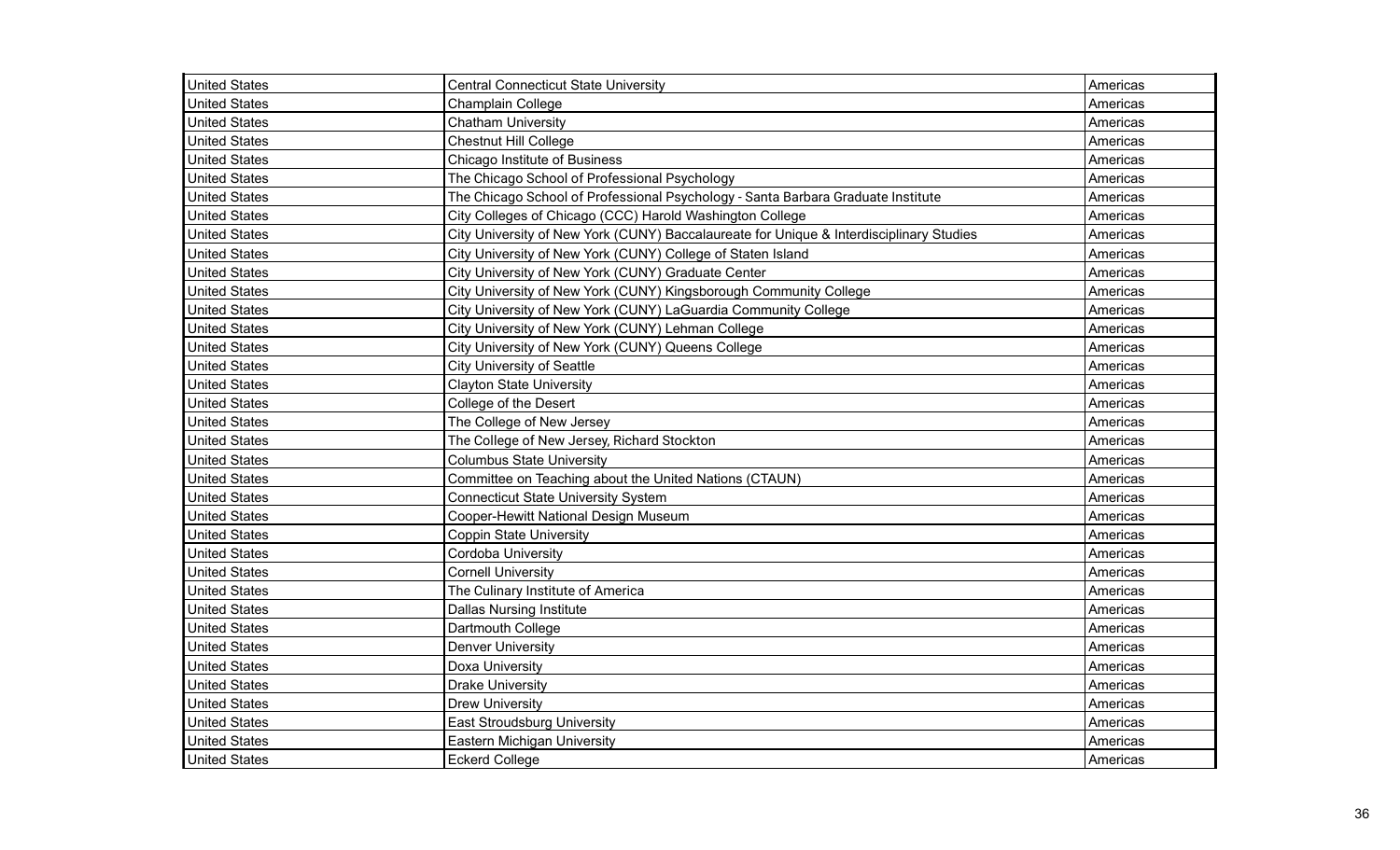| <b>United States</b> | Elon University Law School                              | Americas |
|----------------------|---------------------------------------------------------|----------|
| <b>United States</b> | <b>Fairfield University</b>                             | Americas |
| <b>United States</b> | Fairleigh Dickinson University                          | Americas |
| <b>United States</b> | <b>Felician College</b>                                 | Americas |
| <b>United States</b> | <b>Florida Educational Institute</b>                    | Americas |
| <b>United States</b> | Florida Gulf Coast University                           | Americas |
| <b>United States</b> | Florida Institute of Technology                         | Americas |
| <b>United States</b> | Fordham University                                      | Americas |
| <b>United States</b> | <b>Foreign Policy Association</b>                       | Americas |
| <b>United States</b> | George Mason University                                 | Americas |
| United States        | Georgia State University                                | Americas |
| <b>United States</b> | <b>Georgian Court University</b>                        | Americas |
| <b>United States</b> | <b>Grand Valley State University</b>                    | Americas |
| <b>United States</b> | <b>Guilford College</b>                                 | Americas |
| <b>United States</b> | <b>Gwynedd-Mercy College</b>                            | Americas |
| <b>United States</b> | Hispanic Association of Colleges and Universities       | Americas |
| <b>United States</b> | <b>Holy Family University</b>                           | Americas |
| <b>United States</b> | <b>Hood College</b>                                     | Americas |
| <b>United States</b> | The Humpty Dumpty Institute                             | Americas |
| <b>United States</b> | Ignatius University                                     | Americas |
| <b>United States</b> | <b>Illinois State University</b>                        | Americas |
| <b>United States</b> | Independence Community College                          | Americas |
| <b>United States</b> | Institute of Clinical Social Work                       | Americas |
| <b>United States</b> | International Studies Association                       | Americas |
| <b>United States</b> | Iona College                                            | Americas |
| <b>United States</b> | John Jay College of Criminal Justice                    | Americas |
| <b>United States</b> | Kalamazoo College                                       | Americas |
| <b>United States</b> | <b>Kean University</b>                                  | Americas |
| <b>United States</b> | Keene State College                                     | Americas |
| <b>United States</b> | Kennesaw State University                               | Americas |
| <b>United States</b> | Kent State University College of Business, Dept of M&IS | Americas |
| <b>United States</b> | King's College                                          | Americas |
| <b>United States</b> | Kutztown University of Pennsylvania                     | Americas |
| <b>United States</b> | <b>Lander University</b>                                | Americas |
| <b>United States</b> | Lane College                                            | Americas |
| <b>United States</b> | Lehigh University                                       | Americas |
| <b>United States</b> | <b>Lincoln University</b>                               | Americas |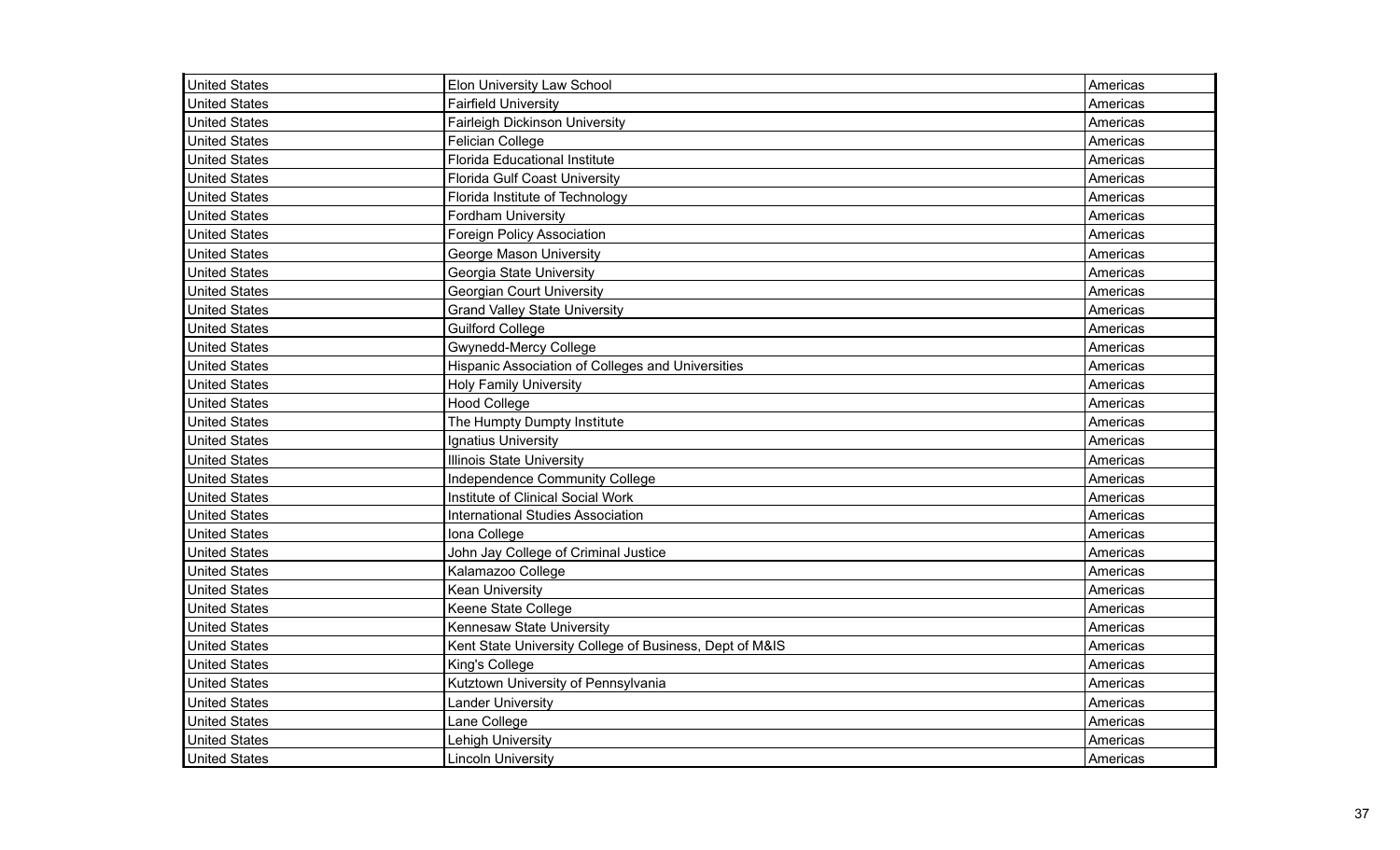| <b>United States</b> | <b>Lock Haven University</b>               | Americas |
|----------------------|--------------------------------------------|----------|
| <b>United States</b> | Lone Star College - CyFair                 | Americas |
| <b>United States</b> | Long Island University                     | Americas |
| <b>United States</b> | Loyola Law School                          | Americas |
| <b>United States</b> | Loyola University New Orleans              | Americas |
| <b>United States</b> | <b>Lynn University</b>                     | Americas |
| <b>United States</b> | Macalester College                         | Americas |
| <b>United States</b> | <b>Manchester College</b>                  | Americas |
| <b>United States</b> | Manhattanville College                     | Americas |
| <b>United States</b> | Marymount Manhattan College                | Americas |
| <b>United States</b> | <b>Mercer University</b>                   | Americas |
| <b>United States</b> | Mercy College                              | Americas |
| <b>United States</b> | Miami Dade College                         | Americas |
| <b>United States</b> | Middle Tennessee State University          | Americas |
| <b>United States</b> | Millennia Atlantic University              | Americas |
| <b>United States</b> | Millennium Campus Network                  | Americas |
| <b>United States</b> | Minnesota State University, Mankato        | Americas |
| <b>United States</b> | <b>Mitchell College</b>                    | Americas |
| <b>United States</b> | Monmouth University                        | Americas |
| <b>United States</b> | <b>Montclair State University</b>          | Americas |
| <b>United States</b> | Moravian College                           | Americas |
| United States        | National Technical Institute for the Deaf  | Americas |
| United States        | Nevada State College                       | Americas |
| <b>United States</b> | The New School                             | Americas |
| <b>United States</b> | The University of Texas at Dallas          | Americas |
| <b>United States</b> | New School of Architecture and Design      | Americas |
| <b>United States</b> | New York Institute of Technology           | Americas |
| <b>United States</b> | New York Medical College                   | Americas |
| <b>United States</b> | <b>New York University</b>                 | Americas |
| <b>United States</b> | North Carolina State University            | Americas |
| <b>United States</b> | North Georgia College and State University | Americas |
| United States        | Northampton Community College              | Americas |
| <b>United States</b> | Northeastern State University              | Americas |
| <b>United States</b> | Northeastern University                    | Americas |
| <b>United States</b> | Northwestern State University              | Americas |
| <b>United States</b> | Norwalk Community College                  | Americas |
| <b>United States</b> | Nova Southeastern University               | Americas |
| <b>United States</b> | <b>Ohio State University</b>               | Americas |
| <b>United States</b> | <b>Ohio University</b>                     | Americas |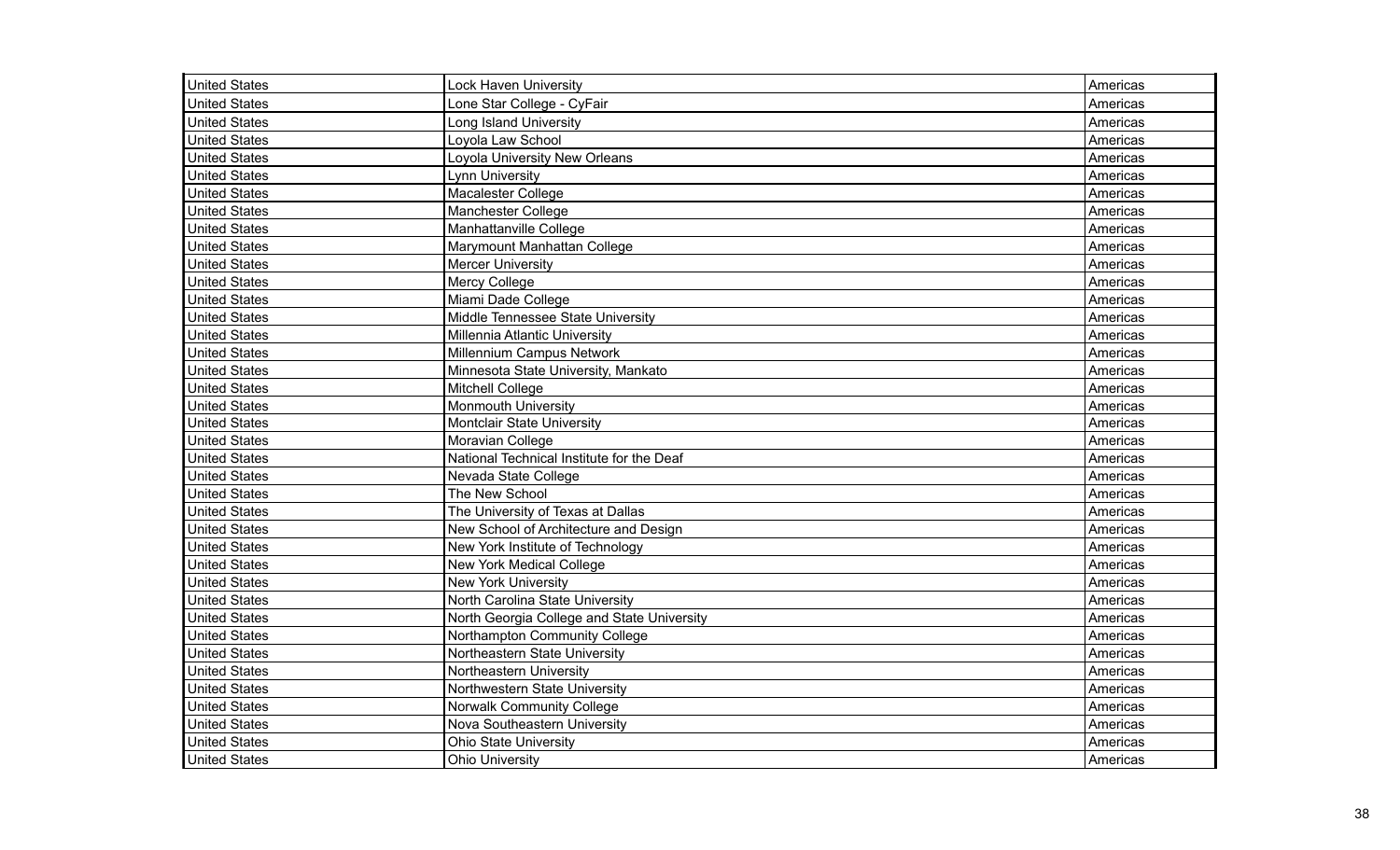| <b>United States</b> | <b>Oregon State University</b>                      | Americas |
|----------------------|-----------------------------------------------------|----------|
| <b>United States</b> | Our Lady of the Lake College                        | Americas |
| <b>United States</b> | Pace Law School                                     | Americas |
| <b>United States</b> | Pace University                                     | Americas |
| <b>United States</b> | Pacific Oaks College                                | Americas |
| <b>United States</b> | Paul Smith's College                                | Americas |
| <b>United States</b> | Penn State Greater Allegheny                        | Americas |
| <b>United States</b> | Pine Manor College                                  | Americas |
| <b>United States</b> | Pomona College                                      | Americas |
| <b>United States</b> | <b>Portland State University</b>                    | Americas |
| <b>United States</b> | Pratt Design Incubator for Sustainable Innovation   | Americas |
| <b>United States</b> | Quinnipiac University - Albert Schweitzer Institute | Americas |
| <b>United States</b> | <b>Regent University</b>                            | Americas |
| <b>United States</b> | Robert Morris University                            | Americas |
| <b>United States</b> | Rollins College                                     | Americas |
| <b>United States</b> | Roosevelt University                                | Americas |
| <b>United States</b> | <b>Rutgers University</b>                           | Americas |
| <b>United States</b> | Rutgers University, Camden                          | Americas |
| <b>United States</b> | Saginaw Valley State University                     | Americas |
| <b>United States</b> | <b>Saint Martin's University</b>                    | Americas |
| <b>United States</b> | Saint Peter's College                               | Americas |
| <b>United States</b> | San Francisco State University                      | Americas |
| <b>United States</b> | Santa Barbara & Ventura Colleges of Law             | Americas |
| <b>United States</b> | Saybrook University                                 | Americas |
| <b>United States</b> | <b>Schiller International University</b>            | Americas |
| <b>United States</b> | Seton Hall University                               | Americas |
| <b>United States</b> | <b>Shepherd University</b>                          | Americas |
| <b>United States</b> | Smith College                                       | Americas |
| <b>United States</b> | Sofia University                                    | Americas |
| <b>United States</b> | Solve at MIT                                        | Americas |
| <b>United States</b> | Southern Illinois University Carbondale             | Americas |
| <b>United States</b> | Southern University Law Center                      | Americas |
| <b>United States</b> | Southwest Texas Junior College                      | Americas |
| <b>United States</b> | St. Cloud State University                          | Americas |
| <b>United States</b> | St. Mary's University                               | Americas |
| <b>United States</b> | St. Petersburg College                              | Americas |
| <b>United States</b> | St. Thomas Aquinas College                          | Americas |
| <b>United States</b> | State University of New York (SUNY) Albany          | Americas |
| <b>United States</b> | State University of New York (SUNY) Cobleskill      | Americas |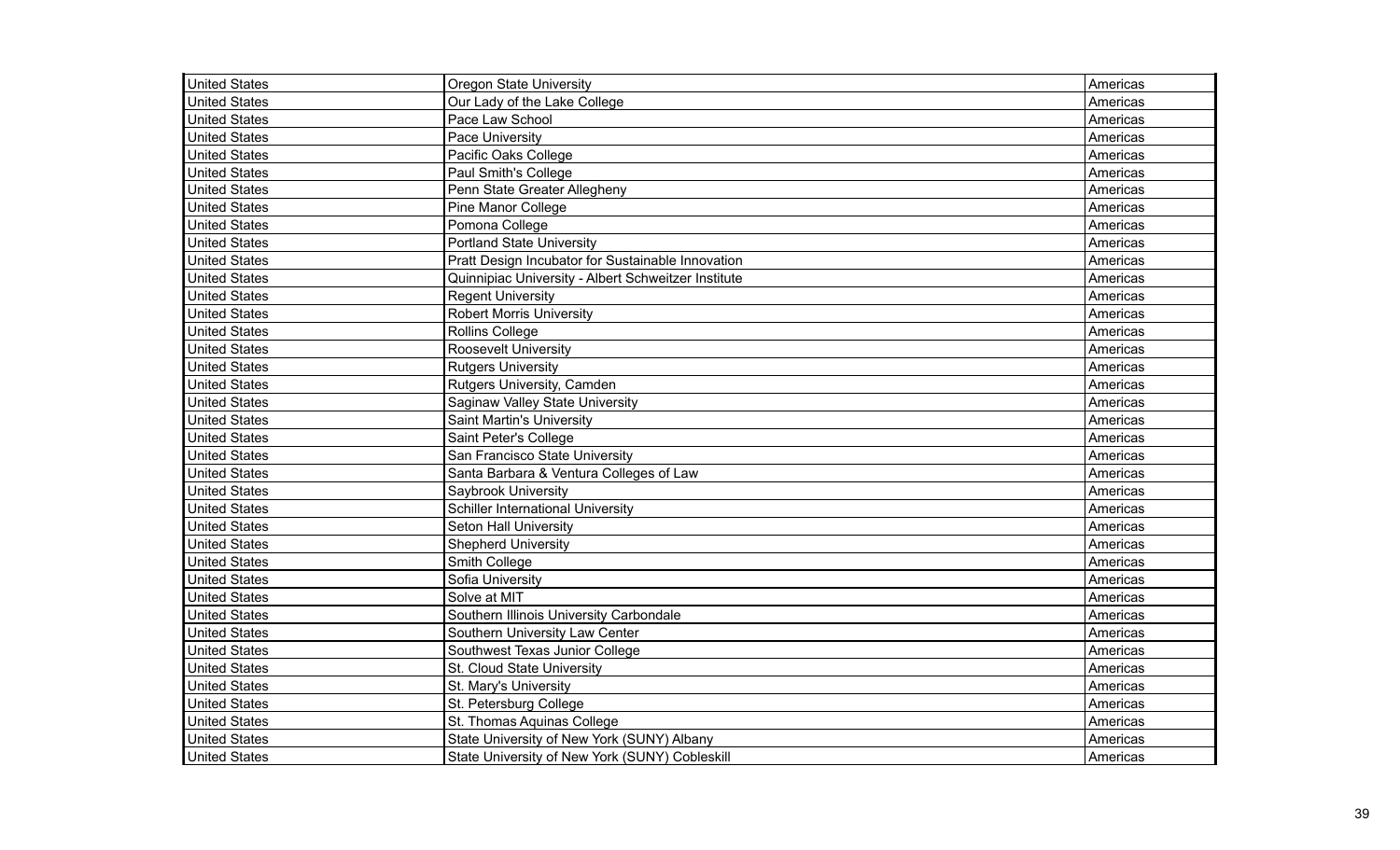| <b>United States</b> | State University of New York (SUNY) Cortland                              | Americas |
|----------------------|---------------------------------------------------------------------------|----------|
| <b>United States</b> | State University of New York (SUNY) Delhi                                 | Americas |
| <b>United States</b> | State University of New York (SUNY) Farmingdale                           | Americas |
| <b>United States</b> | State University of New York (SUNY) Korea                                 | Americas |
| <b>United States</b> | State University of New York (SUNY) New Platz                             | Americas |
| <b>United States</b> | State University of New York (SUNY) Oswego                                | Americas |
| <b>United States</b> | State University of New York (SUNY) Potsdam                               | Americas |
| <b>United States</b> | State University of New York (SUNY) Purchase                              | Americas |
| <b>United States</b> | Suffolk University, Boston                                                | Americas |
| <b>United States</b> | <b>Sul Ross State University</b>                                          | Americas |
| <b>United States</b> | <b>Tecana American University</b>                                         | Americas |
| <b>United States</b> | <b>Temple University</b>                                                  | Americas |
| <b>United States</b> | <b>Texas A&amp;M International University</b>                             | Americas |
| <b>United States</b> | Texas A&M University - Commerce                                           | Americas |
| <b>United States</b> | Texas A&M University - Corpus Christi                                     | Americas |
| <b>United States</b> | <b>Texas Tech University</b>                                              | Americas |
| <b>United States</b> | <b>Thomas More University</b>                                             | Americas |
| <b>United States</b> | Touro College Jacob D. Fuchsberg Law Center                               | Americas |
| <b>United States</b> | <b>Touro College of Pharmacy</b>                                          | Americas |
| <b>United States</b> | <b>Towson University</b>                                                  | Americas |
| <b>United States</b> | <b>Troy University</b>                                                    | Americas |
| <b>United States</b> | Universidad Biblica de las Americas, Puerto Rico                          | Americas |
| <b>United States</b> | Universidad del Turabo, Puerto Rico                                       | Americas |
| <b>United States</b> | Universidad Politecnica Cristiana, Puerto Rico                            | Americas |
| <b>United States</b> | University of Bridgeport                                                  | Americas |
| <b>United States</b> | University of California, Davis                                           | Americas |
| <b>United States</b> | University of California, Merced                                          | Americas |
| <b>United States</b> | University of Central Oklahoma                                            | Americas |
| <b>United States</b> | University of Connecticut                                                 | Americas |
| <b>United States</b> | University of Georgia - School of Law, Dean Rusk International Law Center | Americas |
| <b>United States</b> | University of Hawaii, Manoa                                               | Americas |
| <b>United States</b> | University of Massachusetts Lowell                                        | Americas |
| <b>United States</b> | University of Missouri - Columbia                                         | Americas |
| <b>United States</b> | University of Missouri - St. Louis                                        | Americas |
| <b>United States</b> | University of Montevallo                                                  | Americas |
| <b>United States</b> | University of Nebraska                                                    | Americas |
| <b>United States</b> | University of Nevada Las Vegas                                            | Americas |
| <b>United States</b> | University of North Florida                                               | Americas |
| <b>United States</b> | University of North Texas                                                 | Americas |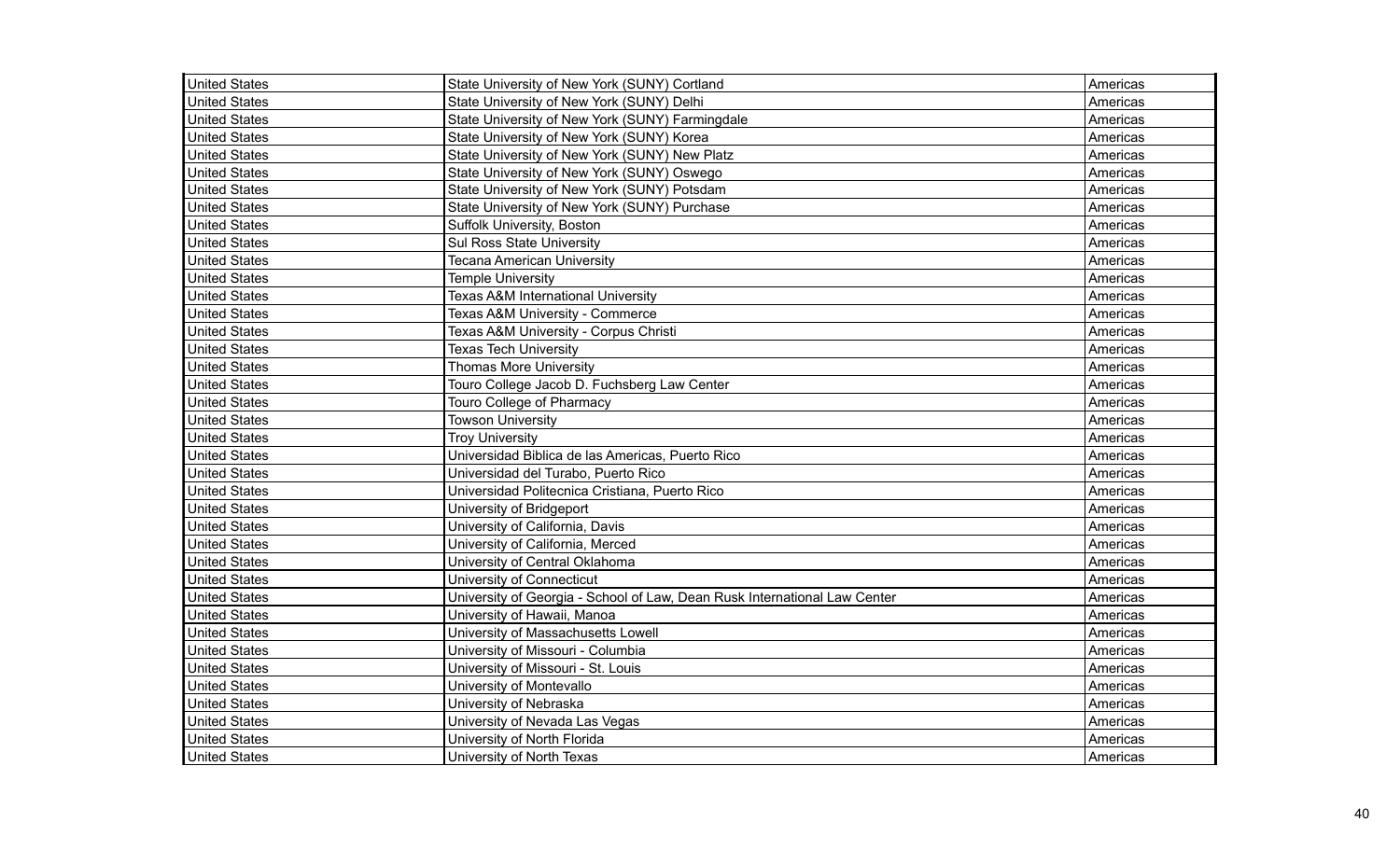| <b>United States</b> | University of Northern Iowa                                                                | Americas       |
|----------------------|--------------------------------------------------------------------------------------------|----------------|
| <b>United States</b> | University of Oklahoma                                                                     | Americas       |
| <b>United States</b> | University of Pennsylvania                                                                 | Americas       |
| United States        | University of St. Mary                                                                     | Americas       |
| <b>United States</b> | University of St. Thomas                                                                   | Americas       |
| <b>United States</b> | University of South Florida                                                                | Americas       |
| <b>United States</b> | University of Tennessee, Chattanooga                                                       | Americas       |
| <b>United States</b> | University of the People                                                                   | Americas       |
| <b>United States</b> | University of the West                                                                     | Americas       |
| <b>United States</b> | University of West Alabama                                                                 | Americas       |
| <b>United States</b> | University of Wisconsin, Oshkosh                                                           | Americas       |
| <b>United States</b> | University of Wisconsin, Superior                                                          | Americas       |
| <b>United States</b> | <b>Utah Valley University</b>                                                              | Americas       |
| <b>United States</b> | Valparaiso University                                                                      | Americas       |
| <b>United States</b> | Vanderbilt University                                                                      | Americas       |
| <b>United States</b> | Verdentum                                                                                  | Americas       |
| <b>United States</b> | Vox Dei American University                                                                | Americas       |
| <b>United States</b> | <b>Wagner College</b>                                                                      | Americas       |
| <b>United States</b> | Washington University in St. Louis                                                         | Americas       |
| <b>United States</b> | <b>Weber State University</b>                                                              | Americas       |
| <b>United States</b> | West Chester University of Pennsylvania                                                    | Americas       |
| <b>United States</b> | <b>Western Connecticut State University</b>                                                | Americas       |
| <b>United States</b> | <b>Western Michigan University</b>                                                         | Americas       |
| <b>United States</b> | Western Washington University                                                              | Americas       |
| <b>United States</b> | Westfield State College                                                                    | Americas       |
| <b>United States</b> | <b>Wheelock College</b>                                                                    | Americas       |
| <b>United States</b> | <b>Wilson College</b>                                                                      | Americas       |
| <b>United States</b> | <b>Worcester State University</b>                                                          | Americas       |
| <b>United States</b> | World Academy of Art & Science                                                             | Americas       |
| <b>United States</b> | World Disaster Management Community College                                                | Americas       |
| <b>United States</b> | <b>Xavier University</b>                                                                   | Americas       |
| Uruguay              | Universidad de Montevideo                                                                  | Americas       |
| Uruguay              | Universidad ORT Uruguay                                                                    | Americas       |
| Uruguay              | Universidad Tecnologica Uruguay                                                            | Americas       |
| Uzbekistan           | Karshi Engineering Economic Institute - Department of Environmental Protection and Ecology | Europe and CIS |
| Uzbekistan           | University of World Economy and Diplomacy                                                  | Europe and CIS |
| Venezuela            | Universidad Católica Andrés Bello                                                          | Americas       |
| Venezuela            | Universidad Católica Andrés Bello Extensión Guayana                                        | Americas       |
| Venezuela            | Universidad Central de Venezuela                                                           | Americas       |